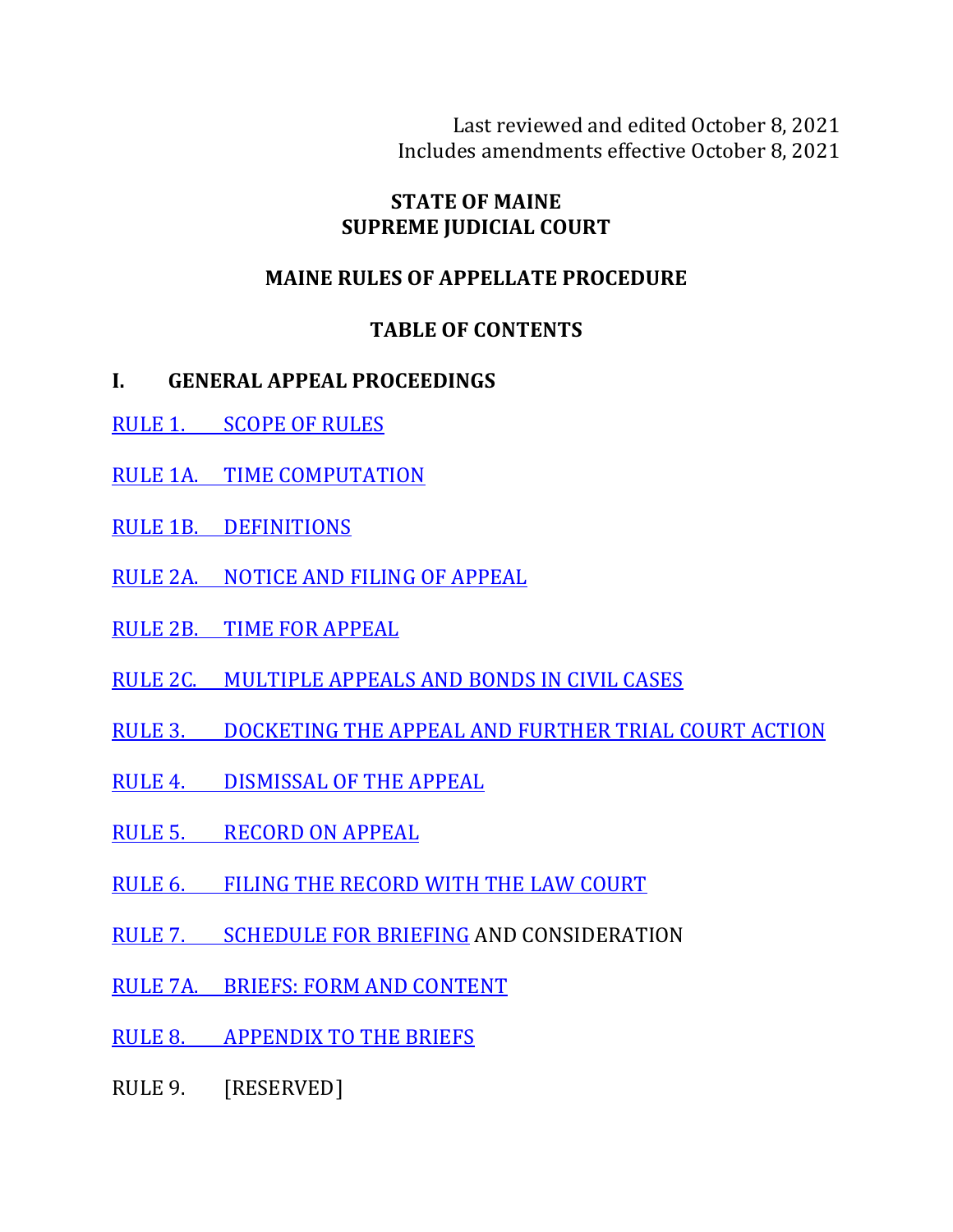- RULE 10. MOTIONS AND OTHER PAPERS IN THE LAW COURT
- RULE 11. CONSIDERATION BY THE LAW COURT
- RULE 12. COMPOSITION, CONCURRENCE, AND SESSIONS OF THE LAW COURT
- RULE 12A. THE CLERK OF THE LAW COURT
- RULE 12B. PUBLIC ACCESS TO PROCEEDINGS AND RECORDS
- RULE 13. COSTS AND INTEREST ON JUDGMENTS IN CIVIL CASES
- RULE 14. MANDATE; RECONSIDERATION; AND SUSPENSION OF THE RULES IN THE LAW COURT
- RULE 15. 18. [RESERVED]

#### **II. SPECIAL APPEAL PROCEEDINGS**

- RULE 19. DISCRETIONARY CRIMINAL APPEALS
- RULE 20. APPEAL OF SENTENCE
- RULE 21. CRIMINAL APPEALS BY THE STATE
- RULE 22. REVIEW OF RULINGS AND ORDERS OF THE PUBLIC UTILITIES **COMMISSION**
- RULE 23. REVIEW OF DECISIONS OF THE WORKERS' COMPENSATION BOARD AND APPELLATE DIVISION
- RULE 24. REPORT OF CASES
- RULE 25. CERTIFICATION OF OUESTIONS OF LAW BY FEDERAL COURTS TO THE LAW COURT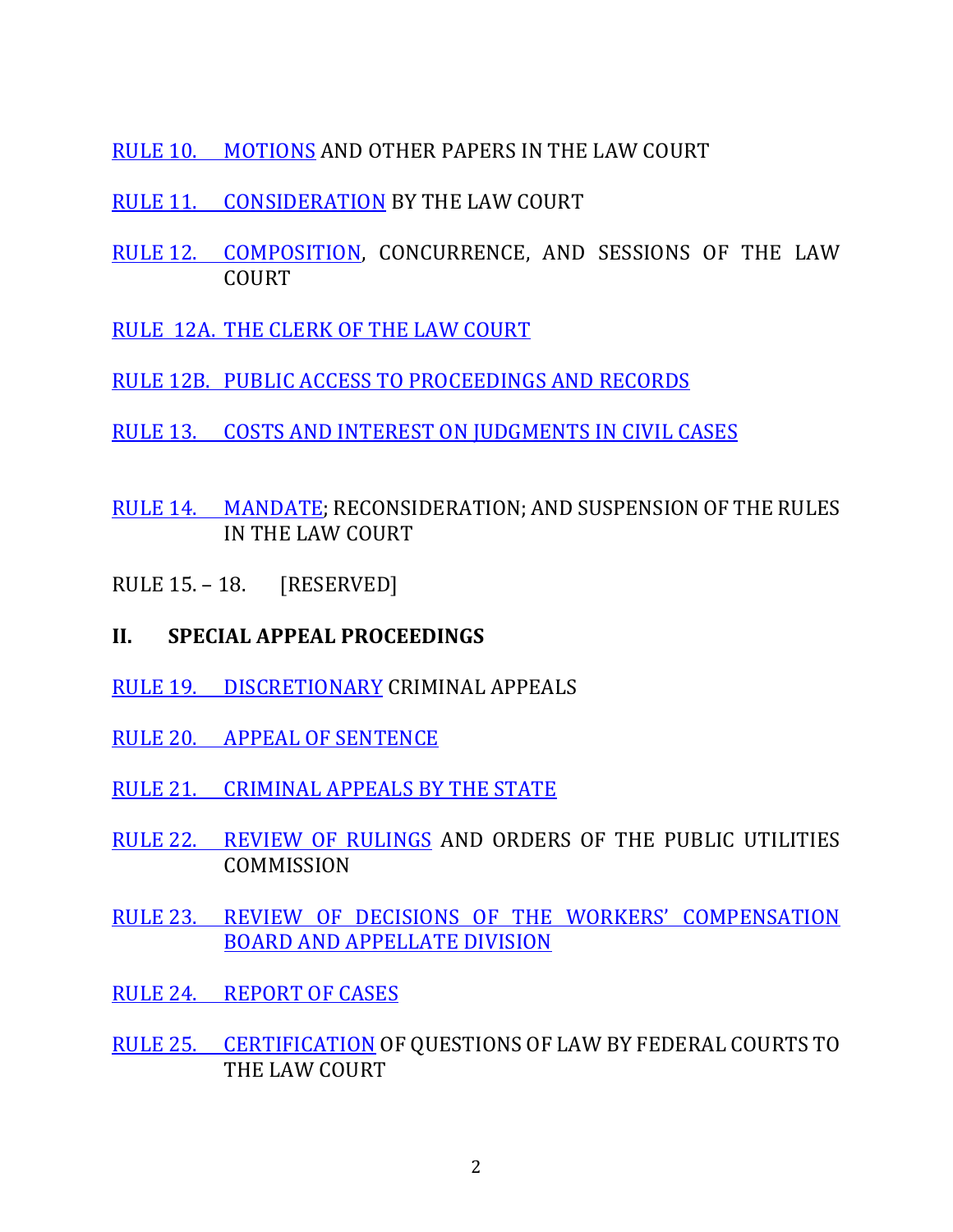#### **MAINE RULES OF APPELLATE PROCEDURE**

#### **I. GENERAL APPEAL PROCEEDINGS**

#### **RULE 1. SCOPE OF RULES**

These Rules govern the procedure for review of any judgment, order, or ruling by a Unified Criminal Docket, the District Court, the Superior Court, the Business and Consumer Docket, the Probate Courts, a single justice of the Supreme Judicial Court, or consideration of a question certified by the federal courts, which is by law reviewable by the Law Court. They shall be construed to secure the just, speedy, and inexpensive determination of every appeal.

The restyled Maine Rules of Appellate Procedure shall apply to all appeals in which the notice of appeal is filed on or after September 1, 2017.

#### **RULE 1A. TIME COMPUTATION**

In computing any period of time prescribed or allowed by these Rules, by order of court, or by any applicable statute, the day of the act, event, or default after which the designated period of time begins to run is not to be included. The last day of the period so computed is to be included, unless it is a Saturday, a Sunday, or a legal holiday, in which event the period runs until the end of the next day which is not a Saturday, a Sunday, or a legal holiday.

When the period of time prescribed or allowed is 6 days or fewer, intermediate Saturdays, Sundays, legal holidays, and days when, by order of the Chief Justice of the Supreme Judicial Court, pursuant to M.R.U. Crim. P. 54(b) or M.R. Civ. P. 77 $(c)$ , the clerk's office is closed, shall be excluded in the computation. When the office of the Clerk of the Supreme Judicial Court is closed before 4:00 p.m. on any regular business day, a required filing shall be timely if filed on the next regular business day that the office is open for business.

#### **RULE 1B. DEFINITIONS**

Unless specified to the contrary by statute or these Rules, the following words, whenever used in these Rules shall have the following meanings: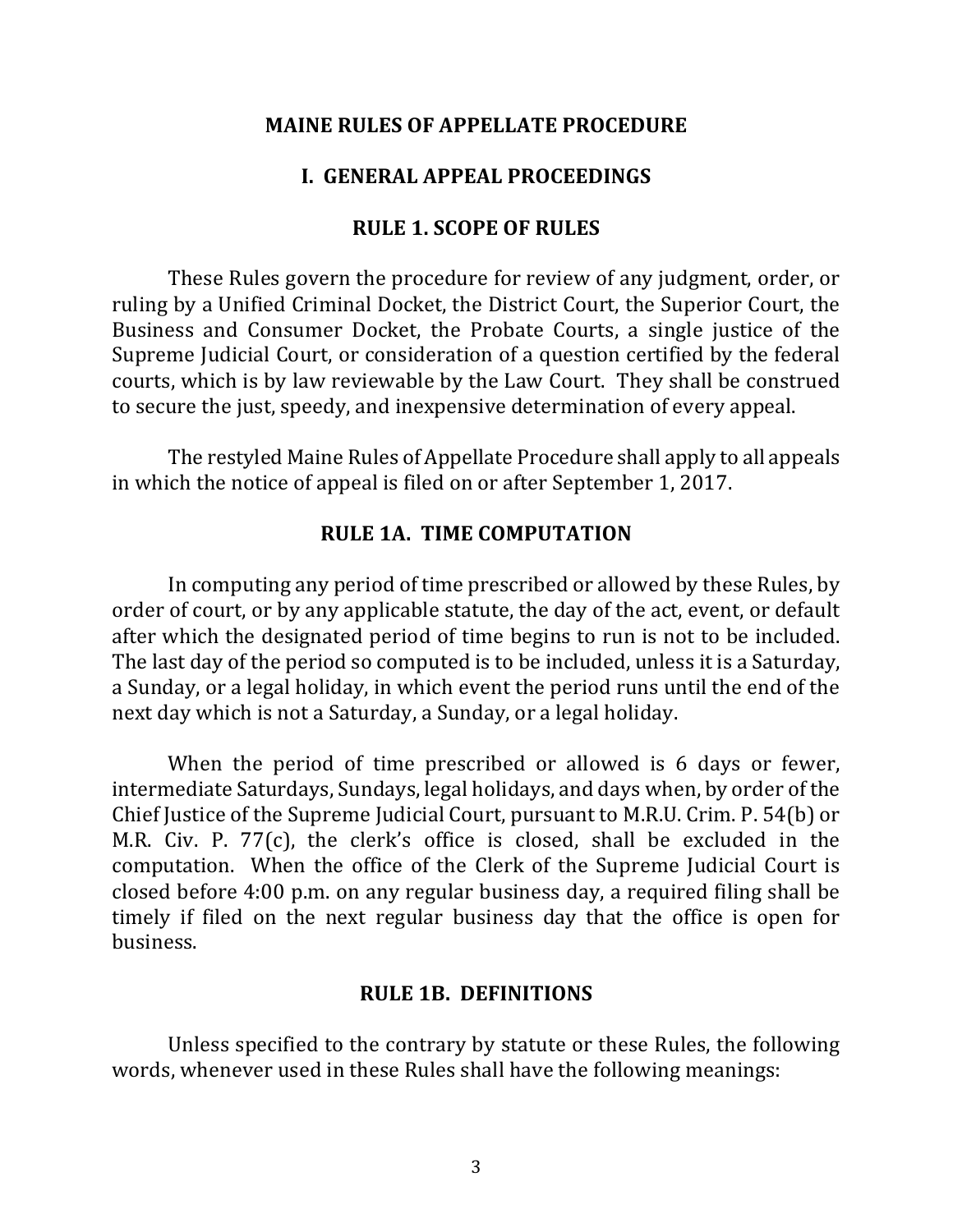**(a)** The term "appellant's attorney" or "appellee's attorney" or any like term shall include the party appearing without counsel, and the word "appellant" or "appellee" or any like term shall include the party appearing with counsel.

**(b)** The word "court" or "trial court" shall include any Unified Criminal Docket, the Business and Consumer Docket, any judge of the Probate Court, any judge of the District Court, any justice of the Superior Court, any single justice of the Supreme Judicial Court, and any administrative agency from which an appeal lies directly to the Law Court.

**(c)** The term "plaintiff's attorney" or "defendant's attorney" or any like term shall include the party appearing without counsel, and the word "plaintiff" or "defendant" or any like term shall include the party appearing with counsel.

**(d)** The word "reporter" means a court reporter, the Office of Transcript Operations, or a transcriber of an electronically recorded record.

**(e)** The term "docket entries" shall include case information maintained by the trial court clerk in the registry of actions.

## **RULE 2A. NOTICE AND FILING OF APPEAL**

**(a) Commencing Appeal.** Review of any criminal or civil judgment, order, or ruling of the District Court, the Superior Court, any Unified Criminal Docket, the Probate Courts, or a single justice of the Supreme Judicial Court that is by law reviewable by the Law Court shall be by appeal.

## **(b)** Notice and Appearances.

**(1)** Notice. The appeal shall be commenced by filing a notice of appeal with the clerk of the trial court from which the appeal is taken. A notice of appeal shall be filed in conformity with the rules then in effect for the trial court from which the appeal is taken. The notice of appeal shall be signed by each appellant or the appellant's attorney. The notice of appeal shall specify the party taking the appeal, designate the judgment or part thereof appealed from, and notify the other parties of the need to file an appearance to be heard on the appeal. A copy of the notice of appeal shall be served on the other parties to the trial court proceeding.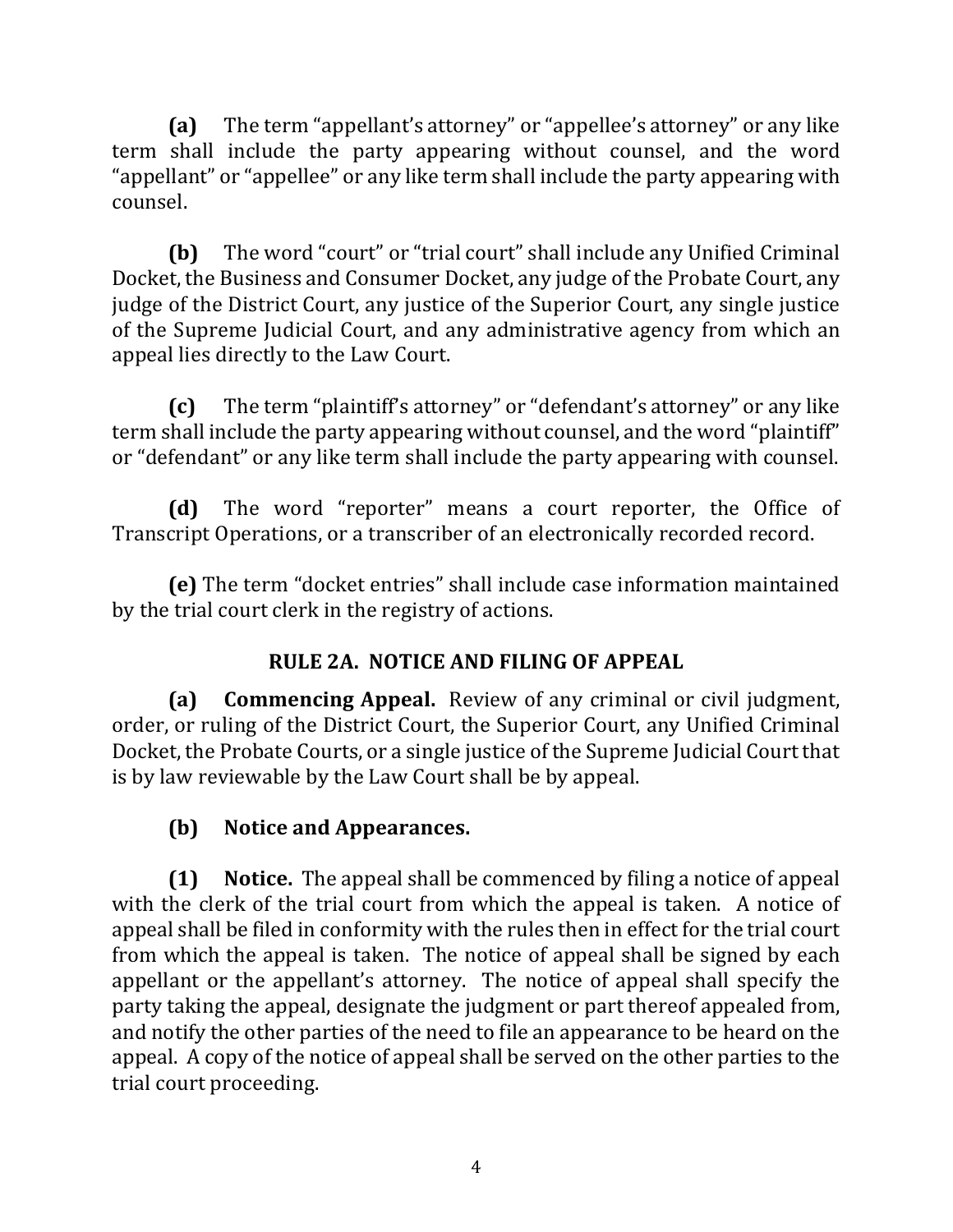**(2) Appearances. (A) Criminal Appeals.** In criminal appeals, the attorney or unrepresented party filing the notice of appeal shall be deemed to be representing the appellant unless new counsel appears or counsel withdraws pursuant to M.R.U. Crim. P.  $44(a)(2)$  and  $44B$ ; and the attorney or unrepresented party representing the appellee in the trial court at the time the appeal is filed shall be deemed to be representing the appellee unless new counsel appears or counsel withdraws pursuant to M.R.U. Crim. P.  $44(a)(2)$  and 44B.

**(B)** Civil Appeals. In civil appeals, the attorney or unrepresented party filing the notice of appeal shall be deemed to be representing the appellant unless new counsel appears or counsel withdraws. An attorney representing each other party in the trial court at the time the appeal is filed shall be deemed to be representing that party in the appeal unless new counsel appears or counsel withdraws or that other party elects not to participate in the appeal. An unrepresented party, other than the appellant, in the trial court proceeding at the time the appeal is filed shall be deemed to be appearing in the appeal unless counsel appears or that unrepresented party elects not to participate in the appeal.

## **(c) Filing Fee.**

**(1)** No filing fee is required for appeals in criminal cases. The required filing fee for appeals in civil cases shall be paid to the clerk of the trial court at the time of the filing of the notice of appeal, or pursuant to M.R.E.C.S. 39 if applicable in the trial court from which the appeal is taken.

**(2)** A person who believes that he or she cannot afford to pay the filing fee may file a request to have the fee waived pursuant to M.R. Civ. P. 91 and M.R.E.C.S.  $39(B)$  if applicable in the trial court from which the appeal is taken. If the request to have the filing fee waived is denied, the party who sought the waiver shall pay the filing fee in full within 7 days after the entry of the order denying the request for waiver of the filing fee, or the appeal shall be dismissed by the trial court.

**(d) Transcript Order.** If an appellant intends to include any portions of the transcript in the record on appeal, that appellant must order those portions either by using the online transcript order form found on the Judicial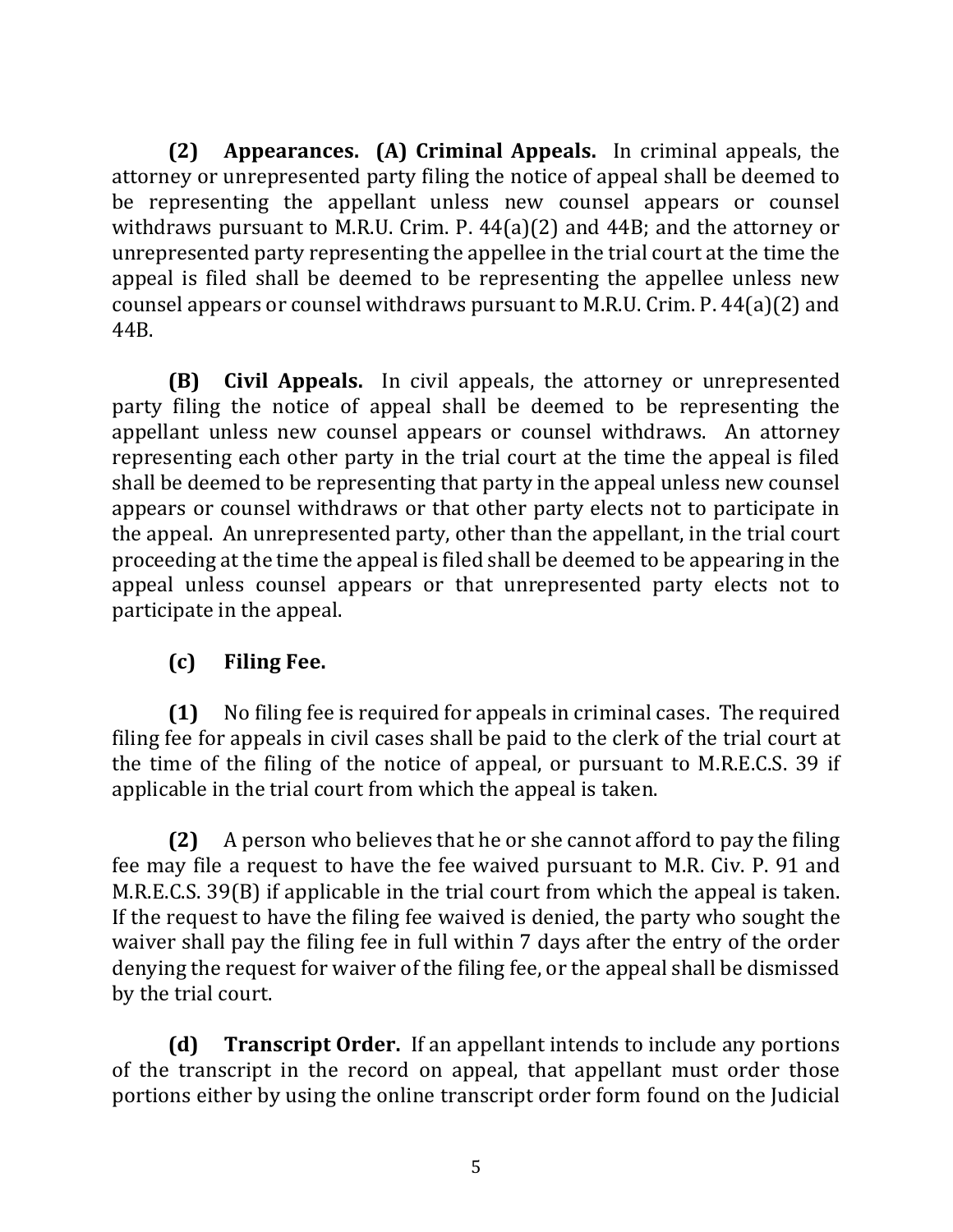Branch website, www.courts.maine.gov/programs/oto/index.html, or by using the official Judicial Branch paper order form.

**(1)** To use the online transcript order form on the Judicial Branch website, the appellant must

**(A)** complete all information required on the online form, including the dates of the proceedings that the appellant wishes to have transcribed;

**(B)** file the printed confirmation sheet with the notice of appeal; and

**(C)** serve a copy of the printed confirmation sheet on the other parties.

**(2)** To use the official Judicial Branch paper transcript order form, the appellant must

**(A)** complete all required information on the form, including the dates of the proceedings that the appellant wishes to have transcribed;

**(B)** sign the form;

**(C)** file the original form with the notice of appeal; and

**(D)** serve a copy of the form on the other parties.

**(e) Insufficient Filing.** If a notice of appeal or transcript order is not signed, the appeal shall not be accepted for filing. If the appeal is not accepted for filing, the provisions of M.R.E.C.S.  $35(D)$ -(E) shall control if applicable in the trial court from which the appeal is taken. If the Maine Rules of Electronic Court Systems do not apply in the trial court, the trial court clerk shall docket the receipt and return of the non-accepted documents, and then return all documents to the party who filed them. Documents that are returned to the party who filed them shall not be deemed as filed for the purpose of calculating compliance with time limits.

# **(f) Criminal Appeals: Particular Requirements.**

**(1)** In a criminal case, when a court imposes any sentence on a defendant  $(A)$  after trial, or  $(B)$  after a plea to murder or a Class A, B, or C crime,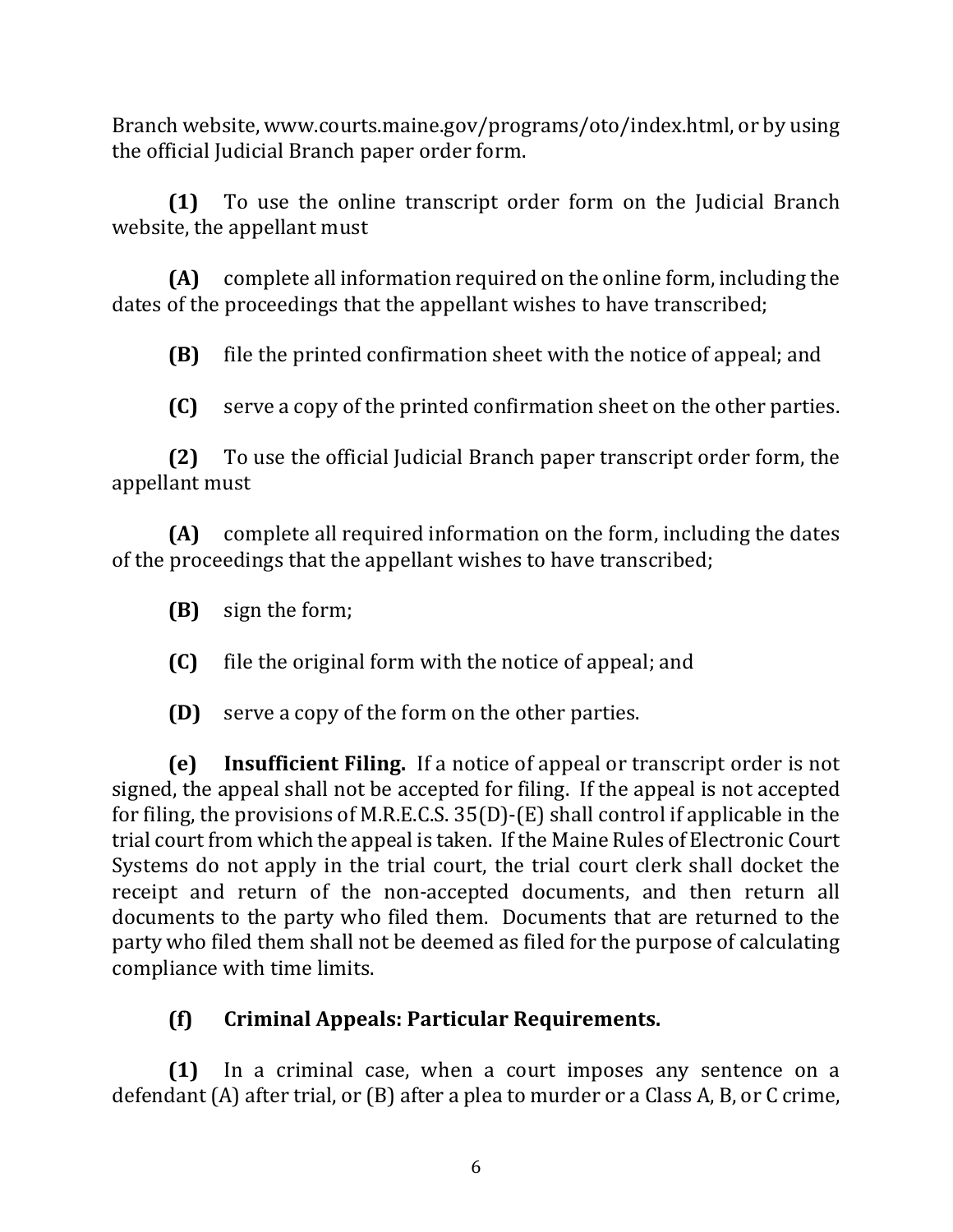with a term of one year or more that is not agreed to pursuant to M.R.U. Crim. P. 11A, the defendant shall be advised by the trial court of the right to appeal. If a criminal defendant not represented by counsel so requests, the trial court shall cause a notice of appeal to be prepared and filed on behalf of the defendant forthwith.

**(2)** A notice of appeal filed by the State in a criminal case shall be accompanied by a written approval of the appeal signed by the Attorney General, pursuant to Rule 21(b), or a representation that the Attorney General has approved the appeal and a written approval will be filed within 7 days. The State shall serve a copy of the written approval on the other parties, in addition to the notice of appeal and transcript order form as required by Rules  $2A(b)$ and  $(d)$ . The clerk of the trial court shall file the approval, note the filing in the criminal docket, and mail a date-stamped copy of the approval to the defendant or, if the defendant is represented by counsel, to the attorney for the defendant. If the Maine Rules of Electronic Court Systems apply in the trial court, the clerk of the trial court need not take the actions set forth in the preceding sentence.

# **(g) Trial Court Clerk Actions.**

**(1)** The trial court clerk shall notify (A) the Clerk of the Law Court and (B) the court reporter or Office of Transcript Operations of the filing of the notice of appeal and transcript order form. The trial court clerk shall cause the notice of appeal and transcript order form to be transmitted to the attorney of record of each party other than the appellant, or, if a party is not represented by an attorney, then to the last known address of that party. This notification is sufficient notwithstanding the death or incapacity of the party or of the party's attorney prior to or subsequent to the mailing of the notification.

**(2)** Unless the notice of appeal and transcript order form are transmitted to the attorneys of record or parties not represented by an attorney pursuant to the Maine Rules of Electronic Court Systems, the clerk shall note in the docket the names of the parties to whom the clerk mails the copies, with date of mailing.

**(3)** The trial court clerk's failure to comply with Rule  $2A(g)(1)$  does not affect the validity of the appeal, but no appeal shall be deemed to be filed and commenced in the Law Court pursuant to Rule  $3(a)(2)$  until the Clerk of the Law Court receives the notification of the notice of appeal from the trial court clerk.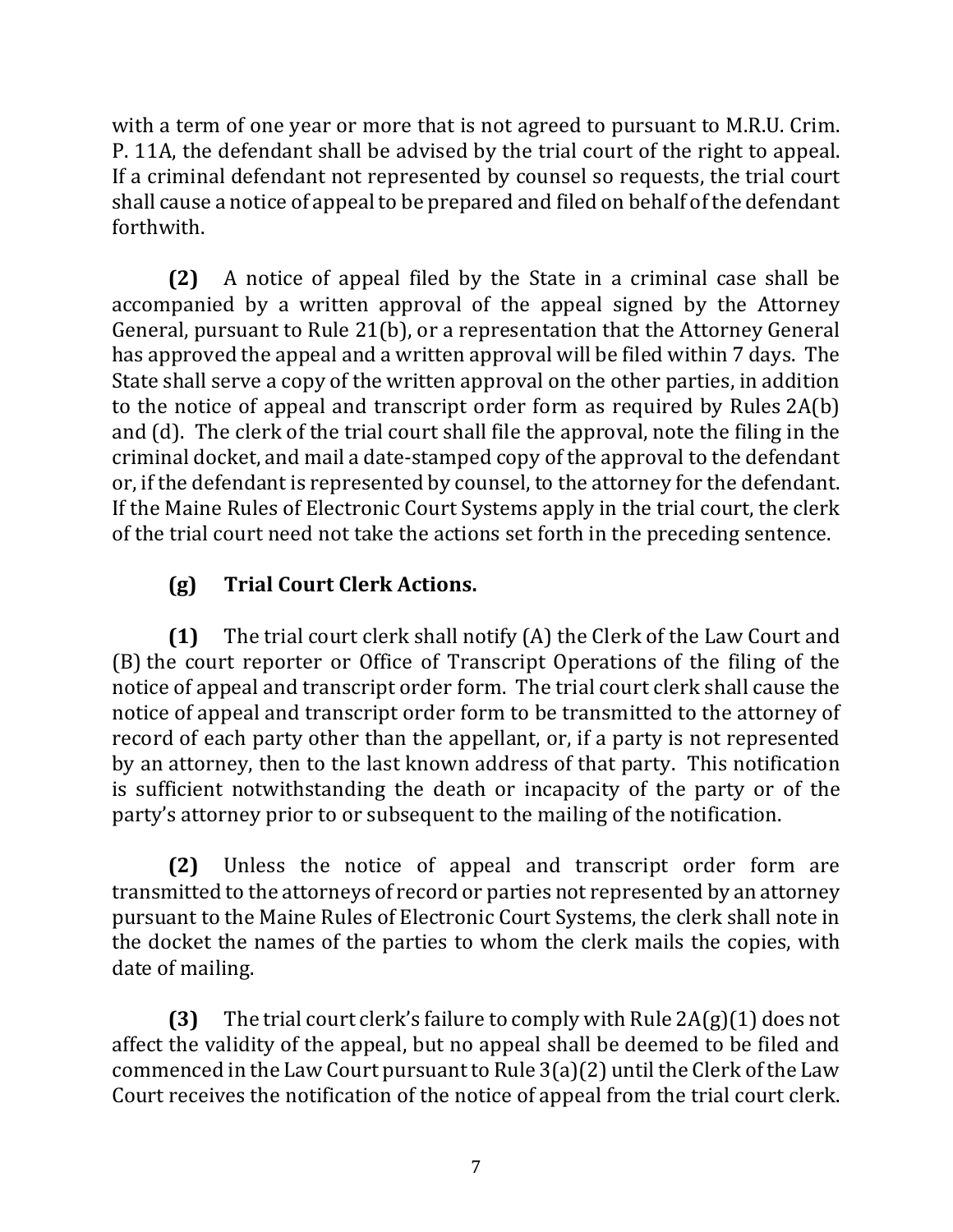**(4)** In any action based on the Maine Tort Claims Act, 14 M.R.S. § 8101 et seq., whether the action involves the State or a local government, the trial court clerk shall cause any notice of appeal that is filed to be transmitted to the Attorney General at the same time as the notice is transmitted to the parties to the action.

#### **RULE 2B. TIME FOR APPEAL**

**(a) (1) Time of Entry of Judgment.** A judgment or order is entered within the meaning of this Rule when it is entered into the docket. A notice of appeal filed after a verdict or an order, finding, or judgment of the court, but before entry in the docket shall be treated as filed on the date of entry into the docket.

**(2)** Knowledge of Judgment Presumed. A party shall be presumed to have learned of the entry of a judgment if that party, or an attorney representing that party, was present in open court when a judgment, verdict, ruling on a motion, or sentence was announced, or if that party, at the courthouse, signed a document, such as a sentencing document, a disclosure order, or other document acknowledging the entry of final judgment in the proceeding.

#### **(b) Criminal Cases.**

**(1) Time to File.** Except for extradition appeals addressed in Rule  $2B(b)(3)$ , the time within which an appeal may be taken in a criminal case shall be 21 days after entry into the docket of the judgment or order appealed from, unless a shorter time is provided by law.

### **(2)** Time to File Extended by Timely Filing of Certain Motions. If a timely motion for:

- **(A)** arrest of judgment under M.R.U. Crim. P. 34; or
- **(B)** judgment of acquittal after verdict under M.R.U. Crim. P. 29; or
- **(C)** a new trial under M.R.U. Crim. P. 33; or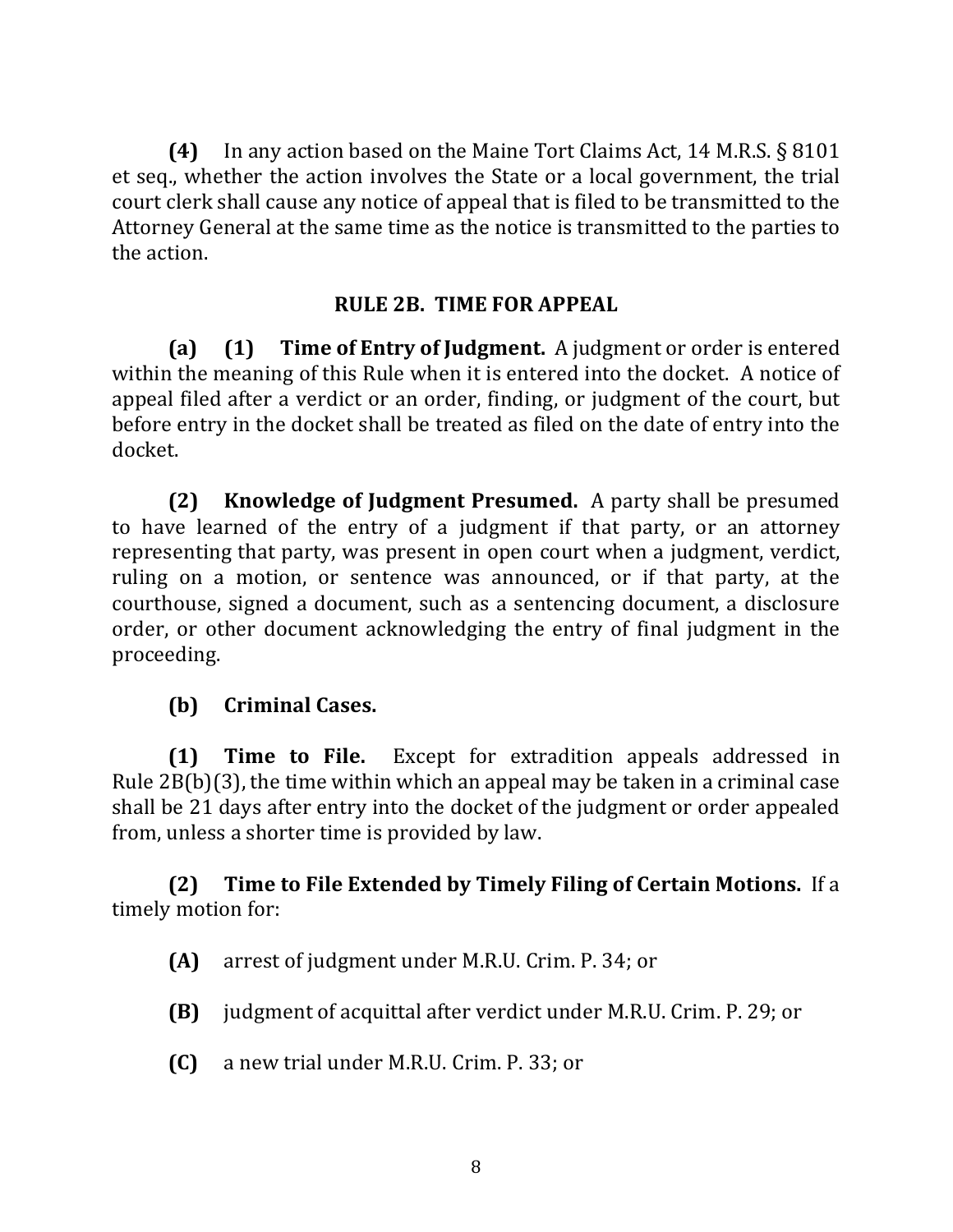**(D)** correction or reduction of sentence under M.R.U. Crim. P. 35(a) or 35(c)

is filed within 21 days after entry of judgment, a notice of appeal from the original judgment need not be filed within 21 days after the entry into the docket of that judgment. Instead, one appeal of the original judgment and the order on the motion may be taken within 21 days after entry into the docket of the order granting, denying, or dismissing the motion. An appeal designated as being taken from such an order shall be treated as an appeal from both the order and the original judgment. In the alternative, if a notice of appeal from the original judgment is filed within 21 days after the entry into the docket of that judgment, the subsequent timely filing of one of the post-judgment motions listed in subsections  $(A)$ - $(D)$  above does not waive or otherwise render ineffective the previously filed notice of appeal. The timely filed notice of appeal from the original judgment preserves for review any claim of error in the record, including any claim of error in an order on the post-judgment motions listed in subsections  $(A)$ - $(D)$ . This paragraph does not apply to any post-judgment motion that is not listed in subsections  $(A)$ - $(D)$  above.

**(3) Extradition Appeals.** The time within which an appeal may be taken from an order making a final disposition of a petition contesting extradition shall be 7 days after entry into the docket of the order appealed from.

## **(c) Civil Cases.**

**(1) Time to File.** The time within which an appeal may be taken in a civil case shall be 21 days after entry into the docket of the judgment or order appealed from, unless a shorter time is provided by law.

**(2)** Time to File Extended by Timely Filing of Certain Motions. If a timely motion:

**(A)** for judgment under M.R. Civ. P. 50(b); or

**(B)** to make or amend findings of fact or conclusions of law under M.R. Civ. P.  $52(a)$  or  $(b)$ ; or

**(C)** for a new trial under M.R. Civ. P. 59; or

9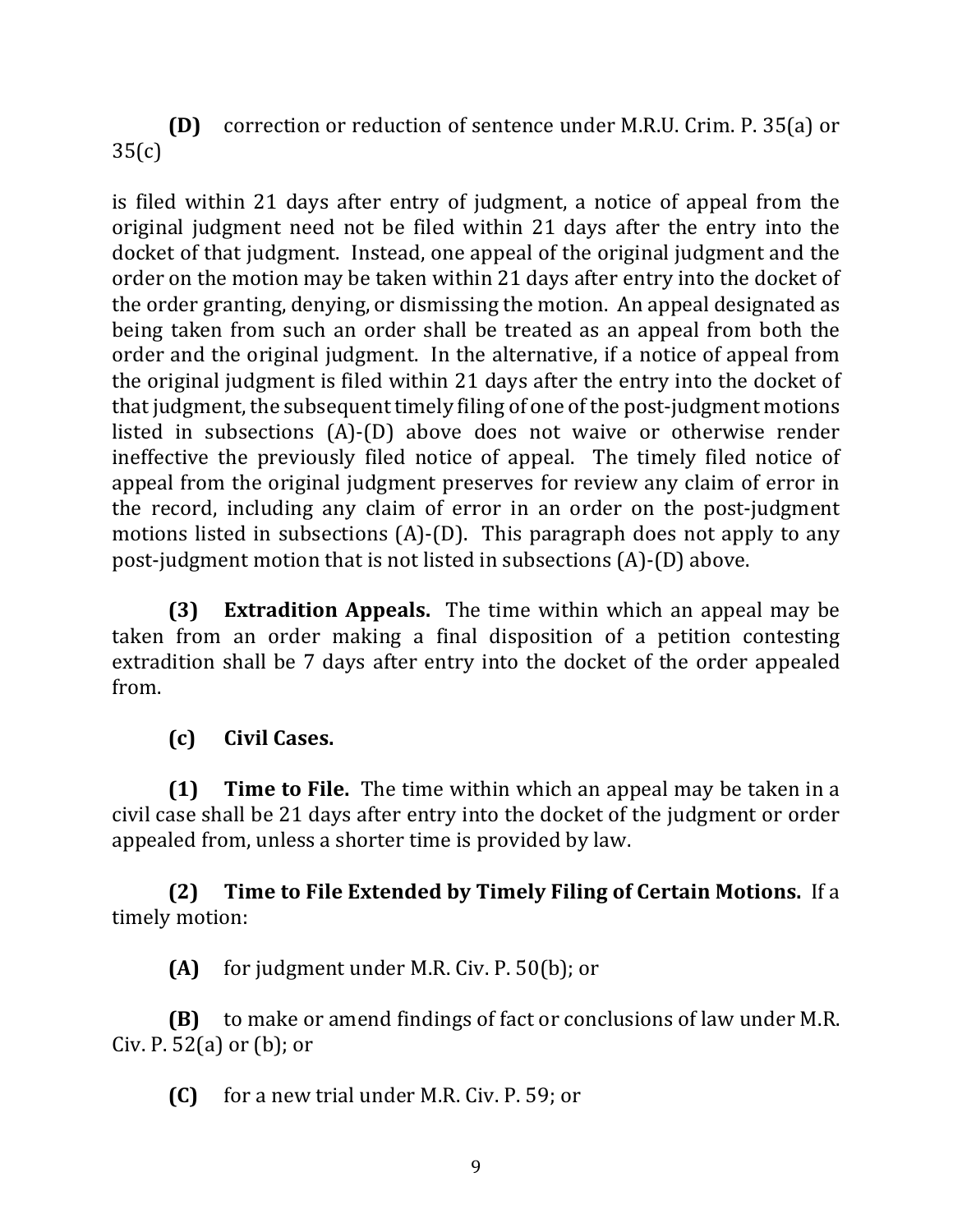**(D)** to alter or amend the judgment, including a motion for reconsideration of the judgment under M.R. Civ. P. 59; or

**(E)** for reopening or reconsideration before the Public Utilities Commission pursuant to its rules of practice

is filed within the time allowed by statute or rule after entry of judgment, a notice of appeal from the original judgment need not be filed within 21 days after the entry into the docket of that judgment. Instead, one appeal of the original judgment and the order on the motion may be taken within 21 days after entry into the docket of the order granting, denying, or dismissing the motion. An appeal designated as being taken from such an order shall be treated as an appeal from both the order and the original judgment. In the alternative, if a notice of appeal from the original judgment is filed within 21 days after the entry into the docket of that judgment, the subsequent timely filing of one of the post-judgment motions listed in subsections  $(A)$ - $(E)$  above does not waive or otherwise render ineffective the previously filed notice of appeal. The timely filed notice of appeal from the original judgment preserves for review any claim of error in the record, including any claim of error in an order on the post-judgment motions listed in subsections  $(A)$ - $(E)$ . This paragraph does not apply to any post-judgment motion that is not listed in subsections  $(A)$ - $(E)$  above.

**(d)** Extension of Time. Except when prohibited by statute:

**(1) Twenty-One Days.** Upon a showing of good cause, the trial court may, before or after the time has expired, with or without motion and notice, extend the time for filing the notice of appeal otherwise allowed for a period not to exceed 21 days from the expiration of the original time for filing an appeal prescribed by Rule  $2B(b)$  or  $2B(c)$ .

**(2)** One Hundred Forty Days. An extension of the time to file the notice of appeal exceeding 21 days, but not exceeding 140 days, from the expiration of the original time for filing an appeal prescribed by Rule 2B(b) or  $2B(c)$  may be granted by the trial court on a motion with notice only upon a showing that  $(A)$  the trial court clerk, although required to do so, failed to send notice of the entry of judgment to the moving party; and  $(B)$  the moving party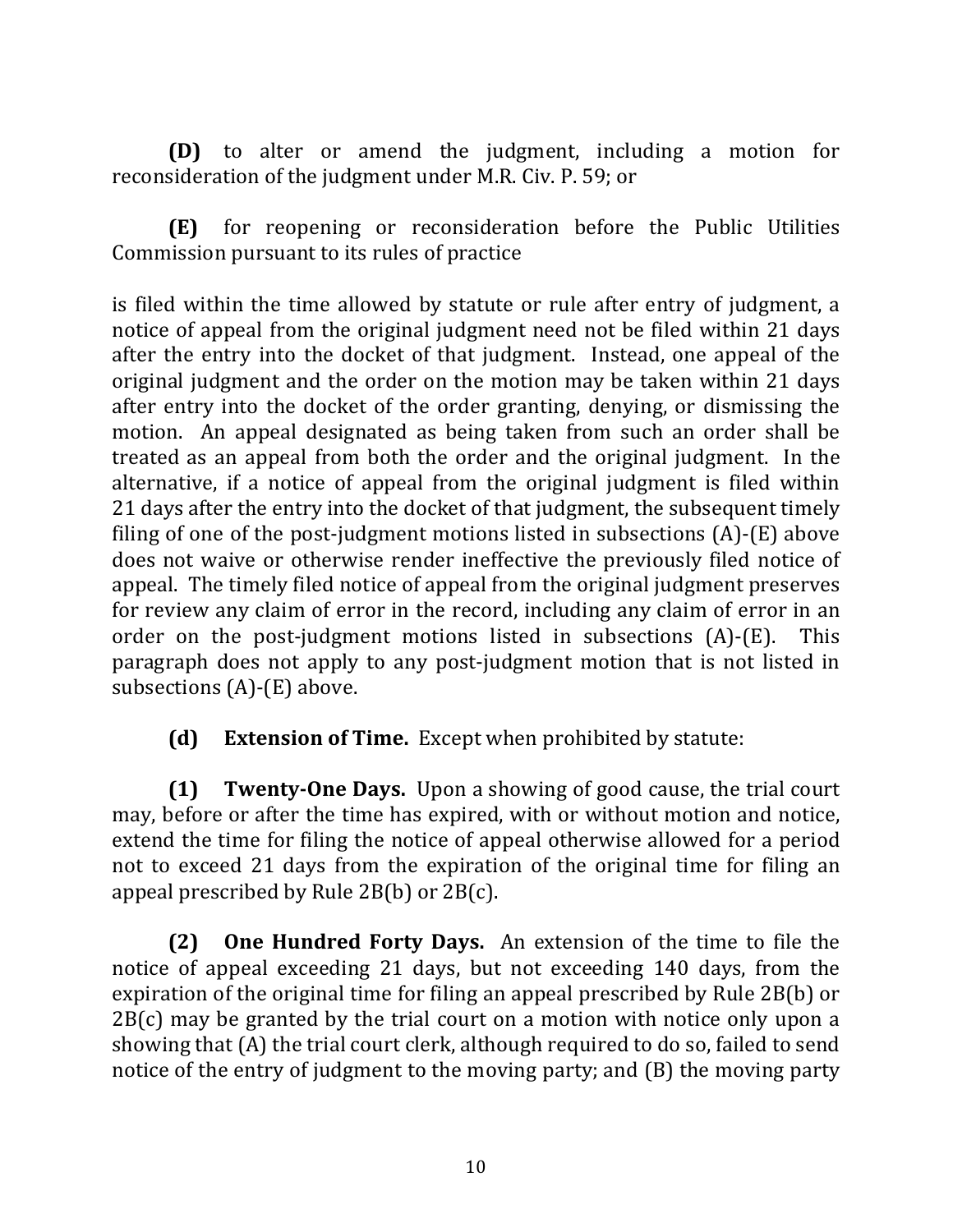did not otherwise learn of the entry of judgment; and  $(C)$  any other party will not be unfairly prejudiced by the extension of time to file the notice of appeal.

## **RULE 2C. MULTIPLE APPEALS AND BONDS IN CIVIL CASES**

# **(a) Cross-Appeals.**

**(1)** Need to File. If the appellee seeks any change in the judgment that is on appeal, the appellee must file a cross-appeal to preserve that issue. The notice of cross-appeal shall be filed with the clerk of the trial court from which the appeal is taken, and shall be processed in the same manner as a notice of appeal filed pursuant to Rule  $2A(b)(1)$ . An appellee may, without filing a cross-appeal, argue that alternative grounds support the judgment that is on appeal. 

**(2) Time to File.** If a timely notice of appeal is filed by a party, any other party may file a notice of appeal (accompanied, when required, by the filing fee or a request to have the fee waived pursuant to M.R. Civ. P. 91) within 14 days after the date on which the first notice of appeal was filed, or within the time specified by Rule  $2B(b)$  or  $2B(c)$ , whichever period last expires.

**(3) Status of Parties.** When more than one party has appealed, the party who first appeals shall, unless otherwise agreed by the parties or ordered by the Law Court, be treated as the appellant in applying these Rules to such cross-appeals, and all other parties shall be treated as appellees.

**(b) Joint or Consolidated Appeals.** If two or more parties are entitled to appeal from a civil judgment or order, and their interests are such as to make joinder practicable, they may file a joint notice of appeal or may join in an appeal after filing separate timely notices of appeal, and they may thereafter proceed on appeal as a single appellant. Appeals may be consolidated after docketing in the Law Court by order of the Law Court upon its own motion or upon motion of a party.

**(c)** Parents' Appeals. If both parents of a child appeal from an order of the District Court or the Probate Court finding jeopardy to the child as to both parents, terminating both parents' parental rights to the child, awarding a guardianship over the child to a third person, or awarding a grandparent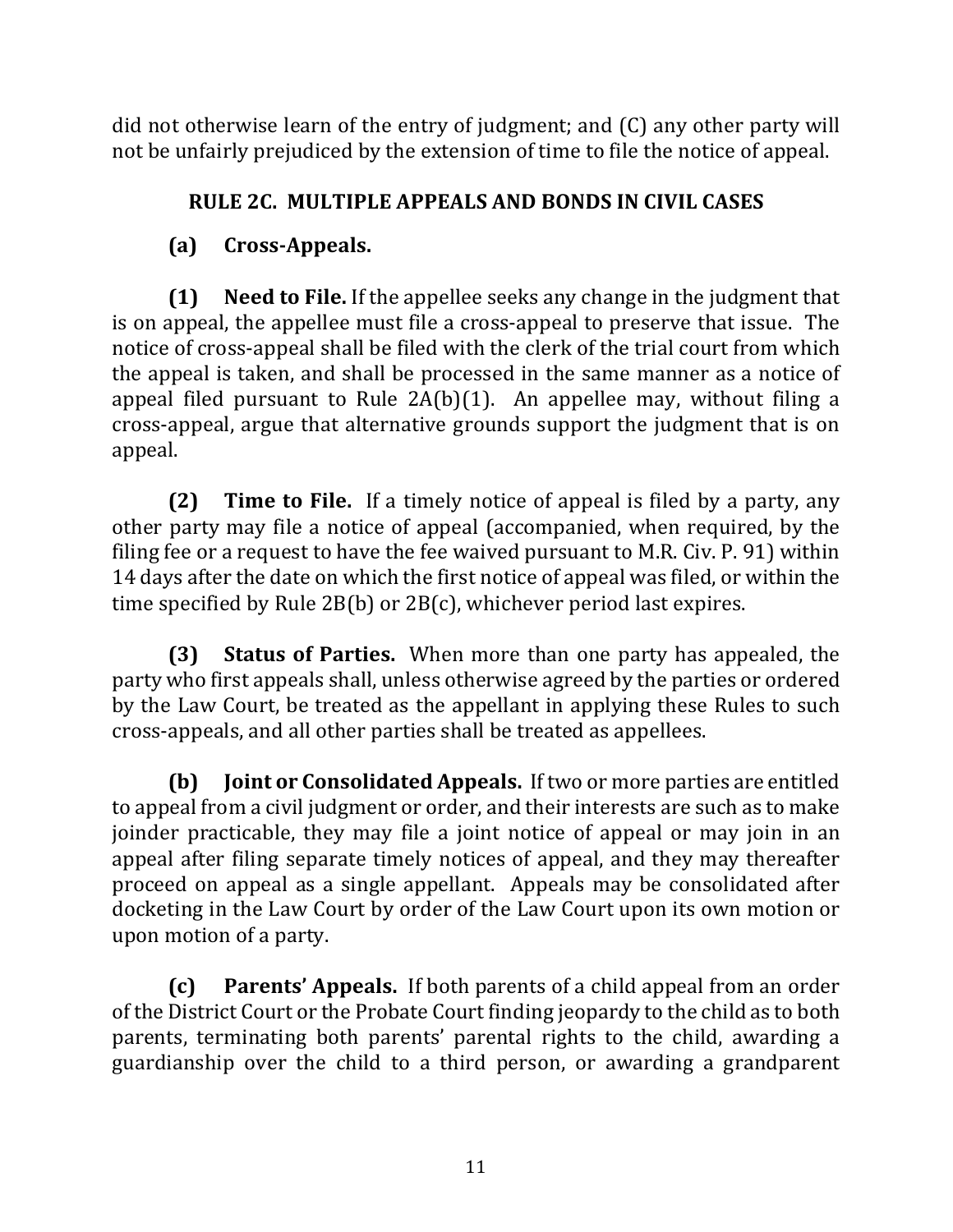visitation rights, both parents shall be treated as appellants, unless otherwise agreed by the parties or ordered by the Law Court.

**(d)** Bond; Continuance in Effect. Any bond given at the commencement or during the pendency of a civil action, unless otherwise provided by law or by direction of the court ordering the judgment appealed from, shall continue in effect until the final disposition of any appeal of the action and until the conditions of such bond have been fulfilled.

# **RULE 3. DOCKETING THE APPEAL AND FURTHER TRIAL COURT ACTION**

# **(a)** Docketing the Appeal.

**(1) Trial Court Docketing.** Upon receipt of the signed notice of appeal and, when required, the requisite fee or waiver, the trial court clerk shall mark the case "Law" on the docket. The trial court clerk shall then transmit a copy of the notice of appeal together with a copy of all docket entries to the Clerk of the Law Court. 

**(2)** Law Court Docketing. Upon receipt of the copies of the notice of appeal and the docket entries, the Clerk of the Law Court shall forthwith docket the appeal and send each party of record a written notice of the docketing, the Law Court docket number, and the date within which the record on appeal and the reporter's transcript must be filed.

**(b) Further Trial Court Action Limited.** The trial court shall take no further action pending disposition of the appeal by the Law Court except as provided in Rules  $3(c)$  and  $(d)$  of these Rules.

**(c) Trial Court Action Without Leave of the Law Court.** The trial court is permitted, during the pendency of the appeal and without leave of the Law Court, to take the following action:

**(1)** Criminal Cases. In criminal cases, to dispose of any post-judgment motion filed within 21 days after entry of judgment pursuant to one of the rules enumerated in Rule  $2B(b)(2)$ ; to appoint counsel for an indigent defendant; to grant a stay of execution and set or revoke bail pending appeal; and to conduct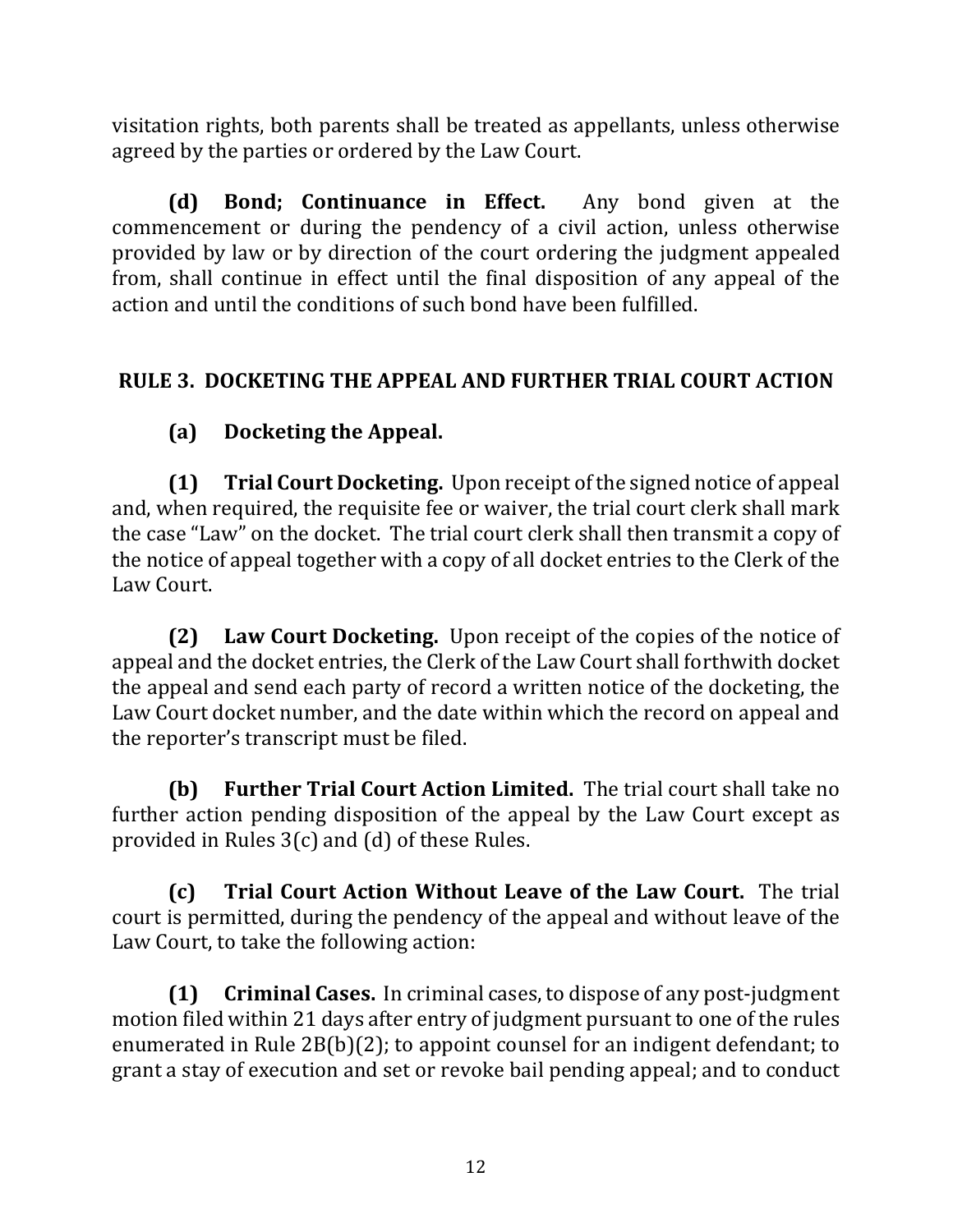proceedings either for a new trial or for the correction or reduction of a sentence pursuant to M.R.U. Crim. P.  $35(a)$  or (c);

**(2)** Civil Cases. In civil cases, to dispose of any post-judgment motion filed pursuant to one of the rules enumerated in Rule  $2B(c)(2)$  of these Rules; as provided in M.R. Civ. P. 27(b), 54(b)(3), 60(a), 62(a), 62(c), and 62(d); and as provided in Rule  $5(e)$  of these Rules;

**(3) Child Protection Cases.** In child protection cases, to continue case review and processing as required by law; and

**(4)** Certain Interlocutory Appeals. The trial court is permitted to act on a case pending resolution of any appeal of an order approving, dissolving or denying an attachment or trustee process, a discovery order, a temporary restraining order or preliminary injunction; or an order granting or denying a motion for summary judgment or a motion to dismiss that does not resolve all pending claims.

Any party moving for trial court action permitted by this Rule may include, in its motion to the trial court, a request that the clerk of the trial court temporarily retain some or all of the trial court record as provided by Rule  $6(a)(3)$  of these Rules, or retrieve the same from the Clerk of the Law Court, if necessary for the requested trial court action.

**(d) Trial Court Action With Leave of the Law Court.** A party may, during the pendency of an appeal, file a motion in the Law Court to permit a specific trial court action that is not already permitted by Rule  $3(c)$  of these Rules. The moving party shall include, in its motion to the Law Court, the reason for the request for trial court action and shall attach to the Law Court motion the proposed trial court motion.

## **RULE 4. DISMISSAL OF THE APPEAL**

# **(a) Voluntary Dismissal.**

**(1) Criminal Appeals.** Prior to the time stated in subdivision (b) of this Rule, a criminal defendant may dismiss his or her appeal by filing with the Clerk of the Law Court a written dismissal, personally signed by the defendant,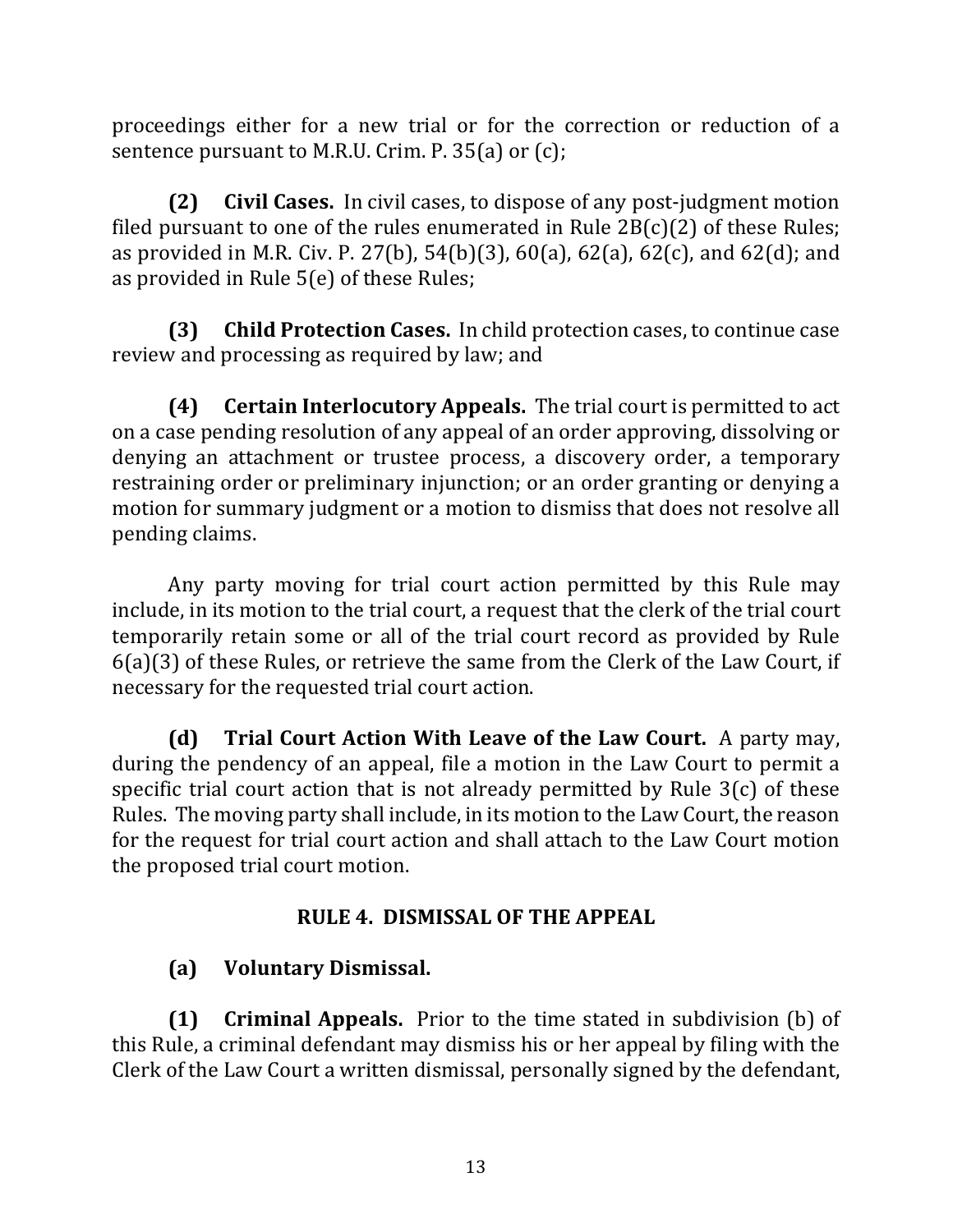and the State may dismiss its appeal by filing a written dismissal signed by the attorney for the State.

# **(2) Civil Appeals.**

**(A)** Appeals. On or before the date that the appellant's brief is filed or is due to be filed, whichever is earlier, an appellant may dismiss the appellant's appeal by filing with the Clerk of the Law Court a written dismissal signed by the appellant or the appellant's attorney. After the date on which the appellant's brief is filed or is due to be filed, an appeal may be dismissed only by stipulation pursuant to paragraph  $(a)(3)$  of this Rule.

**(B)** Cross-Appeals. On or before the date that a cross-appellant's brief is filed or is due to be filed, whichever is earlier, a cross-appellant may dismiss the cross-appellant's appeal by filing with the Clerk of the Law Court a written dismissal signed by the cross-appellant or the cross-appellant's attorney. After the date on which the cross-appellant's brief is filed or is due to be filed, a crossappeal may be dismissed only by stipulation pursuant to paragraph  $(a)(3)$  of this Rule.

**(3) By Stipulation.** Prior to the time stated in subdivision (b) of this Rule, a civil appeal may be dismissed by stipulation entered into by all of the parties and filed with the Clerk of the Law Court.

**(b)** On or After Date for Consideration. On or after the date scheduled for oral argument or 42 days (6 weeks) after the date for filing the appellee's brief in an appeal not scheduled for oral argument, an appeal may be dismissed voluntarily or by stipulation only with leave of the Law Court.

**(c)** For Failure to Perfect Appeal. If an appellant or cross-appellant fails to comply with the provisions of these Rules within the times prescribed herein, the Law Court may, on motion of any other party or on its own initiative, dismiss the appeal for want of prosecution.

**(d)** For Lack of Jurisdiction. Whenever it appears by suggestion of the parties or otherwise that the Law Court lacks jurisdiction of the subject matter, the Law Court shall dismiss the appeal.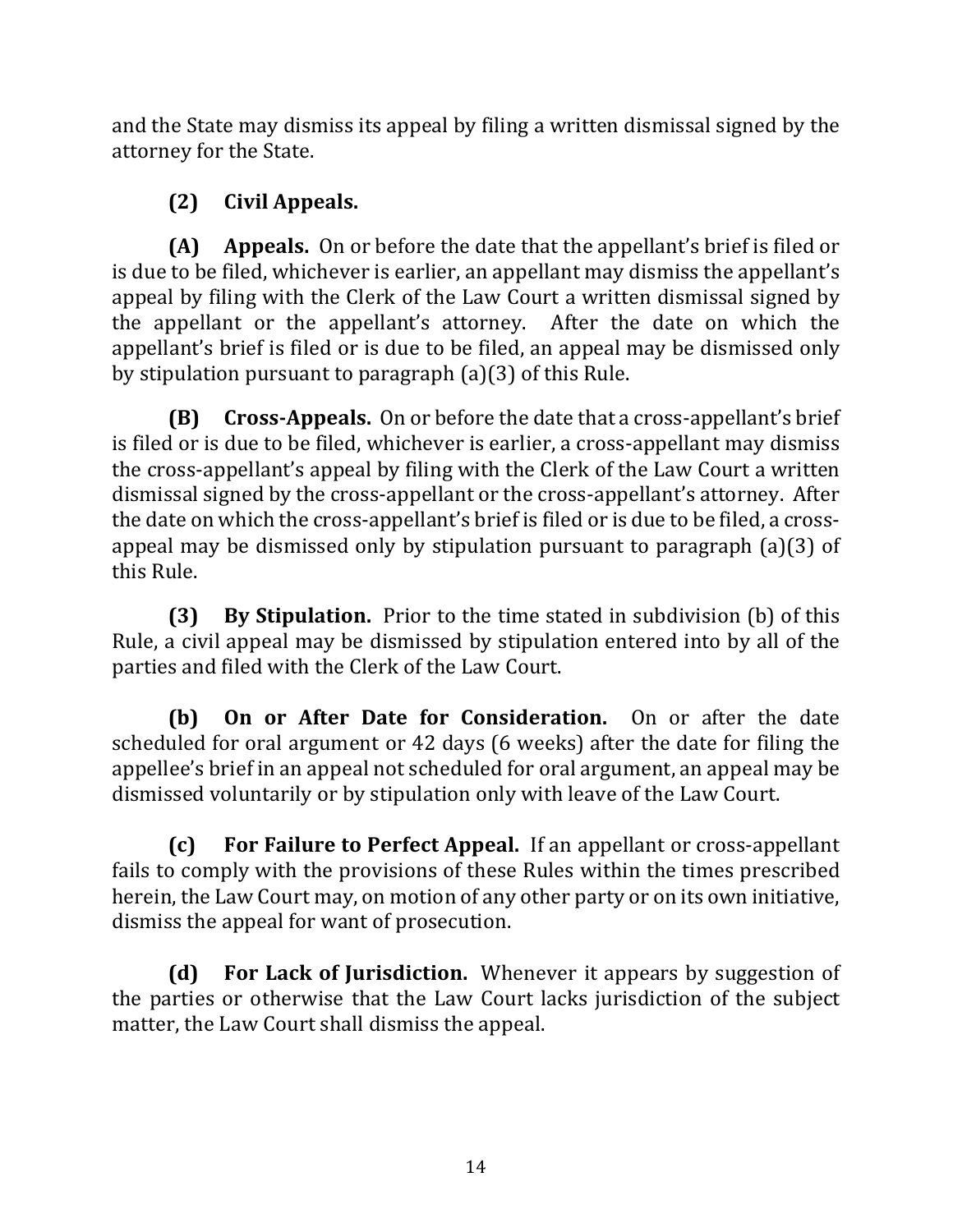#### **RULE 5. RECORD ON APPEAL**

**(a)** Contents of Record. The record on appeal shall consist of the trial court clerk's record and exhibits filed in the trial court, the reporter's transcript of the proceedings, if any, and a copy of the docket entries.

**(b) Transcripts.** Unless excused for good cause by a Justice of the Supreme Judicial Court, the record on appeal shall include both a print and an electronic copy of any transcript that is or becomes part of the record on appeal. The electronic copy of each transcript shall be in a native .pdf format. The appellant shall ensure that an electronic copy of any transcript that is or becomes part of the record on appeal is emailed to the Clerk of the Law Court at the email address that the Clerk of the Law Court designates.

### **(1) Criminal Cases.**

**(A)** Order of Transcript. The appellant is responsible for ordering the transcript by using one of the methods prescribed by Rule  $2A(d)$ . Except as otherwise designated, the standard transcript in a criminal appeal shall include the testimony of the witnesses at trial; any bench conferences; and, in a jury trial, the closing arguments and the court's charge to the jury. The standard transcript shall also include any hearing on a motion to suppress or a motion in limine, if a ruling on such a motion is at issue on appeal, and the sentencing hearing, if sentencing is at issue on appeal.

Appellant's counsel may add portions to this standard transcript by utilizing the requisite Judicial Branch form. Appellant's counsel shall delete from the standard transcript any portion not necessary for purposes of the appeal.

Within 7 days after receipt of appellant's transcript order, appellee's counsel may order additional portions of the transcript by utilizing the requisite Judicial Branch form.

A copy of any transcript order not filed as part of, or contemporaneously with, the notice of appeal shall be filed with the Clerk of the Law Court and served on each other party, or if a party is represented, counsel for a represented party.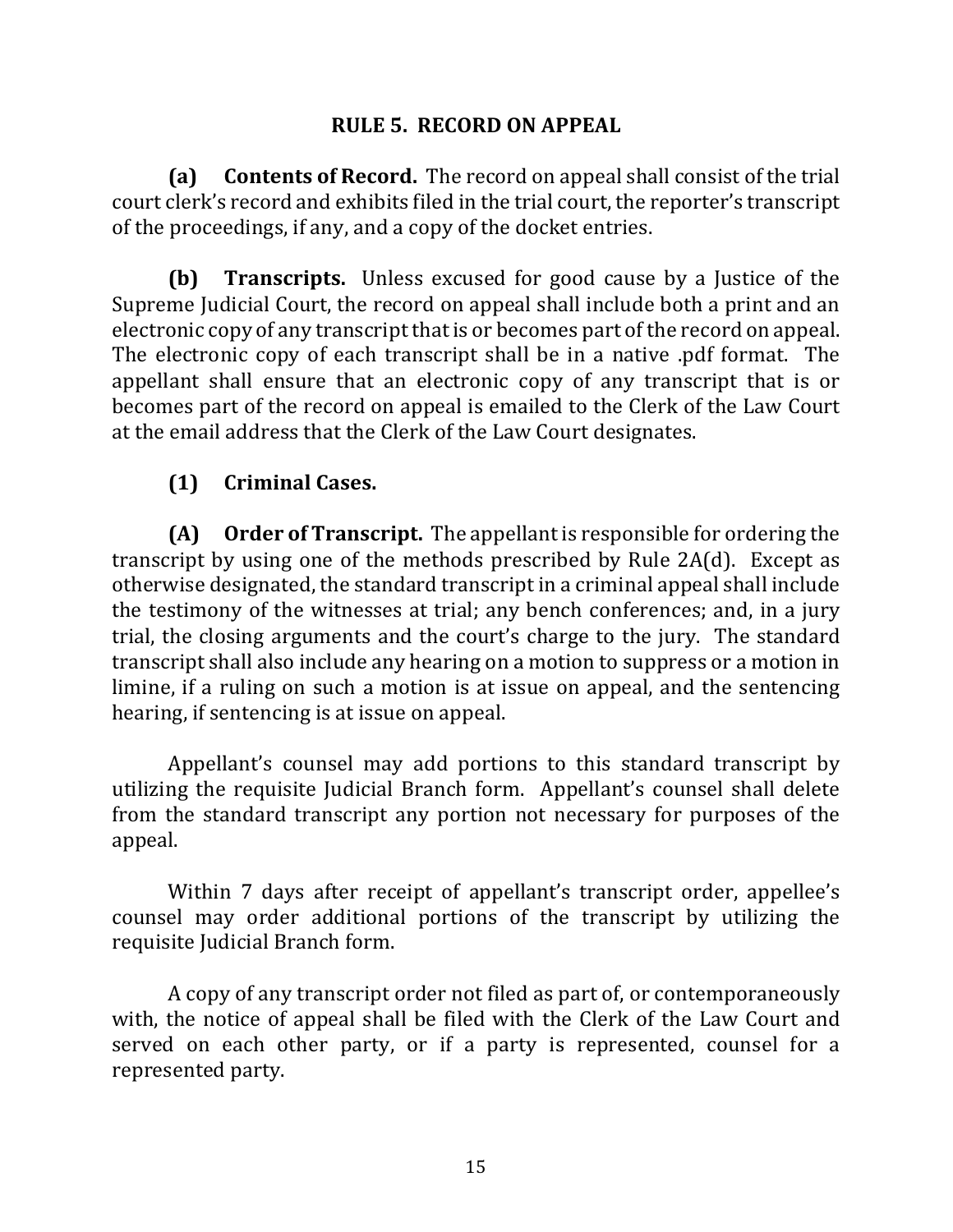**(B)** Payment for Transcript. A non-indigent appellant shall make satisfactory financial arrangements with the court reporter or Office of Transcript Operations within 14 days after filing the notice of appeal, or the transcript order shall be cancelled, in which case the appeal shall proceed without a transcript.

In the case of an indigent appellant, the cost of the transcript shall be paid for by the Maine Commission on Indigent Legal Services. An indigent appellant is an appellant who has been determined indigent (i) by the trial court before verdict pursuant to M.R.U. Crim. P.  $44(b)$ , (ii) by the trial court after verdict pursuant to M.R.U. Crim. P.  $44A(b)$ , or (iii) by a Justice of the Supreme Judicial Court pursuant to M.R.U. Crim. P.  $44A(c)$ .

# **(2) Civil Cases.**

**(A)** Order of Transcript. An appellant shall order the transcript or portions of the transcript deemed necessary for appeal by using one of the methods prescribed by Rule 2A(d).

If the appellant intends to urge on appeal that a finding or conclusion is unsupported by the evidence or is contrary to the evidence, the appellant shall include in the record a transcript of all evidence relevant to such finding or conclusion.

If any appellee deems a transcript of other parts of the proceedings to be necessary, the appellee shall, within 7 days after the service of the appellant's transcript order form, file with the Clerk of the Law Court and serve on the appellant a designation of additional parts of the transcript to be included. Unless within 7 days after service of such designation the appellant has ordered such parts, and has so notified the appellee, the appellee may within the following 7 days either order the parts or move in the Law Court for an order requiring the appellant to do so.

# **(B)** Payment for Transcript.

**(i)** Within 14 days after filing the notice of appeal and transcript order form, a party must make satisfactory arrangements with the reporter or other person from whom the transcript is ordered for payment of the cost of the transcript. In every instance in which a reporter or the Office of Transcript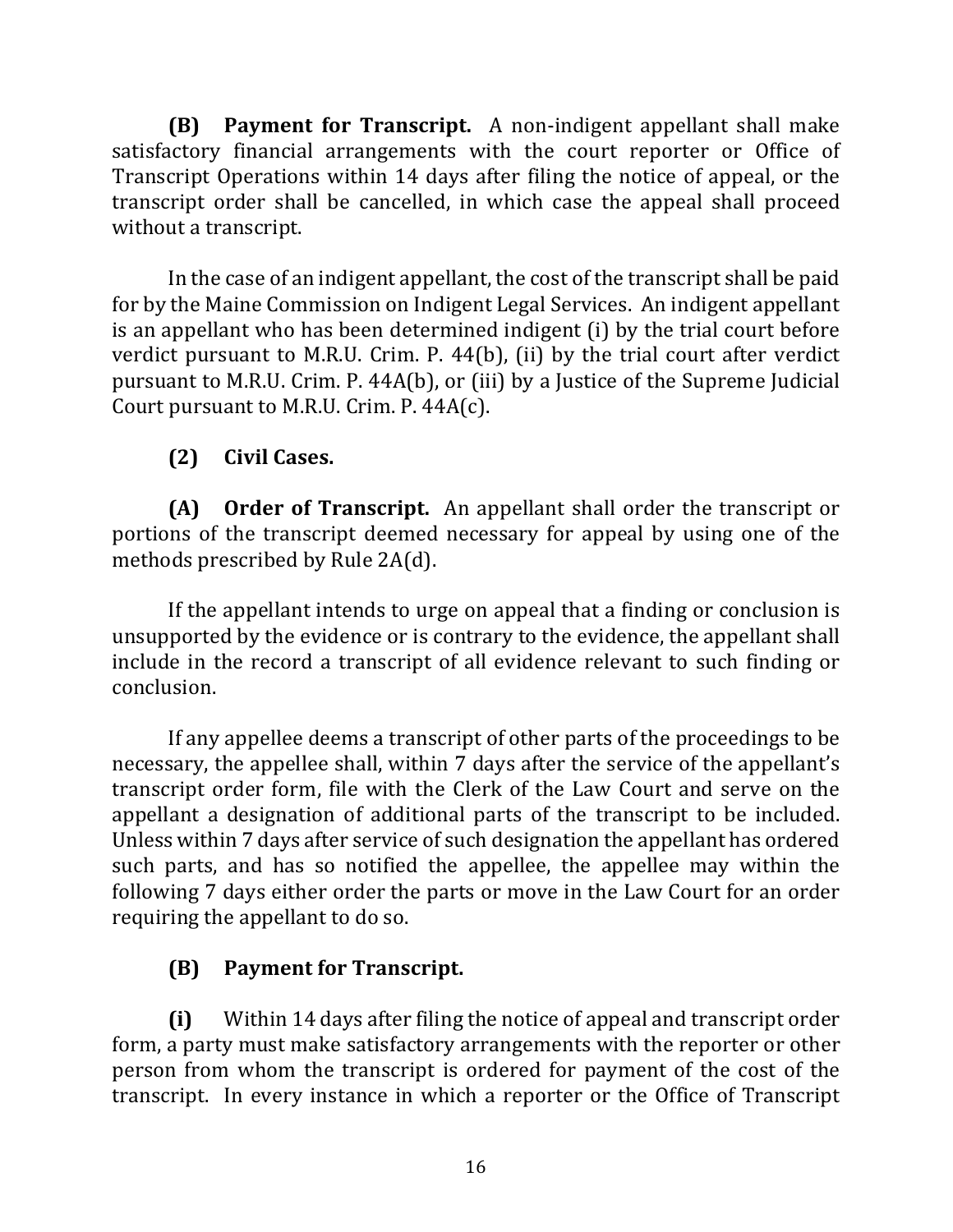Operations requests a deposit prior to beginning production of a transcript, that deposit shall be paid within 7 days after the date on which the attorney, litigant, or other interested person was notified of the amount of the deposit. In the event that the deposit has not been paid within the required time, the reporter or the Office of Transcript Operations shall consider the order canceled and shall so inform the Clerk of the Law Court, the party ordering the transcript, and the court in which the transcript was to be filed. The appeal or other matter shall then proceed without the transcript.

**(ii)** In the case of an indigent parent who is an appellant in a child protection case brought by the State, the cost of the transcript shall be paid for by the Maine Commission on Indigent Legal Services. An indigent parent-appellant is one who has been determined indigent (a) by the trial court before entry of the judgment or order appealed from, (b) by the trial court after entry of the judgment or order appealed from, or (c) by a Justice of the Supreme **Judicial Court.** 

**(iii)** An electronic recording or statement of the evidence in lieu of a transcript may be filed to support an appeal only when the proceeding was recorded by the court or by an official court reporter, but, pursuant to Rule  $91(f)(2)$  of the Maine Rules of Civil Procedure, the trial court (a) has determined that the appellant is indigent and (b) has approved the use an electronic recording or statement of the evidence in lieu of a transcript.

**(c)** Condensed Transcript. The party initially ordering the transcript or a part thereof in a criminal or a civil case may order a transcript in any format allowed by the Office of Transcript Operations. Transcripts filed as part of the record on appeal may consist of transcripts using condensed pages reproduced in accordance with M.R. Civ. P.  $5(i)(2)$ .

# **(d) Unavailable Transcript.**

**(1)** In the event a hearing or trial was not recorded or a transcript of the evidence or proceedings at a hearing or trial cannot be prepared for reasons not attributable to the appellant, the appellant may prepare a statement of the evidence or proceedings from the best available means, including recollection, for use instead of a reporter's transcript.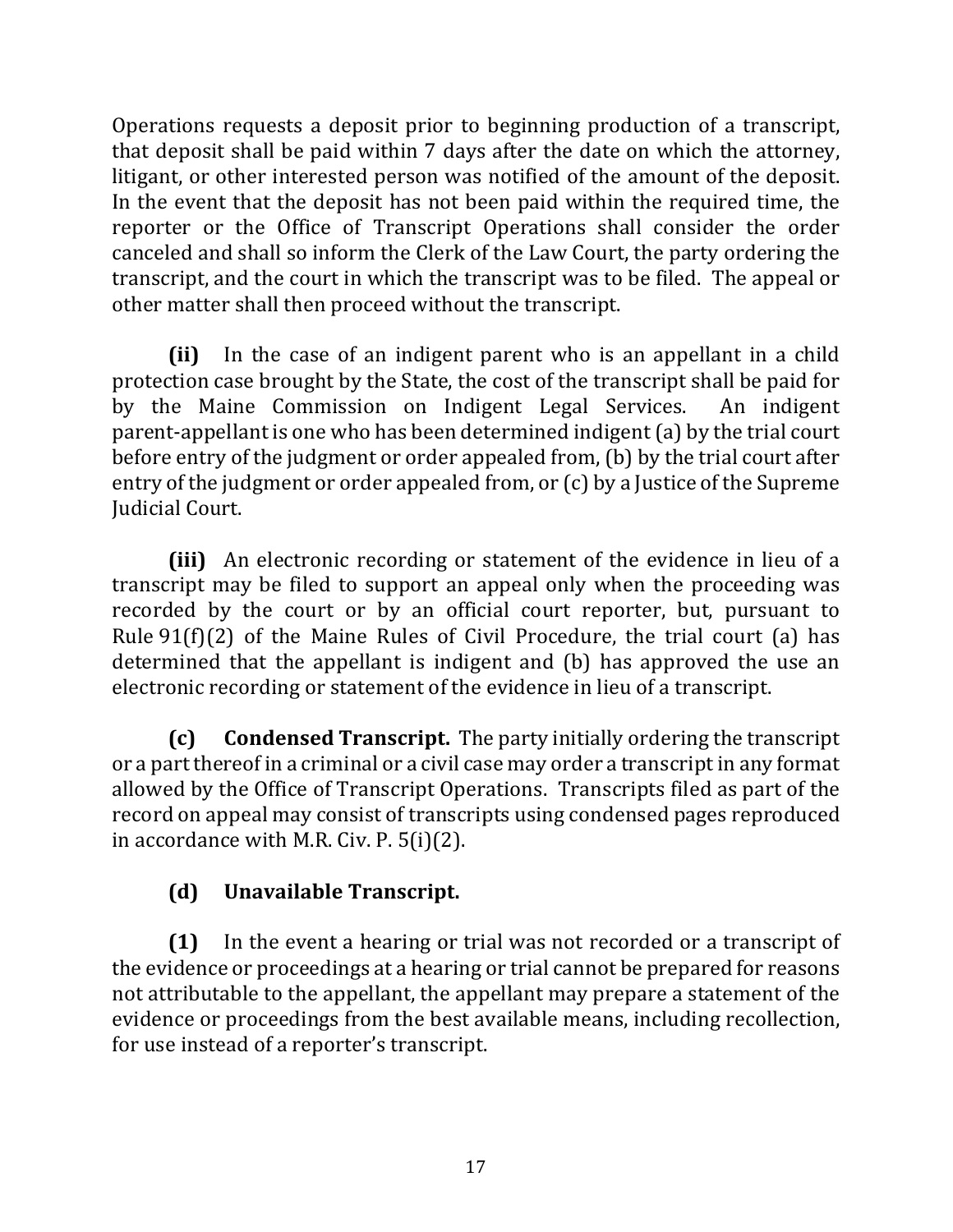**(2)** The appellant's statement shall be filed with the trial court and served on the appellee within 21 days after entry of judgment, or 14 days after the filing of the notice of appeal, whichever occurs first. The appellee may file and serve objections or propose amendments thereto within 7 days after service. 

**(3)** After the filing of any statement of the evidence or proceedings and any objections, the statement and any objections or proposed amendments shall be submitted to the trial court for settlement and approval and, as settled and approved, shall be included in the record on appeal.

**(e)** Correction or Modification of Record. If any difference arises as to whether the record on appeal truly discloses what occurred in the trial court, or if anything material to either party is omitted from the record on appeal, the trial court may on motion or suggestion, after appropriate notice to the parties, supplement the record to correct the omission or misstatement, or the Law Court may on motion or suggestion direct that a supplemental record be transmitted by the trial court clerk. All other questions as to the content and form of the record shall be presented to the Law Court.

**(f) Record on Agreed Statement.** When the questions presented by an appeal to the Law Court can be determined without an examination of all the pleadings, evidence, and proceedings in the court below, the parties may prepare and sign a statement of the case showing how the questions arose and were decided, and setting forth only so many of the facts averred and proved or sought to be proved as are essential to a decision of the questions by the Law Court.

The statement shall include a copy of the judgment appealed from, a copy of the notice of appeal with its filing date, and a concise statement of the points to be relied on by the appellant. If the statement conforms to the truth and is sufficiently complete, the trial court shall approve it for certification to the Law Court as the record on appeal.

# **RULE 6. FILING THE RECORD WITH THE LAW COURT**

# **(a)** Filing the Record.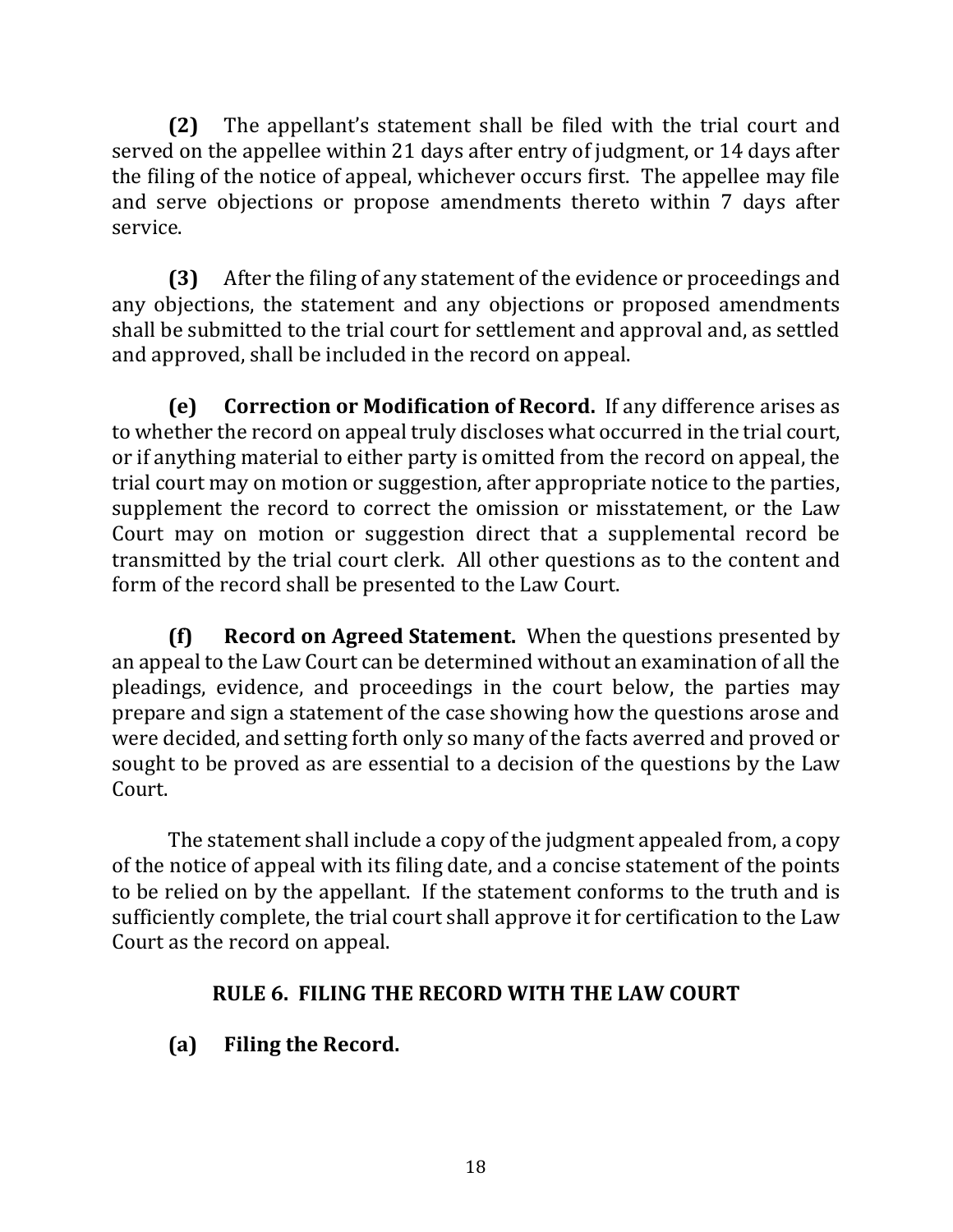**(1) Twenty-Eight-Day Retention Period.** After receipt of a notice of appeal and, when required, the requisite fee or waiver of payment of fees, the trial court clerk shall transmit the trial court record to the Clerk of the Law Court no earlier than 28 days and no later than 35 days after the filing of the notice of appeal. The 28-day period does not apply to extradition appeals. The trial court clerk shall file the trial court record in an extradition appeal with the Clerk of the Law Court within 7 days following the filing of the notice of appeal.

**(2) Effect of Certain Post-Judgment Motions**. If, during the 28 days following the filing of the notice of appeal, a timely post-judgment motion listed in Rule  $2B(b)(2)$  or  $2B(c)(2)$  is filed, the trial court clerk shall not transmit the trial court record to the Clerk of the Law Court until the trial court has acted on the motion. The trial court clerk shall file the trial court record with the Clerk of the Law Court no later than 7 days after the entry of the order on that postjudgment motion.

**(3) Temporary Retention of the Record by Order of the Trial Court.** Notwithstanding the provisions of subsections (1) and (2) of this Rule, if the record or any part thereof is required in the trial court for use pending the appeal, the trial court may order, or the parties may stipulate, that the clerk of the trial court shall retain the record or parts thereof, subject to the request of the Law Court. Upon entry of such an order or stipulation, the trial court clerk shall transmit to the Clerk of the Law Court a copy of the order or stipulation. Upon filing in the Law Court of the brief of the appellee, or at such earlier time as the parties may agree or the Law Court may order, the appellant shall request the clerk of the trial court to transmit the record to the Clerk of the Law Court.

**(4)** Record for Preliminary Hearing in the Law Court. If prior to the time the record is transmitted, a party desires to file and have considered a motion in the Law Court for dismissal, for a stay pending appeal, or for any intermediate order, the clerk of the trial court, at the request of any party, shall transmit to the Law Court such parts of the original record as any party shall designate. 

# **(b)** Contents of the Record.

The trial court clerk's record shall include a copy of the complete docket entries and originals of the following, or, if the Maine Rules of Electronic Court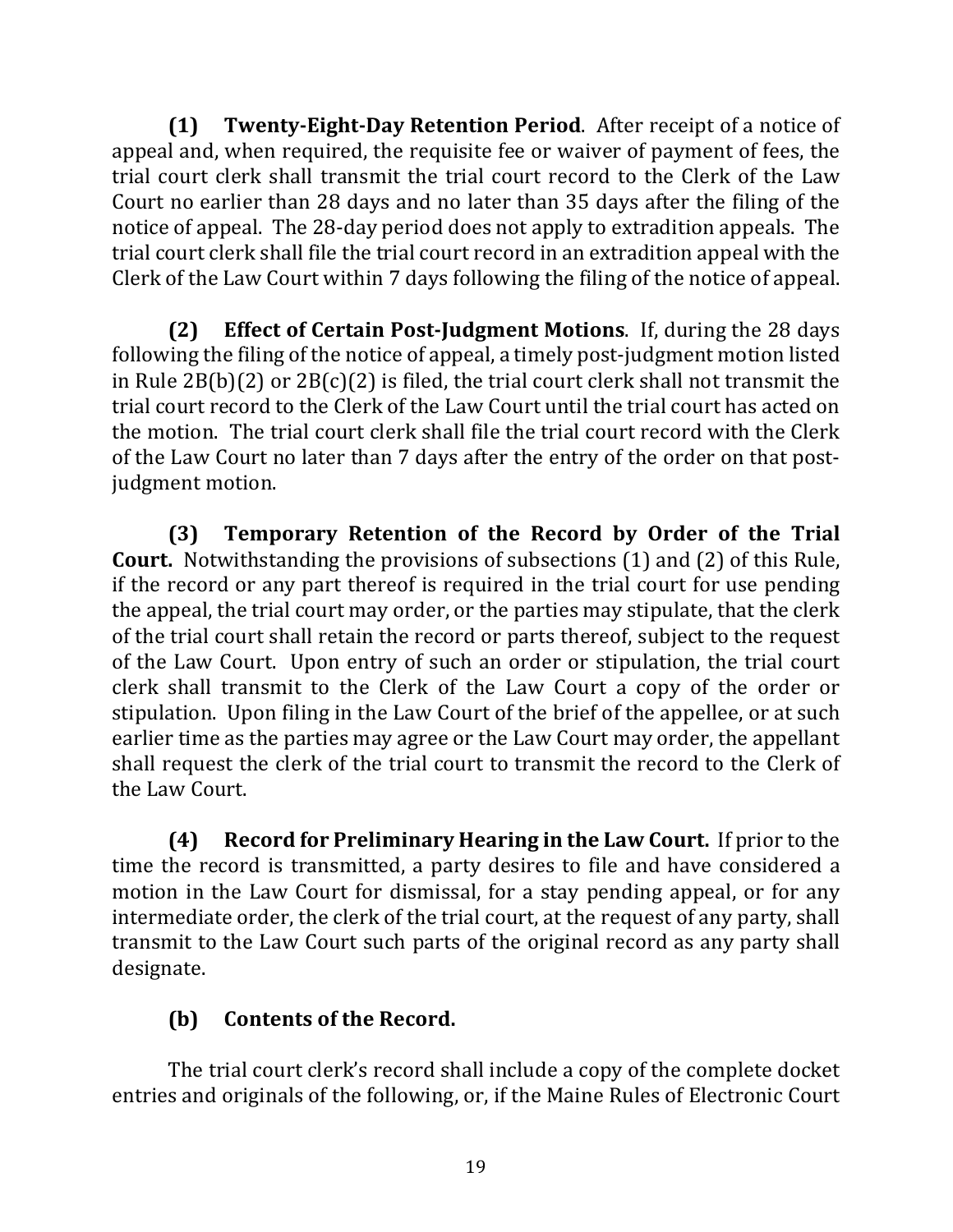Systems apply, the following as they appear in the electronic case file: any opinion, order, or judgment by the trial court; the pleadings; motions and actions thereon; documentary exhibits; a list of retained exhibits; correspondence between the parties and the trial court; the verdict or the findings of fact and conclusions of law, together with the direction for the entry of judgment thereon; and the notice of appeal with the date of filing.

When more than one appeal is taken following a single trial or hearing, a consolidated trial court clerk's record shall be prepared.

"Documentary exhibits" include papers, maps, photographs, videos, digital images, diagrams, CDs, DVDs, flash drives, and other similar materials. If a documentary exhibit can be easily and inexpensively reproduced, a copy thereof shall be retained by the clerk of the trial court.

Exhibits that consist of tangible objects, such as weapons, articles of clothing, liquids, computers, hard drives, or other electronic devices shall be retained by the clerk of the trial court, except upon order of the Law Court. If a documentary exhibit, other than a trial court transcript or a record of an administrative proceeding originally appealed to the trial court, is of unusual bulk or weight, it shall be retained by the clerk of the trial court, except upon order of the Law Court.

An indigent criminal defendant or indigent parent in a child protection matter filed by the Department of Health and Human Services may have one copy of the trial court clerk's record without charge.

**(c)** (1) Filing of Reporter's Transcript. Unless the Law Court otherwise directs, within 56 days after the filing of the notice of appeal, the reporter shall file the reporter's transcript, reproduced in accordance with M.R. Civ. P.  $5(i)(2)$ , with the Clerk of the Law Court, furnish copies to the parties, and email an electronic copy of the transcript in native .pdf format to the Clerk of the Law Court at the email address that the Clerk of the Law Court designates.

**(2) Delayed Filing of Transcript.** If the reporter anticipates that the 56-day time limit will not be met, the reporter shall file an application with the Clerk of the Law Court requesting additional time at least five days before the expiration of the 56-day time limit. The Clerk of the Law Court is authorized to grant reasonable enlargements of time. Notwithstanding this or any other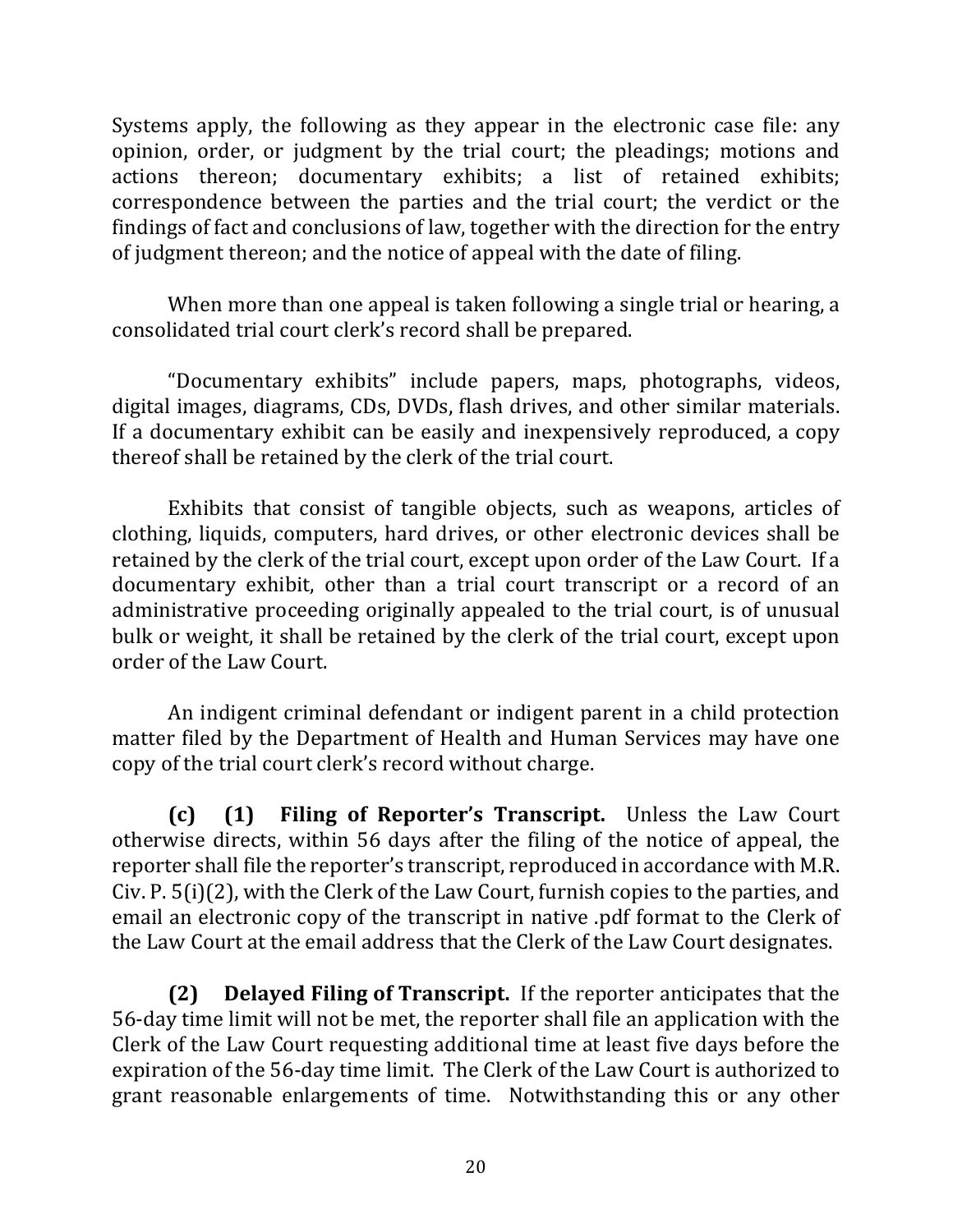provision of these Rules, the party ordering the transcript shall exercise due diligence to assure its timely filing.

# **(d) Electronic Records.**

**(1)** If an appeal from an administrative agency decision is filed directly with the Law Court, and the administrative record is prepared only in electronic or digital format, without a printed or paper copy of the record, the record filed with the Law Court shall include a printed or paper index to each separate document or item in the record, and the electronic or digital record itself shall include a search feature permitting searches for documents or items in the record by index number or title and by key words within the document.

**(2)** An electronic or digital record shall be submitted by use of a CD, DVD, flash drive, or hard drive, with the record submitted in two identical electronic or digital copies by whatever means submitted. The copies of the record shall be in a format that allows them to be read as .pdf documents or is otherwise compatible with Maine Judicial Branch computer systems for reading documents.

# **RULE 7. SCHEDULE FOR BRIEFING AND CONSIDERATION**

**(a) Briefing Schedule.** Upon determining that the record on appeal is complete, the Clerk of the Law Court shall promptly send to each counsel of record and each party that is not represented by counsel a written notice stating: (1) the dates on which the appellant's brief, the appellee's brief, and the appendix are due to be filed; and  $(2)$  the date on which appellant's reply brief, if any, is due to be filed. The due dates stated in the notice for briefing, filing the appendix, and consideration are not affected by any later transcript order, procedural motion, or court order unless the Law Court orders otherwise.

# **(b)** Time for Filing Briefs.

**(1) Track A Appeals.** In a Track A appeal, the appellant shall file the appellant's brief within 28 days (4 weeks) after the date that the record on appeal is complete. The appellee shall file the appellee's brief within 56 days (8 weeks) after the date that the record on appeal is complete, and the appellant may file a reply brief within 14 days after the date that the appellee's brief is filed.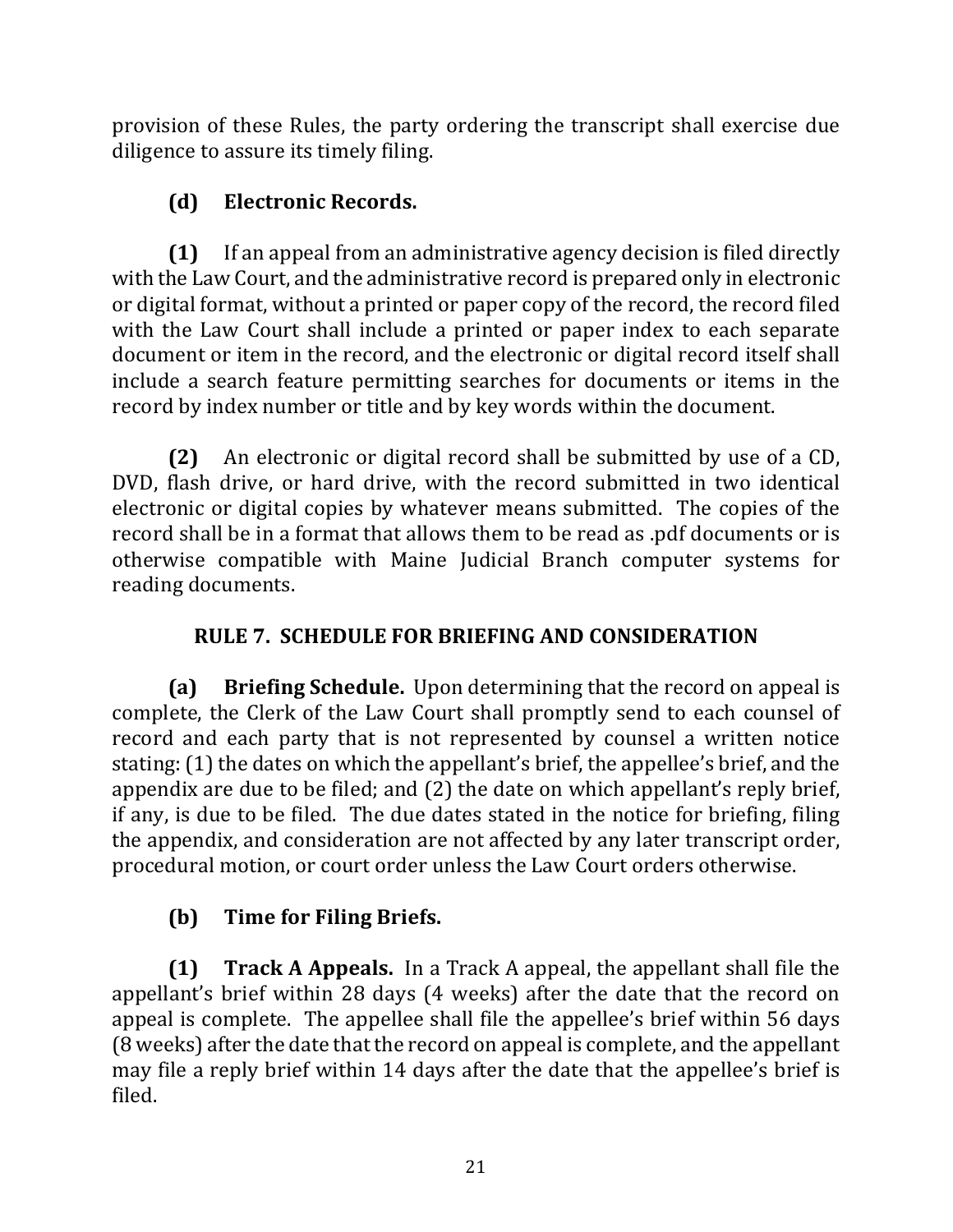An appeal is a Track A appeal if it results from a trial court judgment that:

 $(A)$  determines jeopardy pursuant to 22 M.R.S.  $\S$  4035;

**(B)** terminates parental rights pursuant to 22 M.R.S. § 4055 or 18-A M.R.S. § 9-204;

**(C)** grants a decree of adoption pursuant to 18-A M.R.S. § 9-308;

**(D)** appoints a guardian for a minor pursuant to  $18-A$  M.R.S.  $\S$  5-207;

**(E)** denies the termination of a guardianship for a minor pursuant to 18-A M.R.S. § 5-210;

**(F)** grants, or denies the termination of, a guardianship for an adult pursuant to Title 18-A, Article 5, part 3;

**(G)** establishes or changes contact between a parent and child pursuant to 19-A M.R.S.  $\S$  1653(2) or (10);

**(H)** grants or denies a determination of de facto parenthood or parentage in any parentage proceeding defined in 19-A M.R.S. § 1834;

**(I)** grants contact pursuant to the Grandparents Visitation Act 19-A M.R.S. § 1801 et seq.;

**(J)** involuntarily commits an individual to an institution or a progressive treatment program, or orders the involuntary medication of a person;

**(K)** determines that a criminal defendant is not criminally responsible by reason of insanity;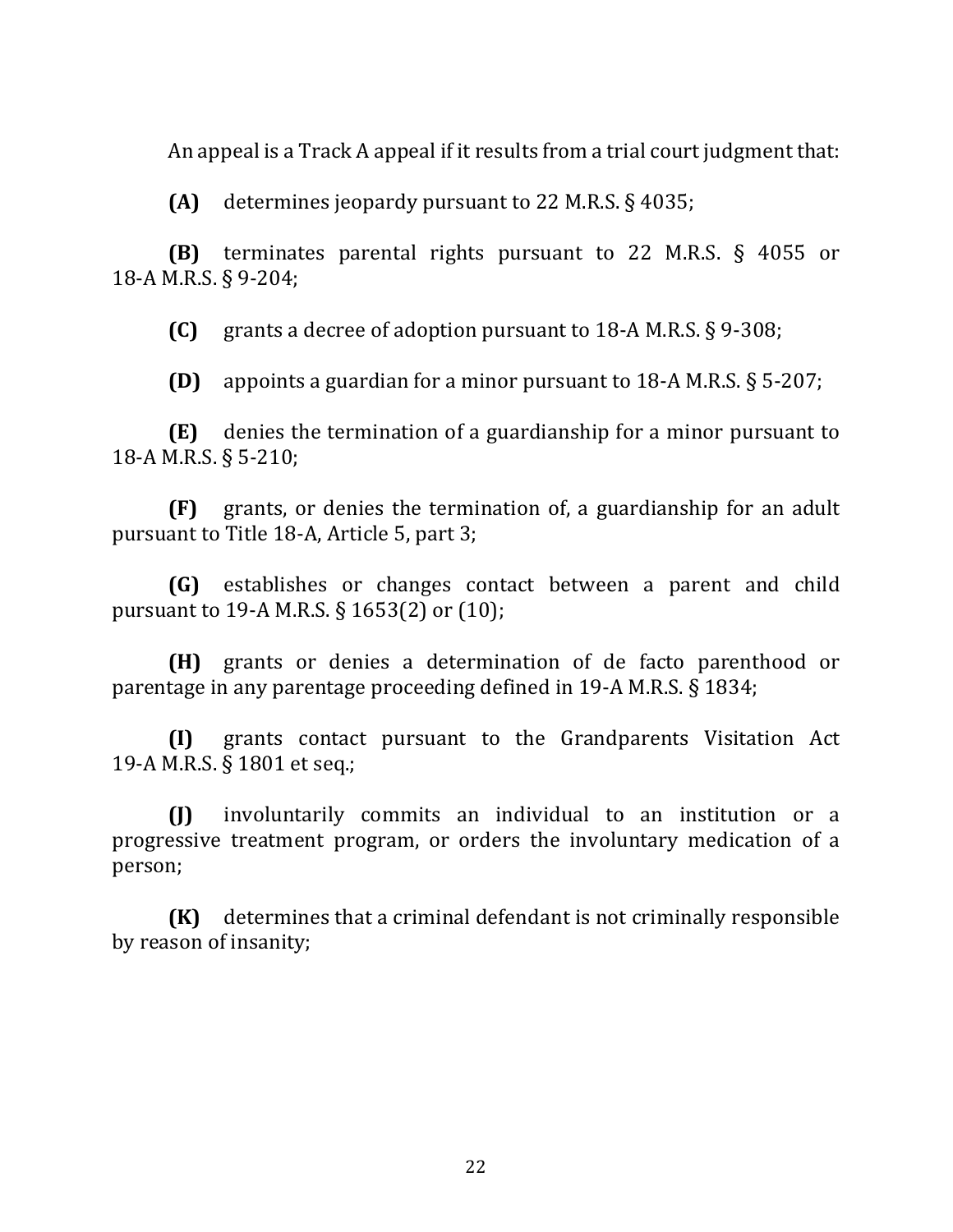**(L)** resolves an appeal from an agency's denial of a request pursuant to the Freedom of Access Act, 1 M.R.S.  $\S$  400 et seq.;

**(M)** results in a juvenile adjudication or disposition pursuant to 15 M.R.S. § 3310; or

**(N)** either binds or does not bind a juvenile over for adult prosecution pursuant to  $15$  M.R.S.  $\S 3101(4)$ .

**(2) Track B Appeals.** In an appeal from a trial court judgment that does not fall within Track A, the appellant shall file the appellant's brief within 56 days (8 weeks) after the date that the record on appeal is complete. The appellee shall file the appellee's brief within 105 days (15 weeks) after the date that the record on appeal is complete, and the appellant may file a reply brief within 21 days (3 weeks) after the date that the appellee's brief is filed.

**(3) Extensions of Time.** No extensions of time for filing a brief shall be granted except (A) pursuant to Rule  $12A(b)(1)(A)$ , (B) when preparation of the brief requires review of transcripts from more than five days of trial testimony and/or more than 2,000 pages of documentary exhibits first presented to the court from which the appeal is taken, or  $(C)$  upon a showing of a significant and unanticipated emergency that prevents a timely filing of a brief.

**(4) Expediting Appeals.** If a party to an appeal wishes to expedite the appeal, that party may file a motion for expedited consideration of the appeal, following the requirements for motion practice contained in Rule 10. The motion shall  $(A)$  state the reasons why an expedited appeal is requested;  $(B)$ propose a schedule for due dates for filing the briefs and the appendix that allows the non-moving party or parties no less time than the moving party to meet the proposed briefing and appendix filing due dates; and (C) represent that the moving party has contacted the non-moving party or parties, and indicate whether the non-moving party or parties support or oppose the motion for expedited consideration of the appeal.

**(c)** [Reserved]

**(d) Consequence of Failure to File Briefs.** If an appellant fails to comply with this Rule, the Law Court may dismiss the appeal for want of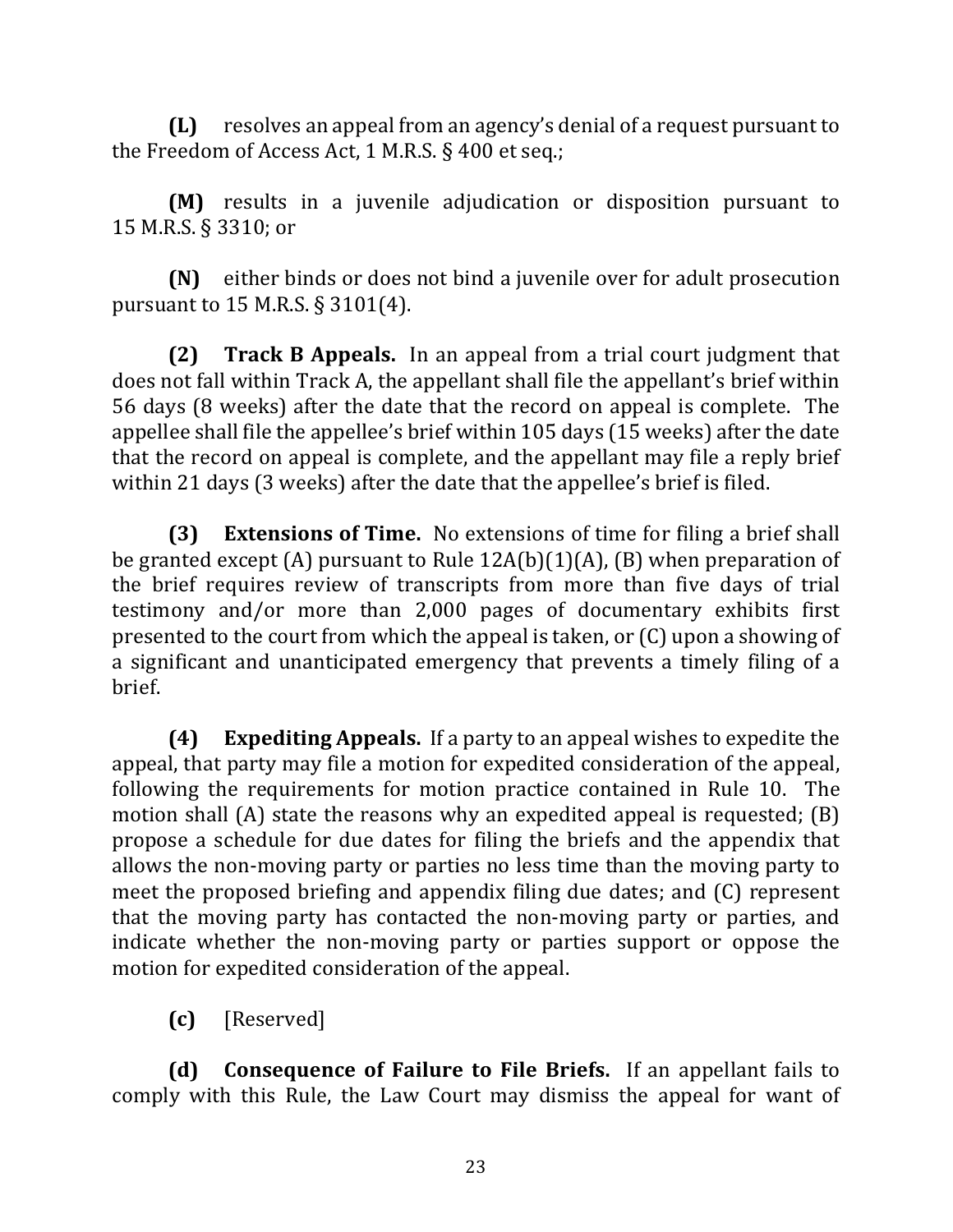prosecution. If an appellee fails to comply with this Rule, and if oral argument is scheduled, the appellee will not be heard at oral argument except by permission of the Law Court.

**(e)** Scheduling of Consideration. All appeals shall, unless the Law Court otherwise directs, be in order for oral argument or other consideration 21 days after the date on which the appellee's brief is due to be filed or is filed, whichever is earlier.

## **RULE 7A. BRIEFS: FORM AND CONTENT**

**(a)** Brief of the Appellant. **(1)** The brief of the appellant shall contain under appropriate headings and in the order here indicated:

**(A)** A table of contents, with page references, and a table of cases, statutes and other authorities cited.

**(B)** A statement of the facts of the case, including its procedural history.

**(C)** A statement of the issues presented for review.

**(D)** A summary of the argument, if the argument is not adequately summarized in the statement of the issues presented for review.

**(E)** An argument. The argument shall contain the contentions of the appellant with respect to the issues presented and the reasons supporting each contention, with citations to the authorities and the particular documents or exhibits in the record relied on, with citation to page numbers of the appendix when they exist. The argument for each issue presented shall begin with a statement of the standard(s) of appellate review applicable to that issue.

**(2)** A brief shall not include:

**(A)** any documents or images that are not a part of the trial court file or the record on appeal;

**(B)** any documents that are, or include, pictures, videos, or other images (i) of persons under 18 years of age, (ii) of adults subject to a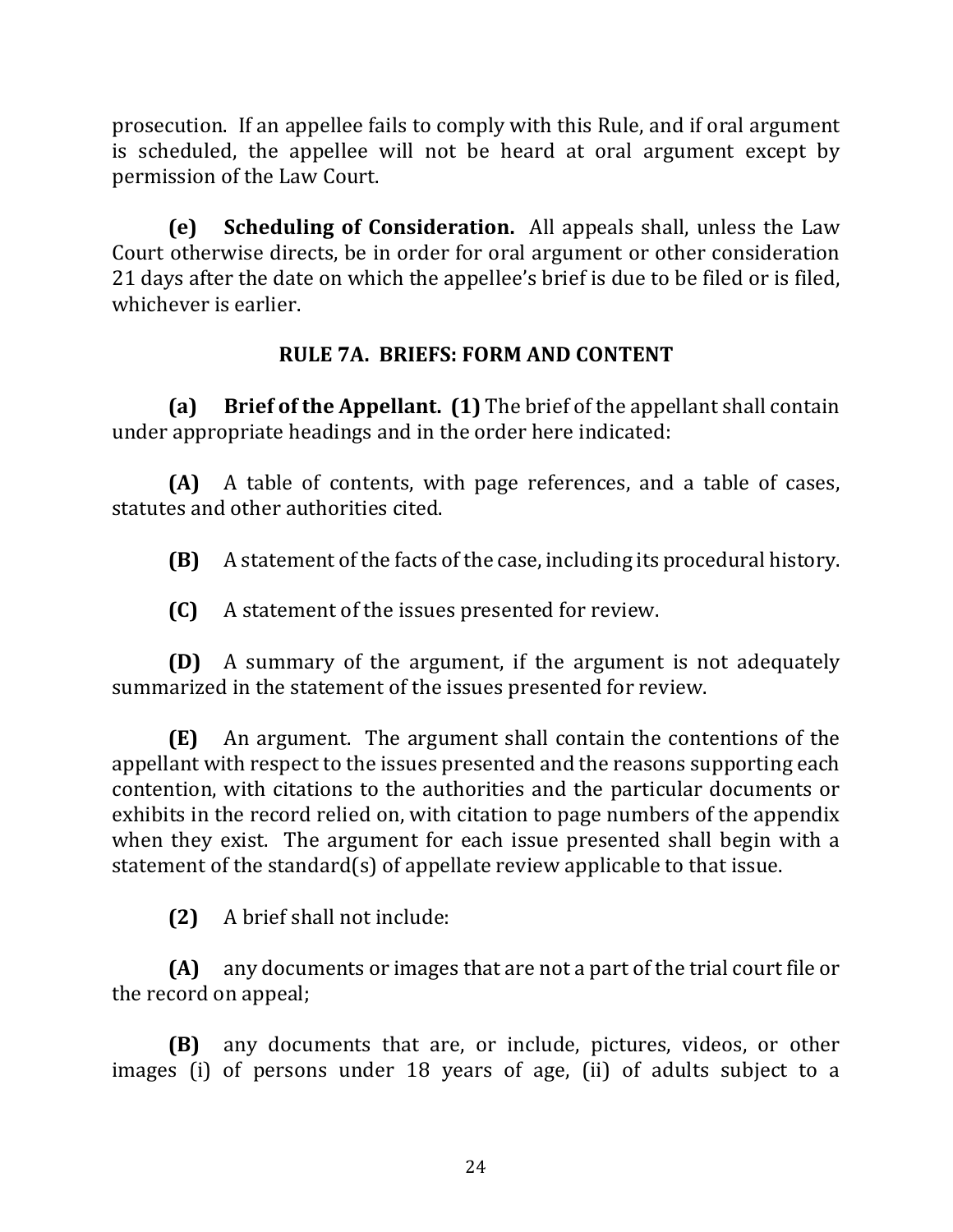guardianship or mental health commitment proceeding, or (iii) that depict nudity or sexual or sexualized acts;

**(C)** except for a brief prepared by the State in a child protective case, any documents or information made confidential by statute or court order, or made "nonpublic" by the Maine Rules of Electronic Court Systems. Documents or information precluded by this section may be included in a brief only with leave of the Court.

**(b)** Brief of the Appellee. The brief of the appellee shall conform to the requirements of subdivision (a) of this Rule, except that a statement of the issues and standards of appellate review or of the facts or procedural history of the case need not be included unless the appellee is dissatisfied with the statements of the appellant.

**(c) Reply Brief.** Any reply brief filed by the appellant must be strictly confined to replying to new facts asserted or arguments raised in the brief of the appellee. No further briefs may be filed except by leave of the Law Court.

**(d)** Briefs on Cross-Appeals. If a cross-appeal is filed, the brief of the second party to the appeal shall contain the issues and argument involved in the cross-appeal as well as the answer to the brief of the appellant.

**(e)** Brief of an Amicus Curiae.

**(1) General.**

**(A)** Except as provided in paragraph (2) of this subdivision, or when amicus briefs are invited by a notice from the Law Court, a brief of an amicus curiae may be filed only if accompanied by written consent of all parties or by leave of the Law Court. A motion for leave shall identify the interest of the applicant and shall state the reasons why a brief of an amicus curiae is desirable.

**(B)** An amicus curiae brief shall be filed by the date on which the appellee's brief is due to be filed, unless the Law Court, for good cause shown, grants leave for later filing. Any party may file a reply brief addressing new matter raised by an amicus curiae within 14 days after service of the brief of an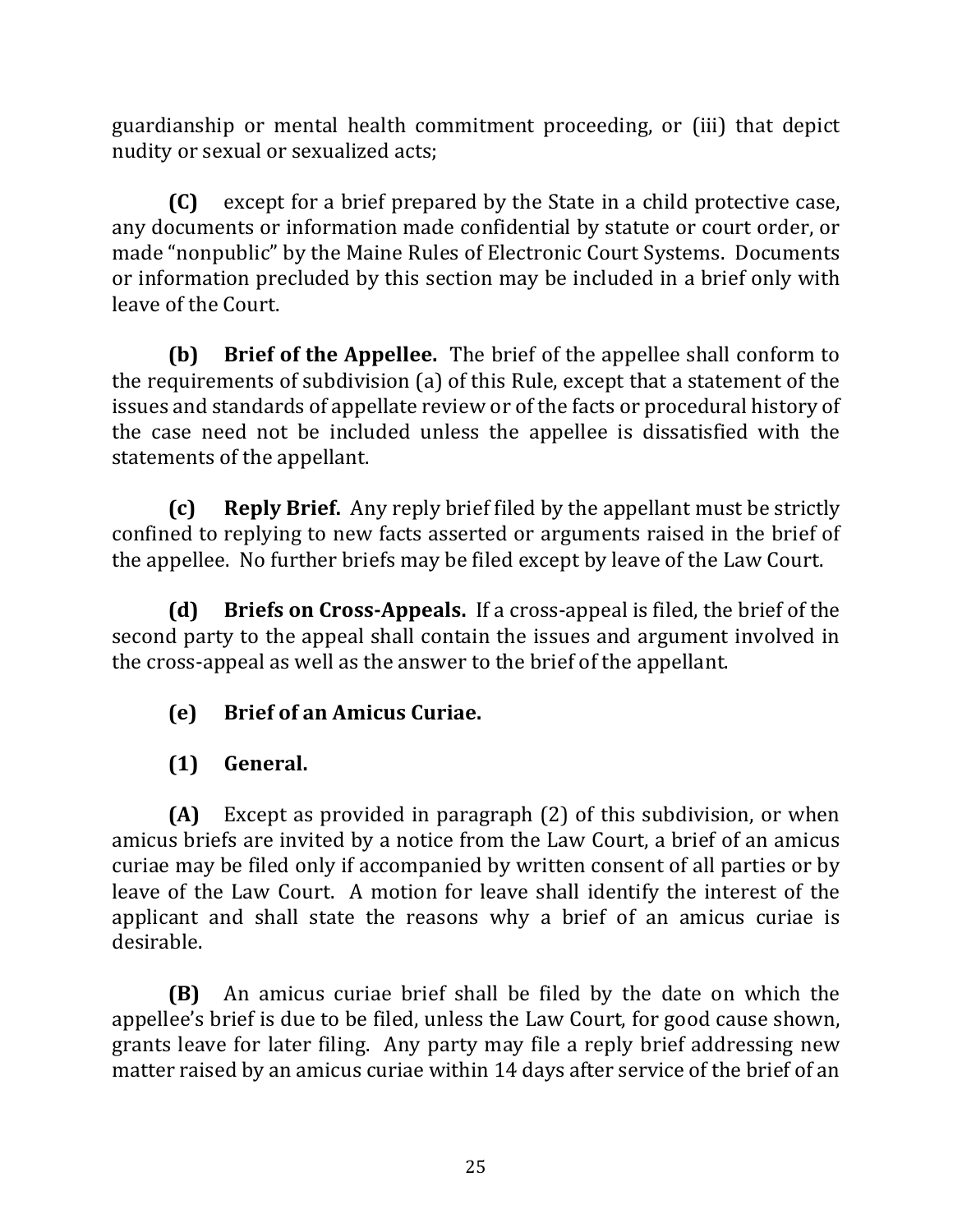amicus curiae or within such other time as the Law Court may specify in granting leave for later filing to the amicus curiae.

**(C)** The motion of an amicus curiae for leave to participate in the oral argument shall be granted only for extraordinary reasons.

## **(2) Maine Tort Claims Act.**

**(A)** In any action under the Maine Tort Claims Act, 14 M.R.S. § 8101 et seq., the Attorney General shall have the right to appear before the Law Court by brief and oral argument as an amicus curiae when the Attorney General is not otherwise appearing on behalf of a party to the action.

**(B)** Unless all parties otherwise consent, in any such action when the Attorney General has received notice of appeal as provided in Rule  $2A(g)(4)$ , the Attorney General shall file an amicus brief within the time allowed the party whose position as to affirmance or reversal the brief will support, unless the Law Court for cause shown shall grant leave for later filing. In that event, the Law Court shall specify within what period an opposing party may reply to the Attorney General's brief.

**(f)** (1) Length of Briefs. The principal brief of any party and any amicus brief shall not exceed the greater of 40 pages or 10,000 words, and any reply brief allowed by these Rules shall not exceed 15 pages or 4,500 words, without prior approval of the Law Court, which shall be granted only upon a showing of good cause. An appellee's brief that also addresses that appellee's cross-appeal shall not exceed the greater of 50 pages or 13,000 words. An appellant's reply brief that also responds to an appellee's cross-appeal shall not exceed the greater of 30 pages or 9,000 words.

**(2)** Attachment. The principal brief of an appellant or an appellee may include, as an attachment not exceeding 3 pages, copies of documents, photographs, or diagrams that are part of the trial court record and are not prohibited from inclusion in the brief by Rule  $7A(a)(2)$ . Any document, photograph, or diagram included as an attachment may be marked to add emphasis.

**(3) Page or Word Limit Calculations.** The table of contents, the table of authorities, the certificate of service, and any appendix bound with the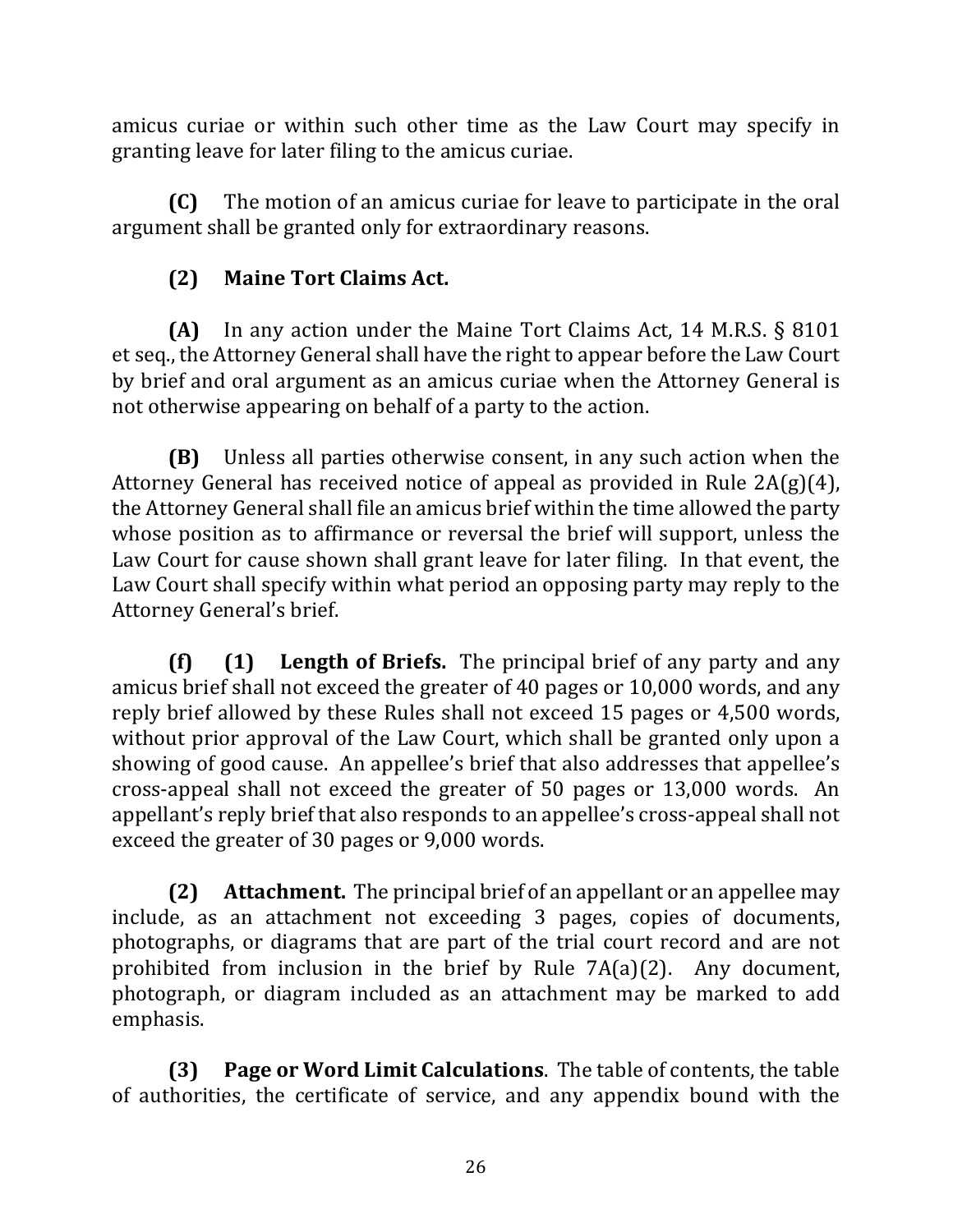appellant's brief are not counted in calculating the page or word limits set in this Rule.

# **(g) Form of Briefs.**

**(1) (A) Signature.** At least one paper copy of each party's brief filed with the Law Court shall be signed by an attorney who prepared the brief, or, if the party or parties filing the brief was unrepresented by counsel, by each party filing the brief. The attorney's or party's signature on the brief shall constitute a representation that the brief, together with any associated documents, is filed in good faith and conforms to the page or word limits and the form and formatting requirements of this Rule. A separate certificate indicating that the filing conforms to the word limits set in this Rule shall be filed only if the length of the document exceeds the applicable page limits.

**(B) Electronic Signature.** As an alternative to the signature on a print copy of a brief, an attorney in active practice, registered with the Board of Overseers of the Bar, may file with the electronic copy of the brief a certificate of signature indicating that the attorney (i) has prepared or participated in preparing the brief and (ii) makes the representations and certifications as required by Rule  $7A(g)(1)(A)$ . The certificate of signature, on a form prepared by the Clerk of the Law Court, shall identify the party on whose behalf the brief is filed, and shall include the attorney's name, Maine Bar Registration Number, email address, street address, and business telephone number.

**(2) Form and Formatting.** Briefs may be reproduced by standard printing or by any duplicating or copying process capable of producing a clear black image on white paper, with printing on only one side of each page. All printed matter must appear in at least 14-point font on opaque, unglazed paper, except that footnotes and quotations may appear in 11-point font. Pages shall be  $8-1/2 \times 11$  inches with margins of 1 inch on the top, bottom, and each side of the page, and with double spacing between each line of text except for block quotations.

**(3) Binding.** Briefs shall be bound on the left-hand margin with comb or spiral binding that permits the pages to lie flat when the document is open.

**(4) Front Cover.** The front cover of the brief shall contain: (A) the name of the Supreme Judicial Court sitting as the Law Court and the Law Court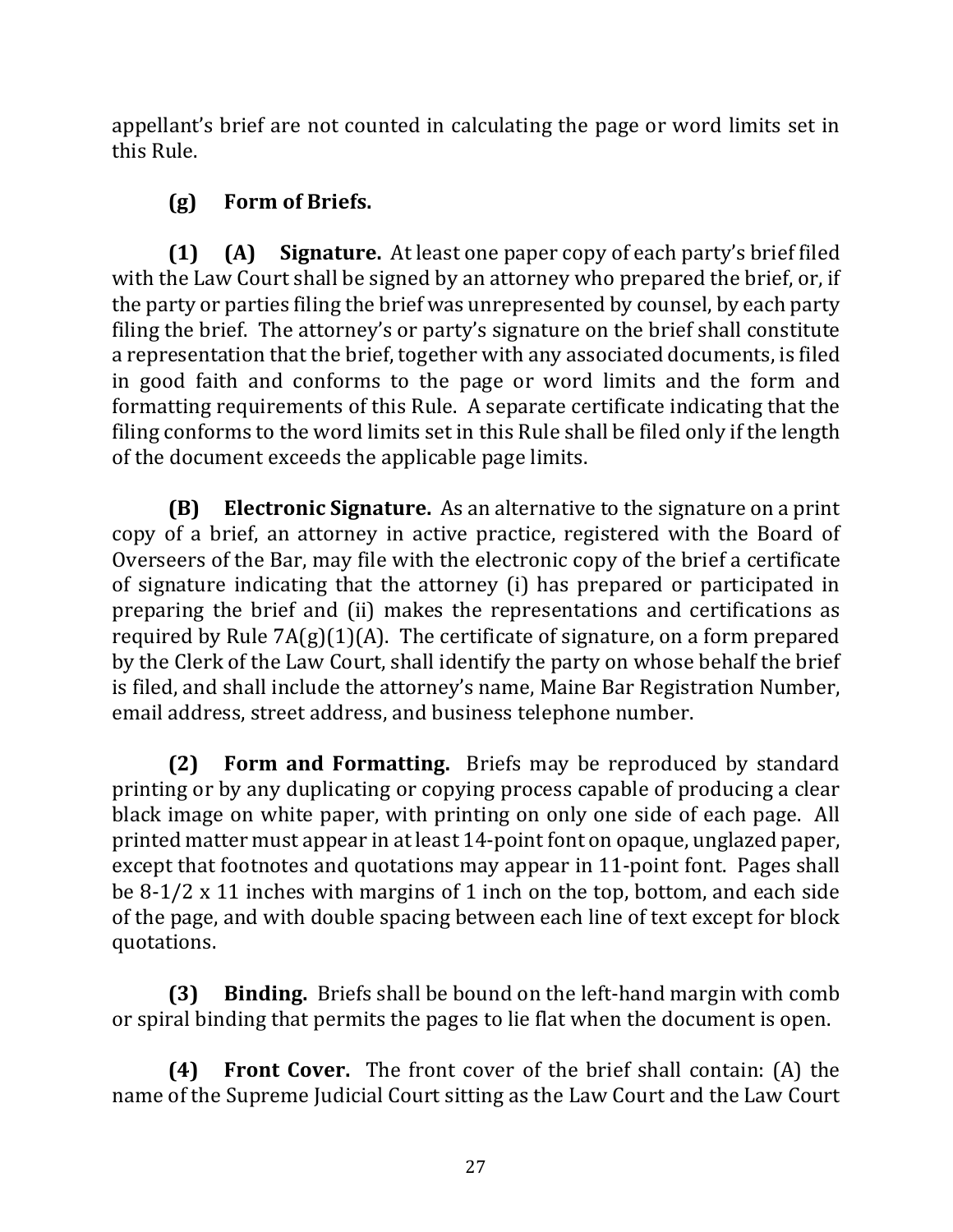docket number of the case;  $(B)$  the title of the case;  $(C)$  the nature of the proceeding before the Law Court (e.g., Appeal; Report; Certified Question) and the name of the court, agency, or other entity from which the appeal is taken or the question is presented;  $(D)$  the title of the document (e.g., Brief for Appellant); and  $(E)$  the names and addresses of counsel representing the party on whose behalf the document is filed or the name and address of the party filing the brief, if not represented by counsel.

**(5)** The cover of the brief of the appellant shall be blue; that of the appellee, red; that of an intervenor or amicus curiae, green; and that of any reply brief, gray.

**(h)** Briefs in an Appeal Involving Multiple Appellants or Appellees. In an appeal involving more than one appellant or appellee, including consolidated cases, any number of appellants or appellees may join in a brief, and any party may adopt by reference another's brief or any part thereof. Parties may also join in reply briefs. Adoption of a brief or portion thereof may be by letter to the Clerk of the Law Court, with a copy to all other parties, if the adopting party does not otherwise file a brief. A party adopting another's brief or part thereof shall do so on or before the due date for that party's own brief.

# **(i) Printed and Electronic Copies.**

**(1)** Number of Printed Copies to be Filed and Served. Unless otherwise ordered by the Law Court, 10 printed copies of each brief shall be filed with the Clerk of the Law Court and 2 printed copies of each brief shall be served on each of the other parties who are either separately represented or unrepresented. The Clerk of the Law Court shall not accept a brief for filing unless it is accompanied by acknowledgement or certificate of service upon the other parties.

**(2) Electronic Copies.** One electronic copy of each brief filed shall be emailed (1) to the Clerk of the Law Court at the email address provided by the Clerk in the written notice issued pursuant to Rule  $7(a)$ , and  $(2)$  to each other party that has provided a proper email address with his or her appearance on the appeal. The electronic copy shall be in the form of a single native pdf file and may appear as unsigned. The electronic copy is due on the same date as the printed copies; however, only the filing of printed copies shall be considered in determining compliance with the filing deadlines set in Rule 7(b).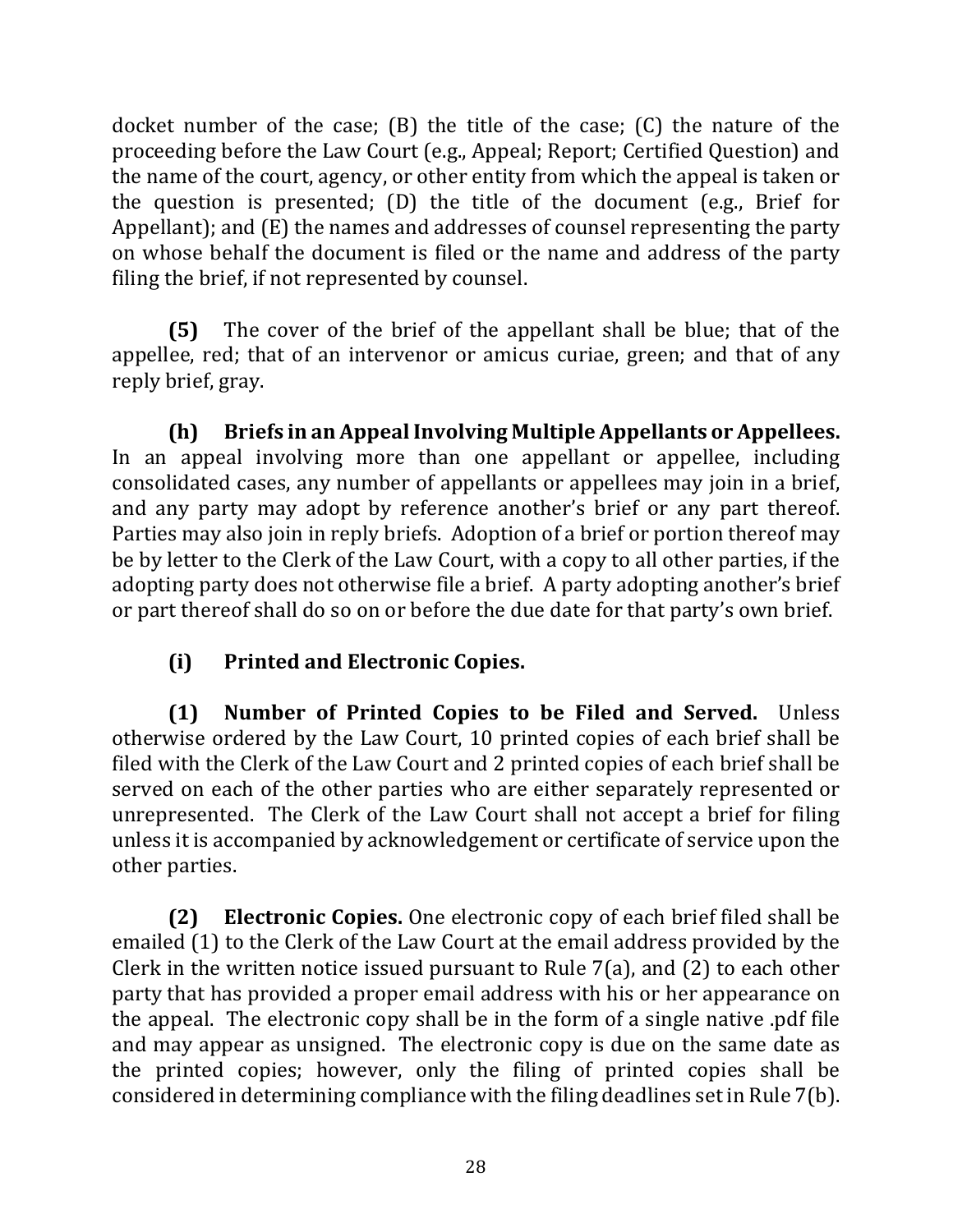The filing of an electronic copy is in addition to, and does not replace, the required filing of printed copies pursuant to Rule  $7A(i)(1)$ . The Clerk of the Law Court may, for good cause shown, relieve a party of one or more of the requirements of this paragraph.

**(j) Citation of Supplemental Authorities.** If pertinent and significant authorities come to a party's attention after the party's brief has been filed and before either  $(A)$  oral argument, or  $(B)$  42 days  $(6 \text{ weeks})$  after the date set for filing the appellee's brief for an appeal not set for oral argument, the party may promptly advise the Clerk of the Law Court by letter, with a copy mailed and emailed to all other parties, setting forth the citation(s). The letter must state the reasons for the supplemental citation(s), referring to the page of the brief addressed by the new citation(s). The body of the letter must not exceed 350 words. Any response must be made promptly and must be similarly limited. A similar filing may occur after oral argument only if invited by the Court at the oral argument.

# **RULE 8. APPENDIX TO THE BRIEFS**

**(a)** By Whom Filed. In every appeal, the party that files the first notice of appeal shall prepare and file an appendix to the briefs, except that in child protection matters, 22 M.R.S.  $\S$ § 4001-4071, the State shall be responsible for preparing and filing the appendix.

# **(b) Number of Copies, When Filed**.

**(1)** Eight copies of the appendix shall be filed with the appellant's brief. In Title 22 child protective cases, the State shall file the appendix with the Court no later than 14 days before the date on which the appellant's brief is due to be filed. The parties may agree to a later time for the filing of the appendix without notice to or leave of the Law Court, provided that the appendix shall be filed no later than the date that the appellee's brief is filed or is due to be filed, whichever occurs first.

**(2)** When the appendix is filed with the Court, a copy shall be served on each other party to the appeal.

**(c) Contents, Generally.** The purpose of the appendix is to make available to each Justice of the Court those documents from the record that are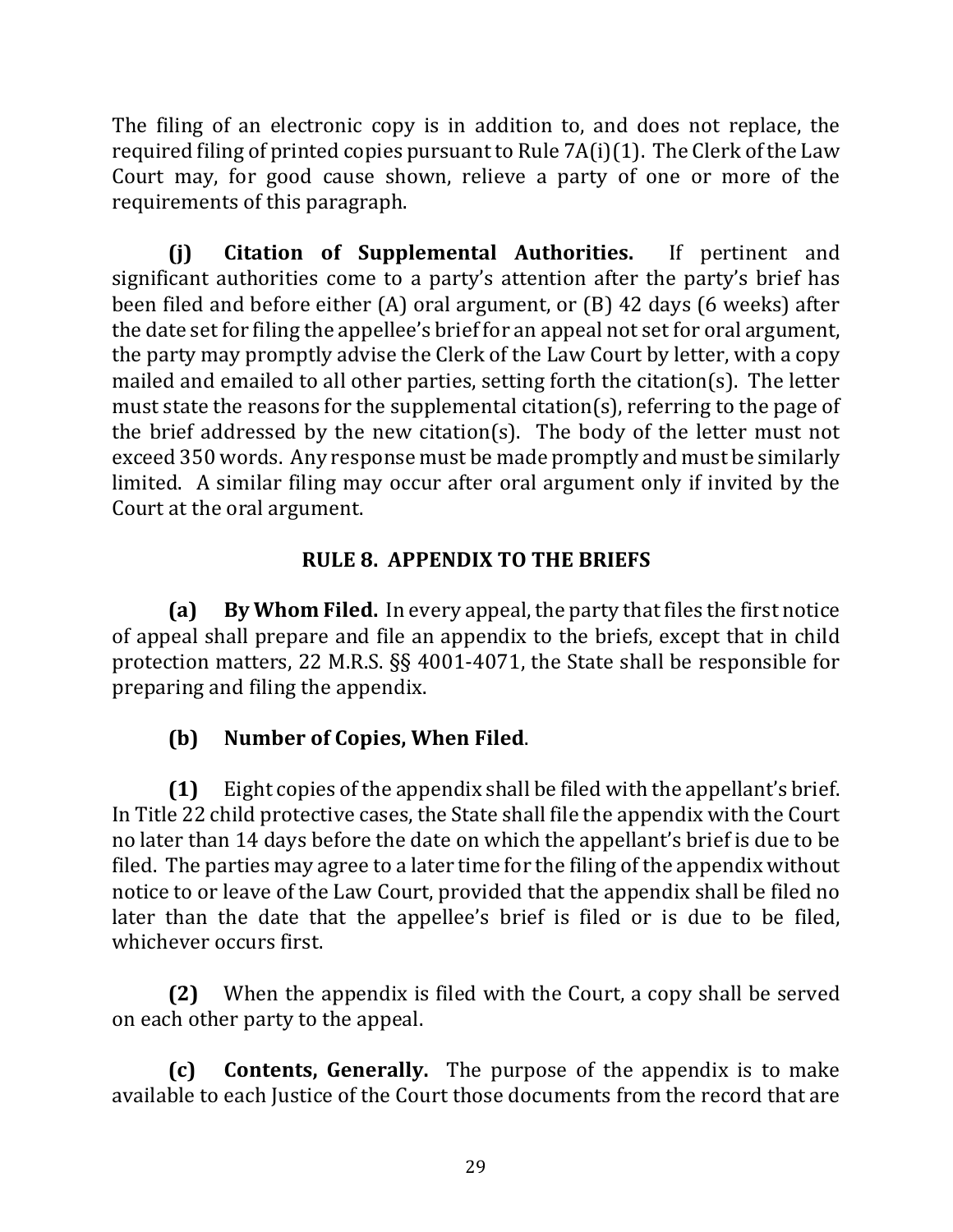essential to the review of the issues on appeal. Duplication must be avoided. No document shall appear in the appendix more than once.

**(d)** Contents, Mandatory - ALL APPEALS. The following documents shall be contained in the appendix in the following order:

**(1)** A table of contents.

**(2)** All docket entries from the proceeding(s) below.

**(3)** Each trial court decision, ruling, or judgment that will be addressed in the appeal, including the original final judgment and any subsequent orders amending the original final judgment.

**(A)** If the decision is in written form, a copy of the decision shall be included;

**(B)** If the decision or judgment includes more than one order or set of findings, a copy of each court action that constitutes the decision or judgment shall be included:

**(C)** If any part of the decision was stated orally on the record, a copy of the transcript of the decision shall be included. When a decision or ruling stated orally on the record was preceded by a colloquy with the court, the colloquy shall be included in the appendix if the colloquy does not exceed 20 pages in the appendix. 

**(4)** The complaint, indictment, information, petition, motion, or post-judgment motion that initiated the proceeding in the trial court and any subsequent amendment to the document that initiated the proceeding.

**(5)** Any pre-judgment or post-judgment motion or petition that was subject to an order or other action or inaction by the trial court that is at issue in the appeal. If the motion or other request to the trial court was made orally, a transcript of the on-the-record discussion of the motion or other request to the trial court, including the court's ruling, shall be included.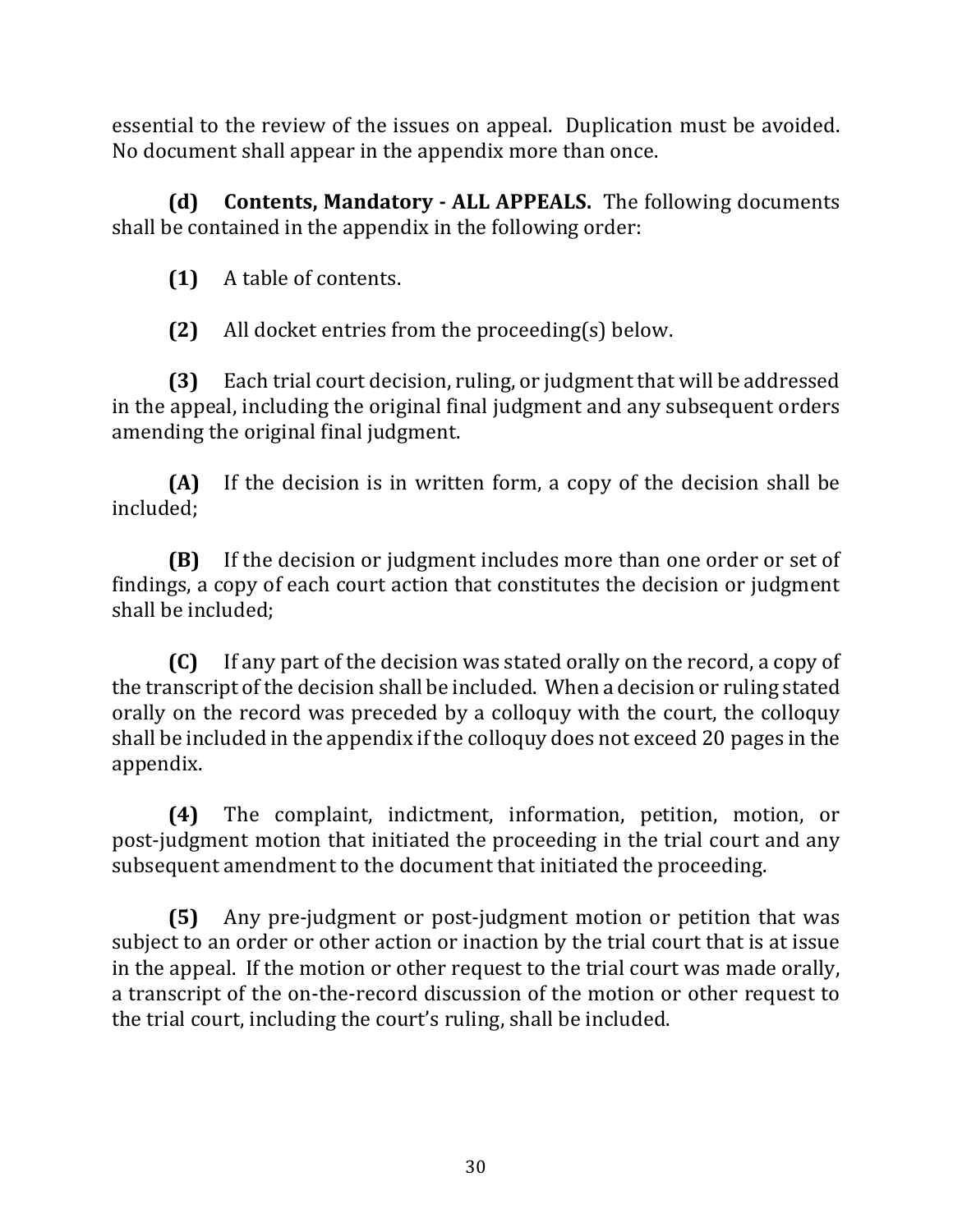**(e)** Contents, Mandatory - SPECIFIC PROCEEDINGS. Following the contents required by subdivision  $(d)$ , the appendix shall contain the following contents for specific proceedings:

**(1) Summary Judgment.** If the appeal relates to the entry or denial of a summary judgment, a copy of the parties' statements filed pursuant to M.R.  $Civ. P. 56(h).$ 

# **(2) State and Local Government Administrative Appeals.**

**(A)** If the appeal addresses a decision of a State or local administrative agency, including a municipality, board, commission, or other administrative body, a copy of the agency's decision, whether written or transcribed.

**(B)** If the agency decision was based on a municipal ordinance, a State or local regulation, or a Private and Special Law, a copy of the relevant section or sections from that ordinance, regulation, or Private and Special law, shall be included. For appeals from decisions of a municipal agency, a copy of the section or sections of the municipal ordinance that establish the authority of the agency to act on the matter subject to the appeal shall be included. Copies of relevant sections of the Maine Revised Statutes shall not be included.

**(3) Jury Instructions.** If the appeal includes a challenge to a jury instruction or jury instructions, a copy of the transcript of the jury instructions and a copy of any written instructions given to the jury, a copy of the transcript containing the discussion of or objection to the instructions, and copies of any relevant oral or written requests to the trial judge for different instructions than those given to the jury by the trial judge.

**(4) Jury Verdict, Special Verdict Form.** If the appeal is from a judgment entered on the verdict of a jury, and the jury reported its verdict on a written form, a copy of that form and a transcript or copy of the objections to that form, if any.

**(5)** Contract, Deed, Lease, Trust, Will, or Insurance Policy. If the appeal relates to the interpretation or enforcement of a contract, deed, lease, trust, will, or insurance policy: a copy of that document.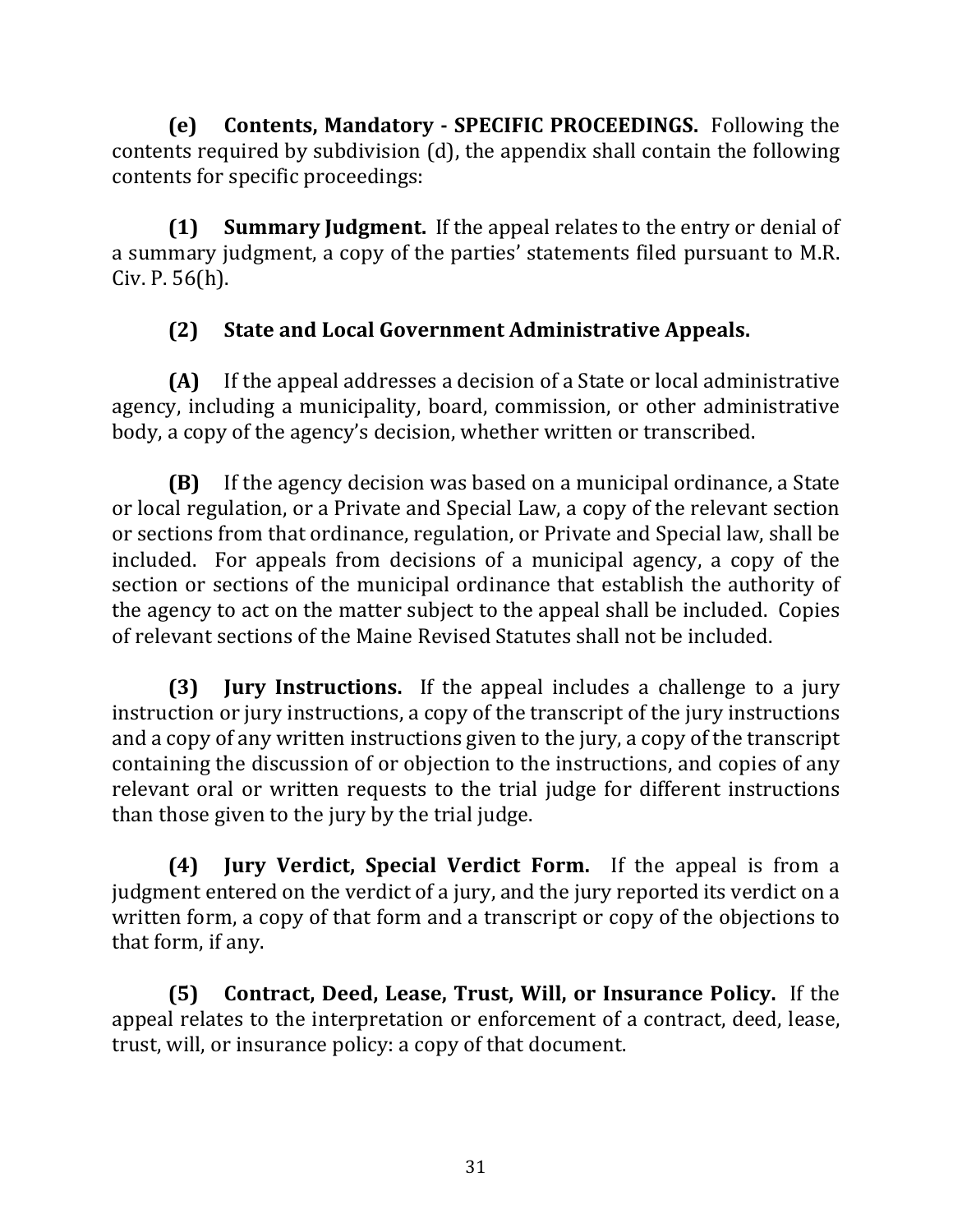**(6) Domestic Relations, Parentage, or Child Protection Matters.** If the appeal is from a decision related to a domestic relations, parentage, or child protection matter: the child support affidavits, if child support is at issue on appeal; the financial statements of the parties, if property distribution or child or spousal support is at issue on appeal; the report of the guardian ad litem, if any, if a parental rights or parentage decision is at issue on appeal.

**(7) Criminal Appeals.** If the appeal is from a decision in a criminal matter: the presentence report, if any, if a sentence is at issue on appeal; the search warrant or arrest warrant and any affidavit in support of issuance of the warrant, if a search warrant or arrest warrant or actions pursuant to a search warrant or arrest warrant are at issue on appeal; and the Attorney General's authorization, if required, for any State appeal brought pursuant to Rule 21.

**(f) Contents, Discretionary.** The following materials from the trial court record may be included in an appendix but are not required:

**(1) Exhibits.** If particular exhibits are essential to the Court's understanding of the issues on appeal, the appendix may include copies of those exhibits. Copies of exhibits, including photographs, maps, charts, or diagrams that were presented in color to the trial court or administrative agency shall be reproduced in color by any means, such as scanning or color printing, that reproduces the exhibit in the appendix to appear as close as possible to the way the exhibit appeared in the trial court record.

**(2) Other Pleadings.** Copies of other pleadings or filings that appear in the trial court record may be included, but only if they are essential to the Court's understanding of the issues on appeal.

**(3) Placement.** Documents from the trial court record, other than those that are designated "mandatory," that are essential for understanding the specific issues on appeal shall be placed in the appendix following the documents required by Rule  $8(d)$  or (e).

**(g) Exclusions from the Appendix.** The appendix shall not include:

**(1)** any documents or images that are not a part of the trial court file or the record on appeal, other than a supplement of legal authorities authorized in subdivision (n) hereof;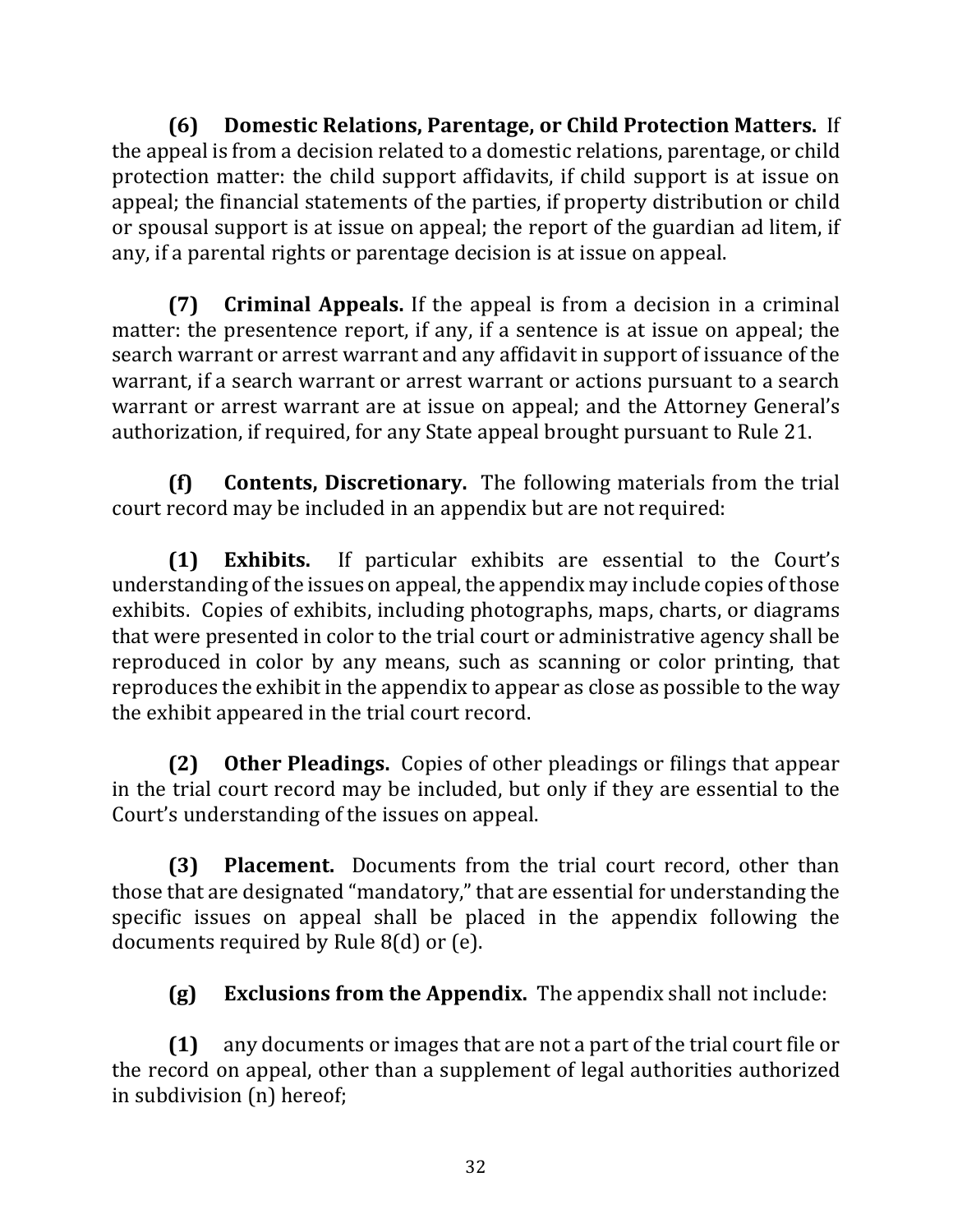**(2)** any documents that are, or include, pictures, videos, or other images  $(A)$  of persons under 18 years of age,  $(B)$  of adults subject to a guardianship or mental health commitment proceeding, or (C) that depict nudity or sexual or sexualized acts;

**(3)** except for an appendix prepared by the State in a child protective case, any documents made confidential by statute or court order that are not required to be included in the appendix by subdivisions  $(d)$  or  $(e)$  hereof; or

**(4)** any portion of the transcript from the trial court other than on the record statements or discussions required to be included in the appendix by subdivisions  $(d)$  or  $(e)$  hereof.

**(h) Failure to Comply with Rules.** An appendix that (1) fails to include mandatory documents; (2) does not present documents in the required order: first documents required by subdivision (d), then documents required by subdivision  $(e)$ , then documents, if any, included pursuant to subdivision  $(f)$ ;  $(3)$  includes duplicate copies of documents;  $(4)$  includes documents or images excluded by subdivision  $(g)$ ; or  $(5)$  otherwise is not prepared in compliance with these Rules may be rejected, with the party that prepared the appendix being required to prepare and file a replacement appendix that complies with these Rules or being subject to another appropriate sanction, including dismissal of the appeal.

**(i)** Contents, Agreement of the Parties. The parties shall confer and attempt to reach agreement on the contents of the appendix in compliance with this Rule. If the parties do not agree:

**(1)** No later than 14 days before the appellant's brief is due to be filed, the appellant shall deliver to the appellee a list of the documents that the appellant proposes to include in the appendix. In child protection cases in which the State is the appellee, the appellant shall deliver to the appellee the list of the documents that the appellant proposes to include in the appendix at least 14 days before the appendix is due to be filed.

**(2)** If the appellee wishes to have additional documents included in the appendix, the appellee must, within 7 days after notice of the appellant's list of documents, designate additional documents for inclusion in the appendix, and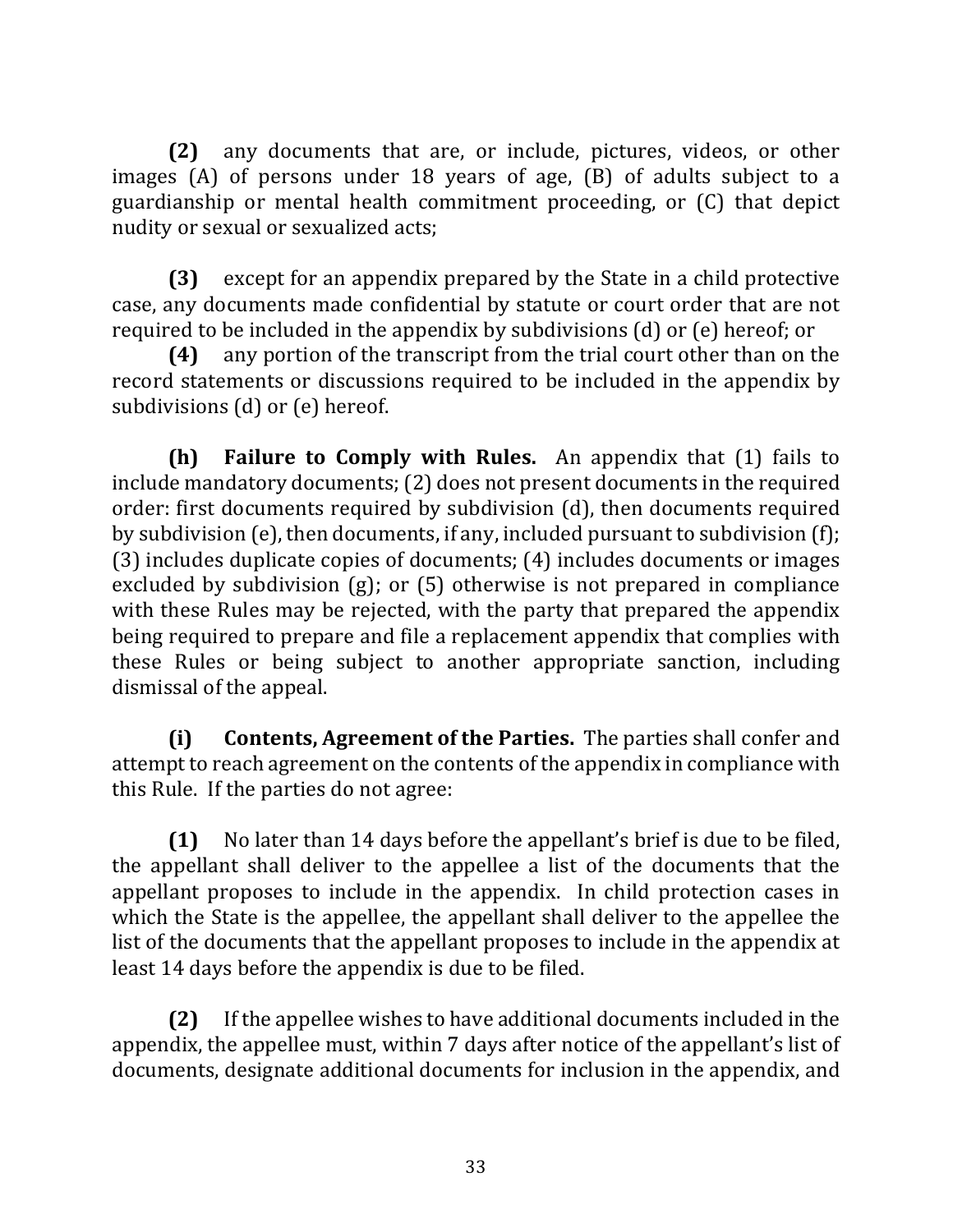the appellant shall include those documents in the appendix, unless otherwise ordered by the court.

**(i) Content, Costs.** Unless otherwise agreed by the parties, the appellant shall be responsible for the costs of producing the appendix. If the appellee designates documents for inclusion and the appellant concludes that such documents are not essential to understanding of the issues on appeal, the appellant shall include such documents in the appendix, but may seek recovery of the costs for inclusion of such documents after decision on the appeal. Following an appeal in a civil case, any of the costs incurred in the production of the appendix may be taxed to either party by the Law Court pursuant to Rule 13.

# **(k) Content, Format.**

**(1)** Each page of the appendix shall be numbered consecutively. If the appendix consists of 20 pages or fewer, it may be bound with the appellant's brief. Otherwise, it shall be separately bound with a white cover page designated "Appendix" and carrying the Law Court docket number, case title, and appearances of counsel or unrepresented parties for the appeal.

**(2)** The appendix shall be reproduced by standard printing or by any duplicating or copying process capable of producing a clear black image on white paper. Printing shall be on both sides of the paper. Except for oversize or electronic exhibits, the paper shall be  $8-1/2 \times 11$  inches.

**(3)** The appendix shall be spiral bound or bound by a similar process, such as comb binding that permits the pages to lie flat when the document is opened. Plastic or metal spikes, staples, or posts shall not be used in binding.

**(4)** Oversize exhibits—such as plans or maps—and electronic exhibits on disc or another medium may be attached to the appendix in any method that permits the appendix to be handled as a bound volume.

**(5)** No volume of an appendix shall exceed 150 sheets of paper printed on both sides, not including oversize and electronic exhibits, and no appendix shall exceed one volume without prior approval of the Court.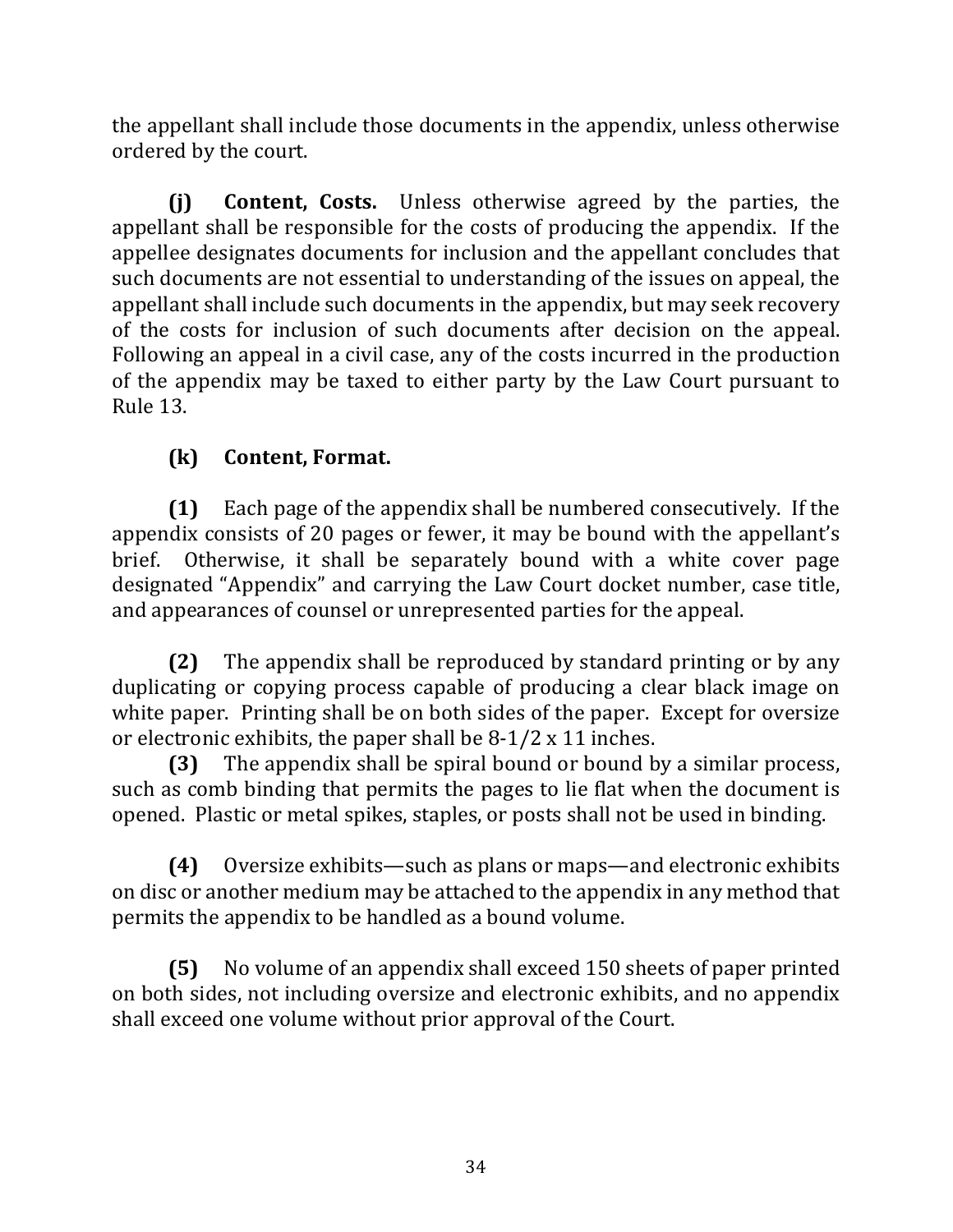**(I) Failure to File an Appendix.** The failure to file an appendix, or the failure to include in the appendix any document required to be included as set out in this Rule, may result in the dismissal of the appeal or other sanction.

**(m)** Hearing on the Original Record Without the Necessity of an **Appendix.** The Law Court may, on good cause shown in a motion filed prior to the filing deadline for appellant's brief, dispense with the requirement of an appendix and permit appeals to be heard on the original record, with such copies of the record, or relevant parts thereof, as the Law Court may require.

**(n) Supplement of Legal Authorities.** A supplement of legal authorities is not required. The parties may, at their discretion, provide the Court with a brief supplement, separate from the appendix, containing important, relevant legal authorities such as statutes or court decisions from other jurisdictions. It is not necessary to provide copies of any or all cited authorities. The supplement of legal authorities is not counted in computing the appendix page limit.

# **RULE 9. [RESERVED]**

[Moved to become Rule 7A.]

#### **RULE 10. MOTIONS AND OTHER PAPERS IN THE LAW COURT**

#### **(a) Motions**.

**(1)** Unless another form is prescribed by these Rules, an application to the Law Court for an order or other relief shall be by motion, shall state with particularity the grounds therefor, and shall set forth the order or relief sought. Supporting papers shall be served and filed with the motion. Motions and supporting papers shall be typewritten and shall conform to subdivision (d) of this Rule.

**(2)** Any motion filed by counsel representing a party in an appeal that seeks an extension of time or a delay of more than 7 days or that seeks a continuance of any scheduled hearing, oral argument, or other court proceeding, shall indicate that the party represented by counsel filing the motion has been notified of the filing of the motion, and in fact the party represented by counsel shall be notified by counsel of the filing of the motion.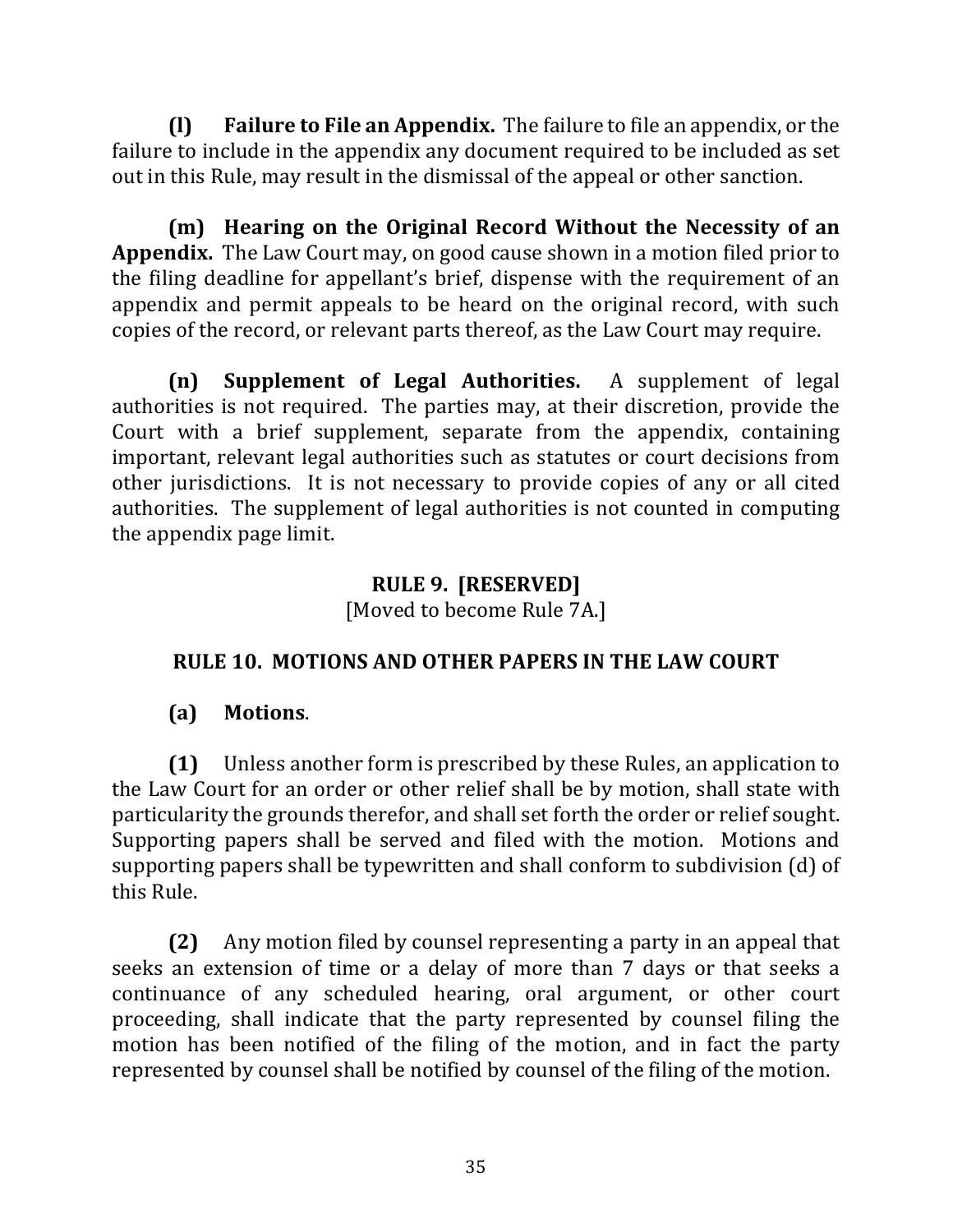**(3)** Motions will not necessarily be granted even though assented to by other parties.

**(4)** The Chief Justice, or another Justice designated by the Chief Justice, may act on motions on behalf of the Court, or may refer motions to the entire Court. All motions will be acted on without oral argument unless otherwise ordered. Motions may be acted upon at any time, without waiting for a response thereto.

**(b)** Certificate of Service Required. Every motion shall be served on the other parties to the appeal and shall be accompanied by a certificate of service upon the other parties. If the certificate is not included with the motion, the Clerk of the Law Court shall return the motion as incomplete. The Clerk will not docket the attempted filing but will retain a copy and the notice of return. If the moving party refiles the motion with the proper certificate of service, the complete motion will then be accepted and docketed.

**(c) Responses**. Any party that plans to file a response to a motion shall do so within 7 days after the motion is filed. The Law Court may shorten or extend the time for responding to any motion and may act on a motion before receiving any response. Any supporting papers shall be served and filed with the response. Responses and supporting papers shall be typewritten and shall conform to subdivision (d) of this Rule.

**(d) Form of Motions and Other Papers; Number of Copies Required.** Motions, responses, and other papers not required to be produced in a manner prescribed by Rule  $7A(g)$  may be typewritten or otherwise duplicated upon opaque, unglazed paper  $8-1/2 \times 11$  inches in size and shall be stapled in the upper-left corner. The typed matter must be double spaced in at least 14-point font, except that footnotes and quotations may appear in 11-point font. Each paper shall contain a caption setting forth the name of the Court (i.e., the Supreme Judicial Court sitting as the Law Court), the title of the case, the Law Court docket number, and a brief descriptive title of the paper. The original and one legible copy of every motion, response, and other paper shall be filed with the Court. Additional legible copies shall be filed as requested by the Clerk of the Law Court.

#### **RULE 11. CONSIDERATION BY THE LAW COURT**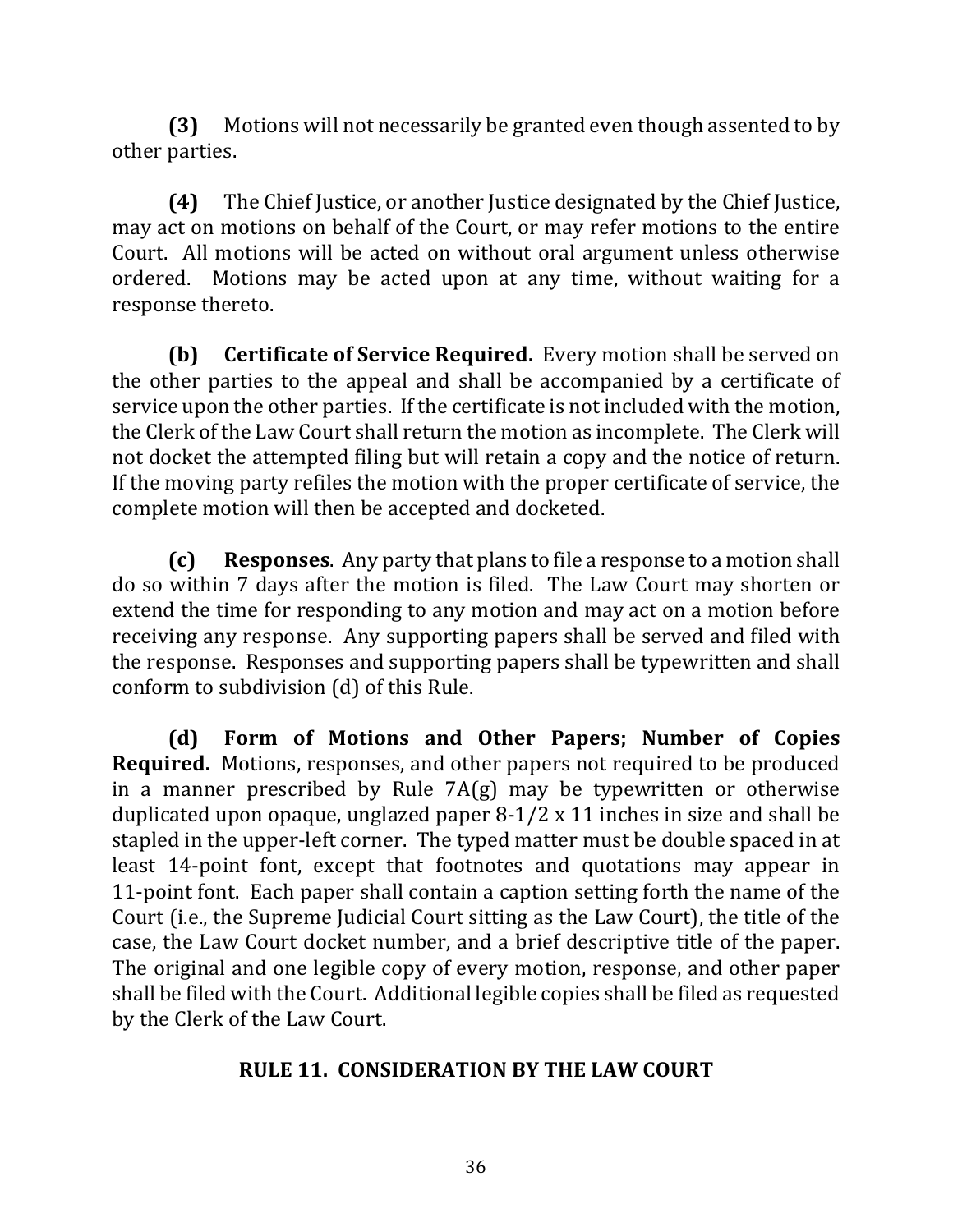## **(a) Scheduling of Oral Argument.**

**(1) Scheduling.** If the appeal is set for oral argument, the Clerk of the Law Court shall advise all parties of the time and place at which oral argument will he heard

**(2) Continuance.** An application for continuance of oral argument must be made by motion filed reasonably in advance of the date fixed for hearing. When a request to continue an oral argument is granted, the Law Court shall have the option of considering the appeal on briefs without oral argument to avoid undue delay in consideration and resolution of the appeal.

**(b) Time Allowed for Argument.** Each side will be allowed up to 15 minutes for argument. The appellant may reserve up to 3 minutes for rebuttal. On motion filed at least 7 days in advance of the date scheduled for oral argument and for good cause shown, the Law Court may allow additional time for argument.

**(c)** Order and Content of Argument. The appellant is entitled to open and conclude the argument.

**(d) Cross-Appeals and Separate Appeals.** A cross-appeal or a separate appeal in the same case shall be argued with the initial appeal at a single hearing, unless the Law Court otherwise directs. If separate parties support the same argument, care shall be taken to avoid duplication of argument at the hearing.

**(e)** Nonappearance at Argument. If an appellant fails to appear for oral argument, the Law Court may dismiss the appeal, or it may hear the argument on behalf of the appellee if present and decide the case on the briefs and the argument heard. If an appellee fails to appear at oral argument, the Law Court may hear argument on behalf of the appellant and decide the case on the briefs and argument heard. If neither party appears, the case will be decided on the briefs unless the Law Court otherwise directs.

# **(f) Use of Exhibits at Argument.**

**(1) Disclosure.** Any party planning to use any exhibit or display at oral argument shall notify the other parties to the oral argument and the Clerk of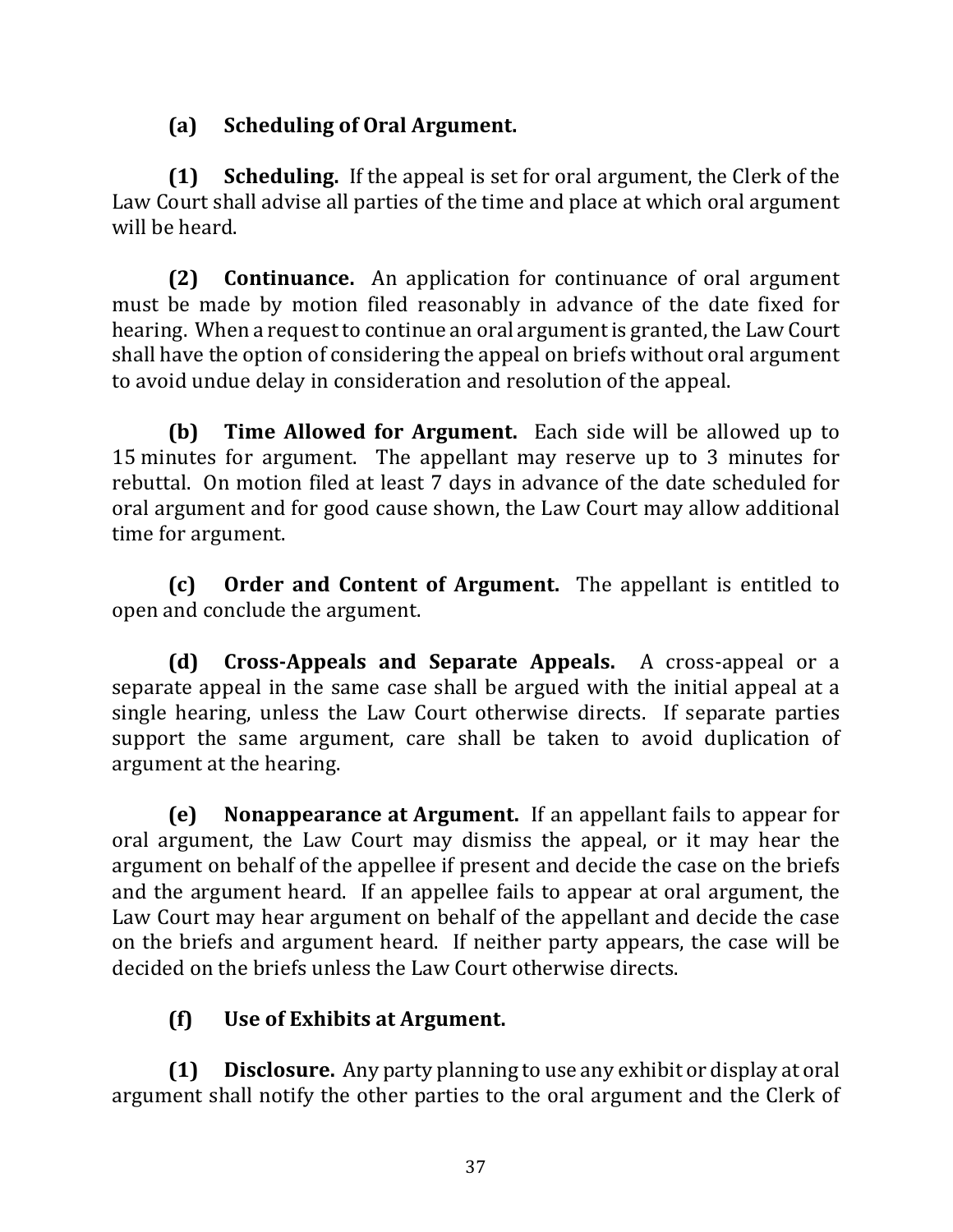the Law Court of the planned use of the exhibit or display at least one business day prior to the time scheduled for oral argument.

**(2) Display.** Any exhibit or display must be presented in a manner that permits it to be easily seen by each of the Justices without limiting observation of the Court by the public or opposing parties or counsel.

**(3) Removal.** An exhibit or display shall be removed upon completion of the argument for which it is used unless the opposing party requests that the exhibit remain available for use in that party's argument.

# **(g) Submission on Briefs.**

**(1)** The Clerk of the Law Court will advise counsel or an unrepresented party when the Law Court has decided to consider a case on briefs without oral argument. Within 7 days after the Clerk has sent this notice of the decision to consider the case on briefs, a party may file a statement setting forth the reasons why oral argument should be entertained and requesting the same.

**(2)** In an appeal scheduled for oral argument, on motion joined by all parties and for good cause shown, the Law Court may allow the parties to submit the appeal on the briefs without oral argument.

# **RULE 12. COMPOSITION, CONCURRENCE, AND SESSIONS OF THE LAW COURT**

# **(a) Constitution of the Law Court; Concurrence Required.**

**(1)** When sitting as the Law Court to determine questions of law arising in any civil or criminal action or proceeding, the Supreme Judicial Court shall be composed of those Justices then available to sit and qualified to act. When an appeal is in order for conference or oral argument and fewer than three of the Justices are then available and qualified to act, the matter shall stand continued to such time as the Court shall determine.

**(2)** The Court shall hear and determine such questions of law by the concurrence of a majority of the Justices sitting and qualified to act. A qualified Justice may participate in a decision even though not present at oral argument.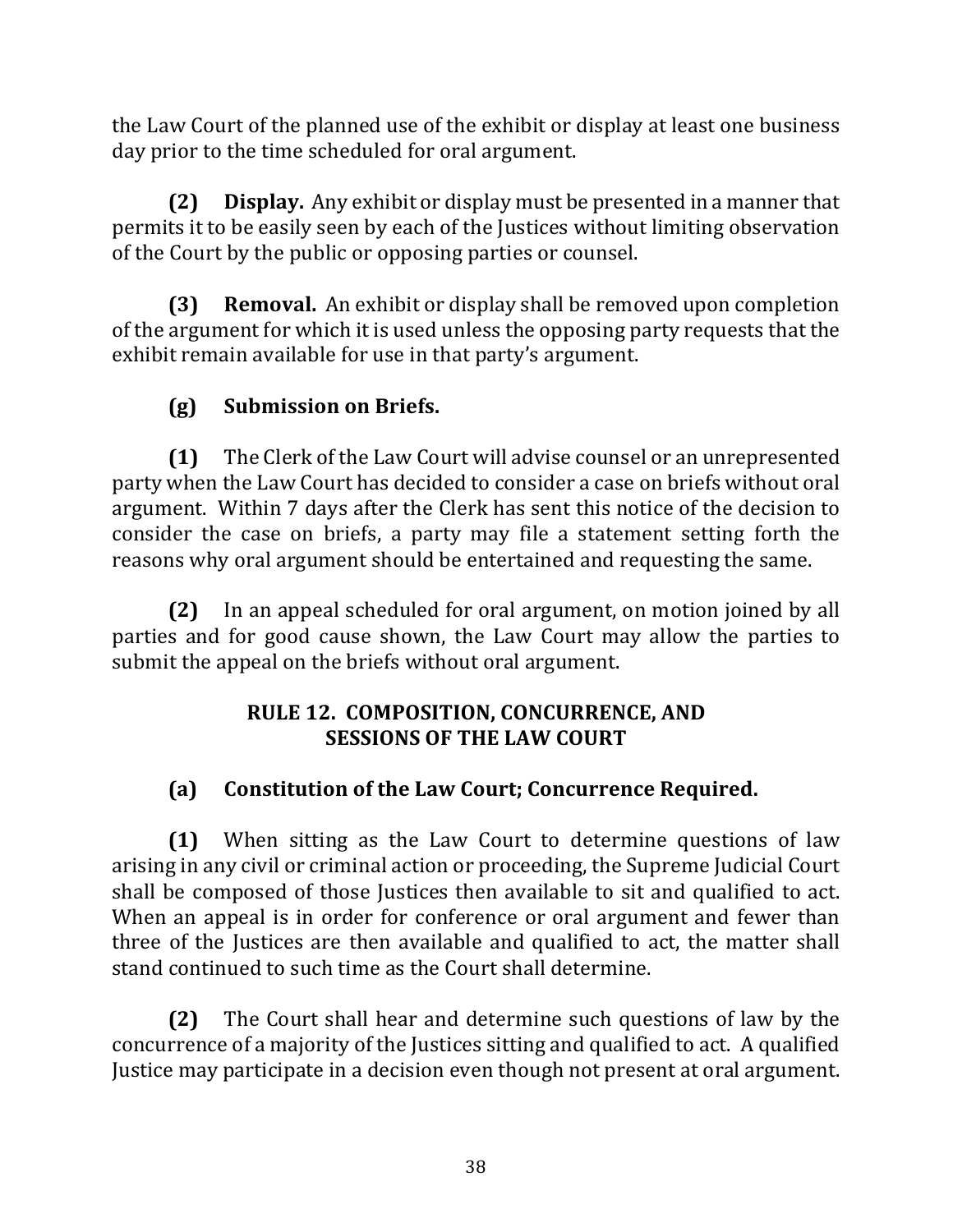**(b)** Sessions of the Law Court. The Supreme Judicial Court sitting as the Law Court shall hold sessions each year at such times and places as shall be determined by the Chief Justice.

**(c) Decisions of the Law Court.** Decisions of the Law Court may be reported by several methods, including a signed opinion, a per curiam opinion, or a memorandum of decision. A memorandum of decision decides an appeal but does not establish precedent and will not be published as an opinion of the Court in the Maine Reporter.

## **RULE 12A. THE CLERK OF THE LAW COURT**

**(a)(1) Clerk's Office and Filing.** All papers or electronic or digital content required by these Rules to be filed with the Law Court or with any Justice of the Law Court shall be filed with the Clerk of the Law Court. Filing shall occur at the office of the Clerk of the Law Court, 205 Newbury Street, Room 139, Portland, Maine 04101-4125, unless another office is designated by order of the Chief Justice. The office of the Clerk of the Law Court shall be open and available to receive filings during such hours as the Chief Justice may designate on all days except Saturdays, Sundays, legal holidays, and such other days as the Chief Justice may designate.

**(2)** After-Hours Filings. The Clerk of the Law Court may not, unless authorized by a Justice of the Law Court, accept filings for other courts or accept filings, pleadings, or other documents filed with or left for the Clerk after normal business hours, except when a Justice of the Law Court has explicitly authorized an after-hours filing on a specific date. Any document filed after hours without explicit authorization shall be date-stamped and deemed to be filed on the next regular business day.

**(3)** [Reserved]

**(4) Electronic Filings and Fax Filings.** Except as otherwise permitted or required by these Rules, filings by electronic transmission of data or by means of a fax machine CD, DVD, flash drive, email, or any other method for electronic or Internet filing in place of the filing of paper documents required by these Rules is not permitted.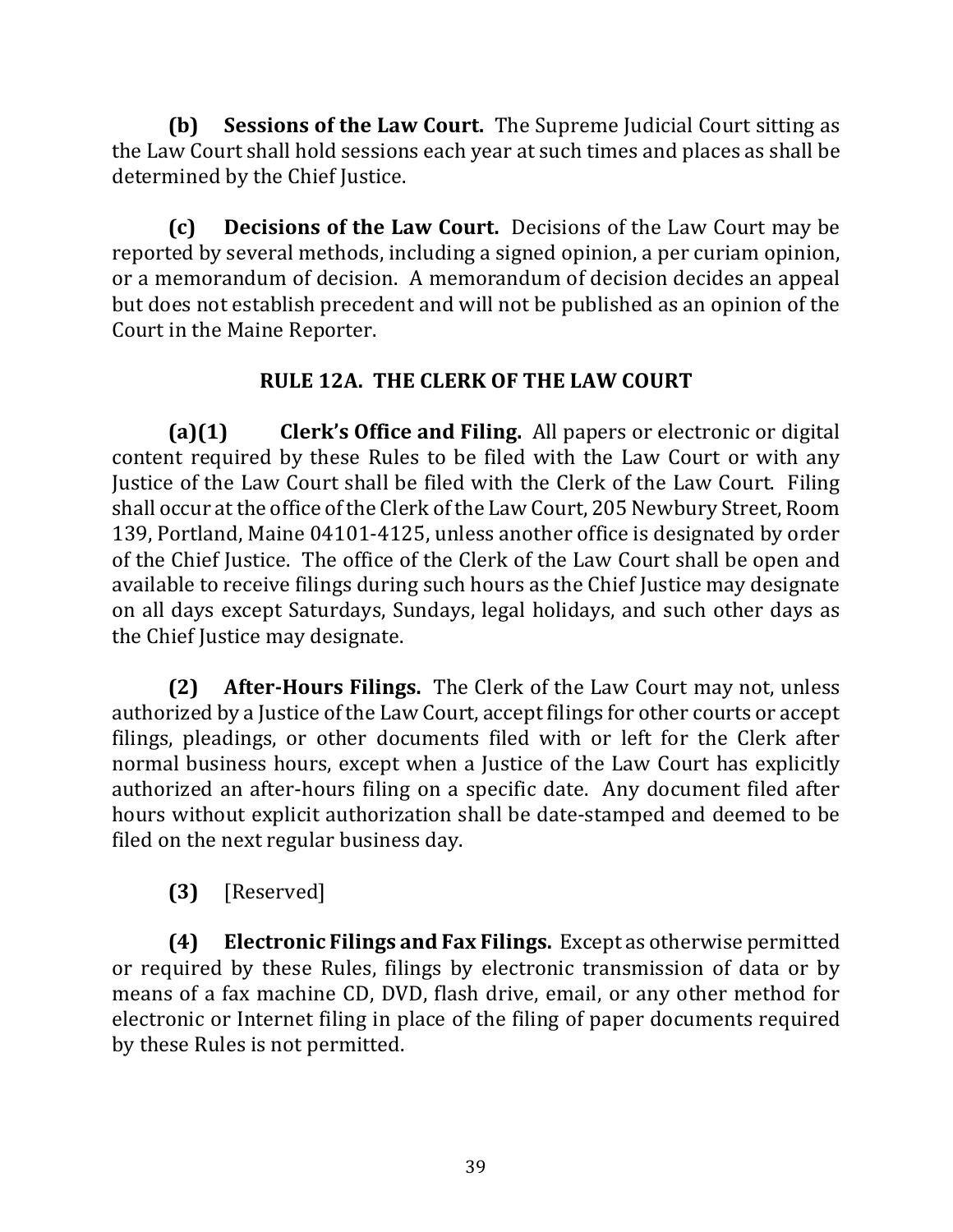**(b)** Clerk's Authority. The Clerk of the Law Court is authorized to take the following actions for the Court:

**(1)** Grant motions filed pursuant to M.R. App. P. 10 to:

**(A)** Enlarge the time for the filing of a brief or appendix for up to 7 days.

**(B)** With the agreement of the parties, consolidate appeals involving the same parties.

**(2)** Dismiss an appeal, pursuant to M.R. App. P. 7(d), when the appellant has failed to file the required brief within 7 days after expiration of the time specified by M.R. App. P.  $7(b)$ .

**(3)** Dismiss sentence review proceedings filed pursuant to M.R. App. P. 20, when the sentence sought to be appealed was less than one year of incarceration, as addressed in  $15$  M.R.S. § 2151.

Any order entered by the Clerk of the Law Court, pursuant to paragraphs 1, 2, or 3, above, granting or denying a motion to enlarge time or dismissing an appeal may be reviewed by a single justice of the Law Court upon the filing of a motion for review, filed pursuant to M.R. App. P. 10, within 7 days after the entry of the Clerk's order from which review is sought.

**(4)** Enter Orders on Court Actions. After appropriate consideration by the Court, or a panel thereof, the Clerk shall enter orders reflecting the Court's action on motions for reconsideration pursuant to M.R. App. P.  $14(b)$ , and petitions to allow full appellate review pursuant to M.R. App. P. 19, 20, or 23.

#### **RULE 12B. PUBLIC ACCESS TO PROCEEDINGS AND RECORDS**

**(a) Record on Appeal.** The record on appeal in each case, or any portion of the record on appeal, shall be available for inspection and copying by any person to the same extent as that record was available for inspection and copying in the trial court.

**(b)** Law Court File. The file maintained by the Clerk of the Law Court for each appeal, other than files for appeals from child protection proceedings and other files made confidential by statute, shall be available for public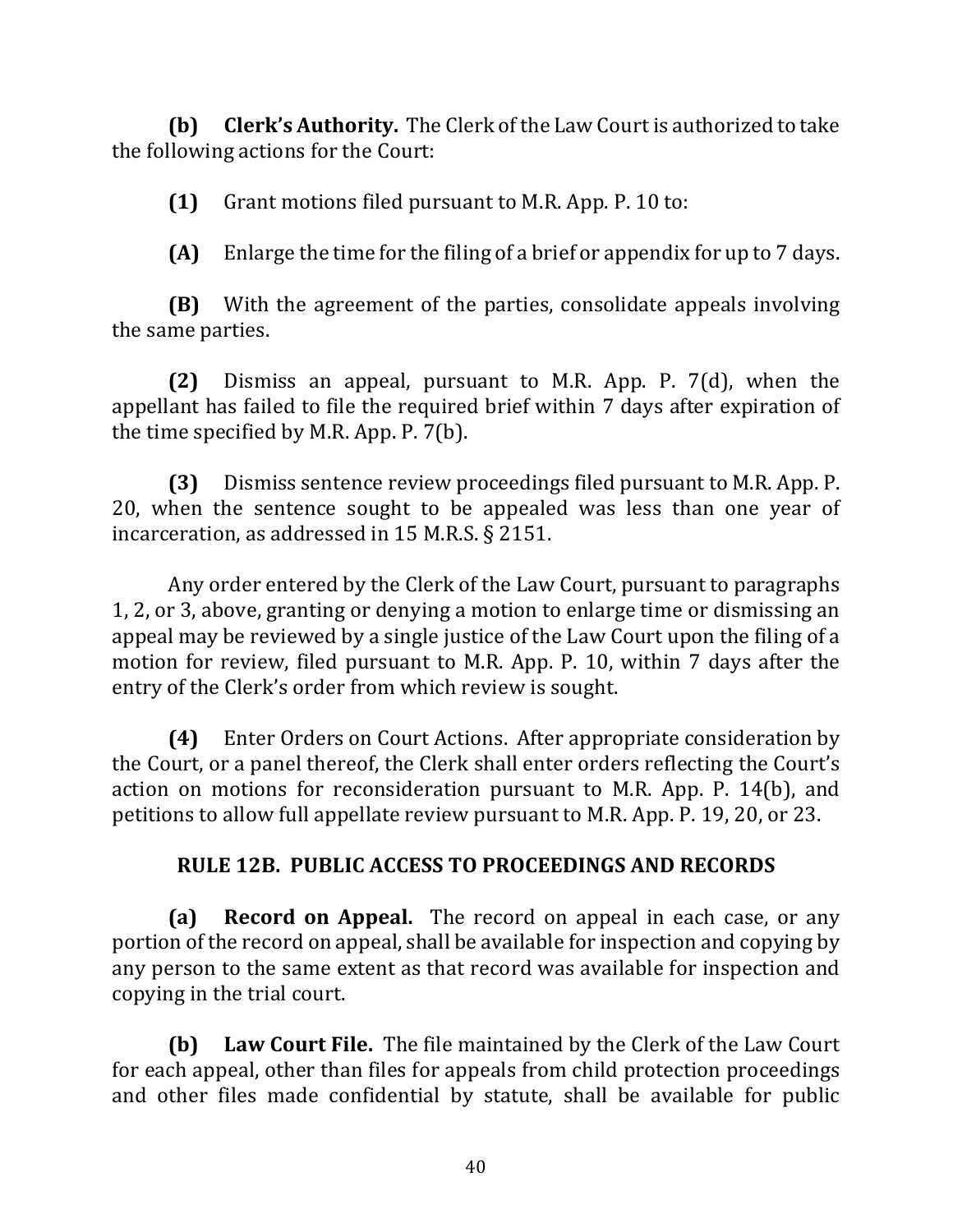inspection and copying, except that any documents or images that were transmitted to the Law Court by the trial court under seal and any documents providing identifying information regarding parties, witnesses, or jurors shall be available for inspection and copying only to the same extent as in the trial court. 

**(c)** Briefs. The briefs filed with the Law Court, other than briefs in appeals from matters listed in subsection  $(d)(1)-(5)$  below, shall be available for inspection and copying by any person.

**(d) Appendices.** The appendix shall be available for public inspection and copying, except that the appendix shall not be available for public inspection and copying in the following matters:  $(1)$  an appeal from a child protection proceeding; (2) proceedings involving an adoption or guardianship or a petition for adoption or guardianship; (3) juvenile proceedings in which the record is sealed in the trial court;  $(4)$  any proceeding in which the care, custody, and support of a minor child is an issue; and (5) any proceeding in which a document or information that is confidential, deemed nonpublic, or was filed under seal in the trial court by statute, court rule, administrative order, or trial court order, is contained in the appendix.

Any brief or appendix filed in a matter listed in this subsection  $(1)-(5)$  shall automatically be labeled and filed as "under seal" or "confidential" unless the Chief Justice or other Justice designated to act for the Chief Justice pursuant to Rule  $10(a)(4)$  orders otherwise.

**(e)** Oral Arguments. Oral arguments on the merits of appeals are public proceedings.

**(f) Decisions.** Opinions of the Law Court on appeals and decisions of single Justices of the Law Court are public documents.

## **RULE 13. COSTS AND INTEREST ON JUDGMENTS IN CIVIL CASES**

**(a) To Whom Costs Are Allowed.** Costs shall be taxed against the unsuccessful party to a civil appeal unless the Law Court otherwise directs. If an appeal in a civil case is dismissed, costs shall be taxed against the appellant unless otherwise agreed by the parties or ordered by the Court. When a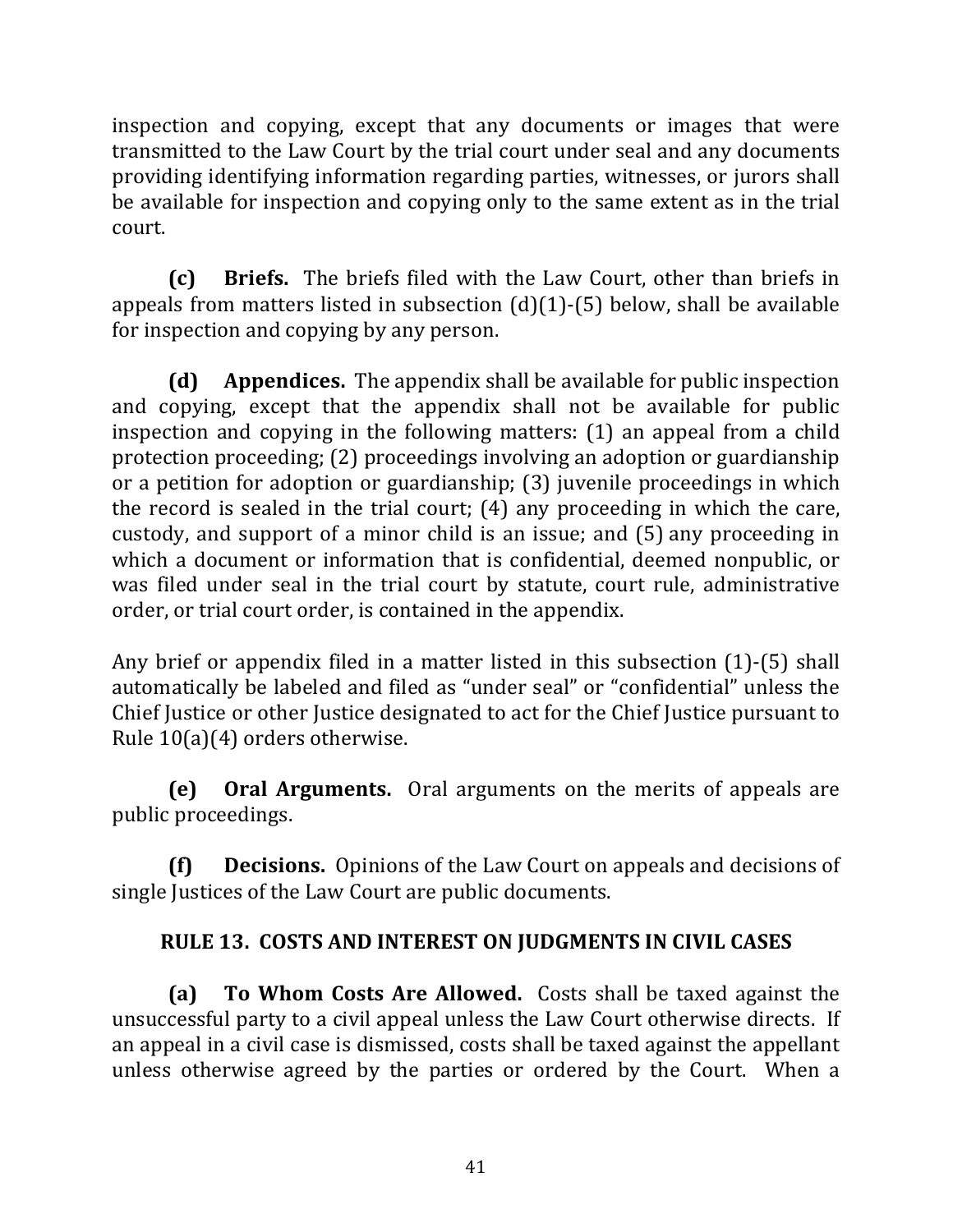judgment is affirmed in part, costs shall be allowed only as ordered by the Law Court. 

**(b)** Costs in the Law Court. Costs in the Law Court shall be allowed as follows:

**(1) Briefs.** The actual cost of printing or otherwise reproducing briefs, but not more than \$5.00 per page, for not more than a total of 70 pages for an initial brief and 20 pages for a reply brief.

**(2) The Appendix.** The actual cost of printing or otherwise reproducing the appendix, but not more than \$5.00 per page, for not more than a total of 300 pages (150 sheets of paper, printed on both sides).

**(3) Any Transcripts.** The cost of transcripts made by a reporter may be taxed at the rate actually paid to the reporter, but not exceeding the rate established by order of the Chief Justice of the Supreme Judicial Court.

**(4) Travel.** Travel and attendance as in the trial court.

**(5) Other Costs.** Other items of costs may be allowed as determined by the provisions of M.R. Civ. P.  $54(d)$ -(g), when such items are required to prosecute or defend the appeal.

**(c)** Filing Bill of Costs. A party that desires such costs to be taxed shall state them in a verified bill of costs, which the party shall file with the Clerk of the Law Court, with proof of service, within 14 days after the issuance of the mandate. 

**(d)** Clerk to Certify Costs. On request of the prevailing party the Clerk of the Law Court shall certify in detail to the trial court the amount of costs taxed in the Law Court.

**(e)** Interest on Judgments. When a judgment for money in a civil case is affirmed, whatever interest is allowed by law shall be payable as provided by law. When a judgment is modified or reversed with a direction that a judgment for money be entered in the trial court, the opinion shall contain instructions with respect to allowance of interest if the prevailing party's claim to interest has been brought to the attention of the Law Court by brief or oral argument.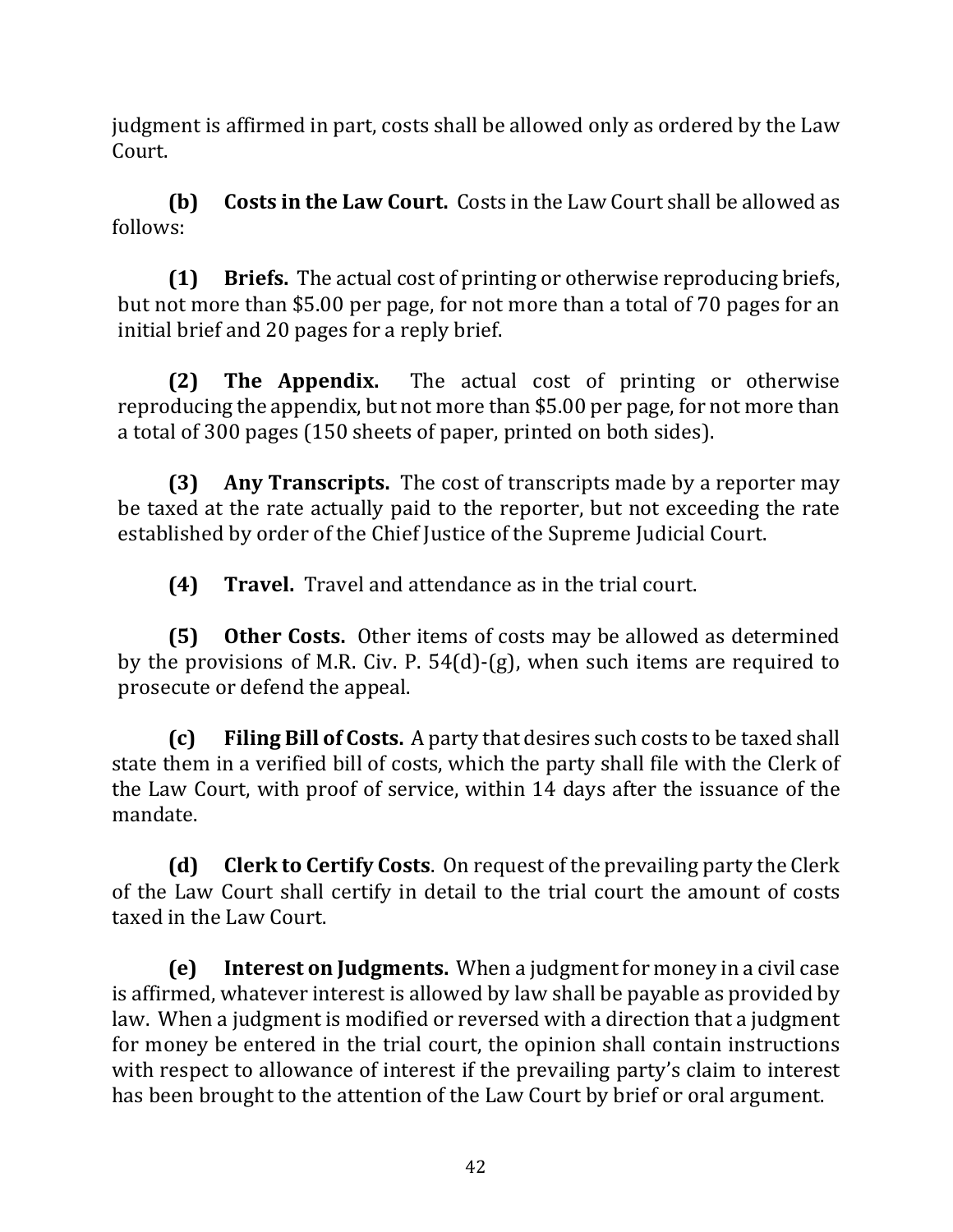**(f)** Sanctions. If, after a separately filed motion or a notice from the court and a reasonable opportunity to respond, the Law Court determines that an appeal, motion for reconsideration, argument, or other proceeding before it is frivolous, contumacious, or instituted primarily for the purpose of delay, it may award to the opposing parties or their counsel treble costs and reasonable expenses, including attorney fees, caused by such action.

#### **RULE 14. MANDATE; RECONSIDERATION; AND SUSPENSION OF THE RULES IN THE LAW COURT**

**(a) Issuance of Mandate.** The mandate of the Law Court, with an opinion or order resolving any appeal, shall be issued by the Clerk of the Law Court by transmitting an attested copy thereof to the trial court. Copies of the mandate shall be emailed to those parties to the appeal who have provided a proper email address. No paper copy of the mandate will be provided to the parties to the appeal who are represented by counsel. The opinion or decision of the Law Court sent to the parties on the day the opinion or decision is published, with the mandate appearing at the end, shall constitute notice of the mandate, and no further notice shall be provided.

**(1) Criminal Appeals.** The mandate of the Law Court in a criminal appeal shall issue the day that the decision resolving the appeal is published or the first business day thereafter.

**(2)** Civil Appeals. The mandate of the Law Court in a civil appeal involving a child protective matter, a parental rights matter, a guardianship, an adoption, a contempt, or a temporary or permanent injunction shall issue the day that the decision resolving the appeal is published or the first business day thereafter. The mandate of the Law Court in any other civil appeal shall issue 14 days after the date of decision of the Law Court, unless the time is shortened or enlarged by order of the Law Court.

**(3) (A) Stay of the Mandate.** A motion for a stay of the mandate, or for a stay of the effect of a mandate already issued, must be filed with the Clerk of the Law Court within 14 days after the date of the decision. The timely filing of a motion for reconsideration in a civil appeal, prior to issuance of the mandate, will stay the mandate until disposition of the motion unless otherwise ordered by the Law Court. The issuance of the mandate may be stayed or the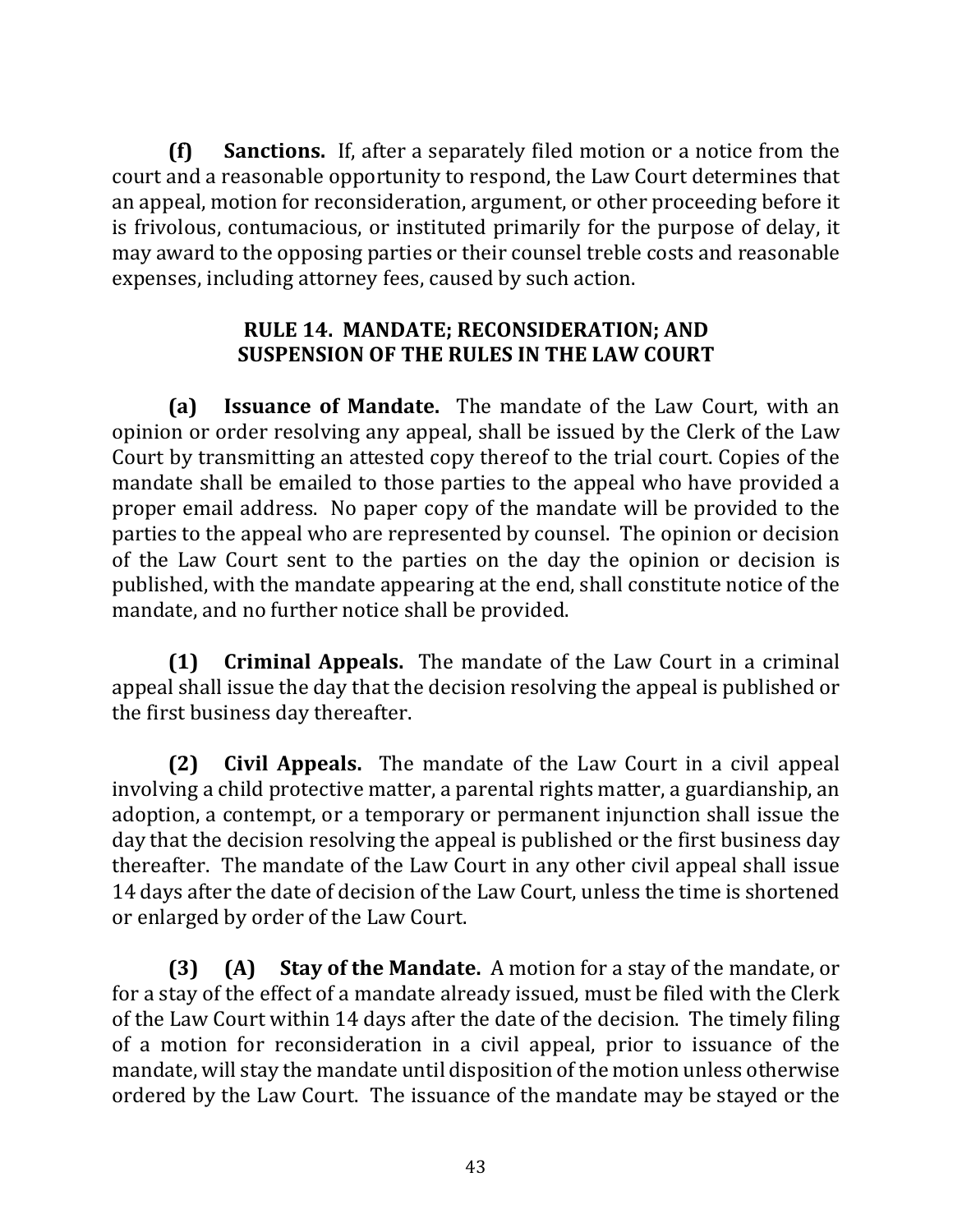effect of a mandate already issued may be stayed on motion for good cause shown, accompanied by an affidavit of the moving party or the moving party's attorney setting forth all relevant facts.

**(B)** Law Court Action. After receipt of a motion for stay of the mandate, the Law Court may act on the motion sua sponte or seek comments from other parties to the appeal. After appropriate consideration, the Law Court may grant or deny the motion, and if the motion is granted in whole or in part, attach such terms and conditions to granting that stay as it deems just.

**(C)** Appeals to the United States Supreme Court. When the issuance of the mandate has been stayed pending a petition to the Supreme Court of the United States for a writ of certiorari, the receipt by the Clerk of the Law Court of an order granting the petition shall be effective to continue the stay until final disposition of the matter by the Supreme Court of the United States.

# **(b)** Motions for Reconsideration.

**(1) (A)** A motion for reconsideration of any decision of the Law Court, together with the fee specified in the Court Fees Schedule, shall be filed with the Clerk of the Law Court within 14 days after the date of that decision. The motion shall state with particularity the points of law or fact that the moving party asserts the Court has overlooked or misapprehended and shall contain such argument in support of the motion as the moving party desires to present. An original and 7 copies of the motion and any supporting papers shall be filed and shall conform to Rule  $10(d)$ .

**(B)** No response to a motion for reconsideration shall be filed unless requested by the Law Court. The motion is not subject to oral argument except by specific order of the Court.

**(2)** A motion for reconsideration will not be granted unless ordered by a Justice who concurred in the decision and who acts with the concurrence of a majority of the Justices who participated in the original decision and remain available and qualified to act on the motion.

**(3)** If a motion for reconsideration is granted, the Law Court may make a final disposition of the cause without re-argument, may restore it to the calendar for reconsideration, or may make such other orders as are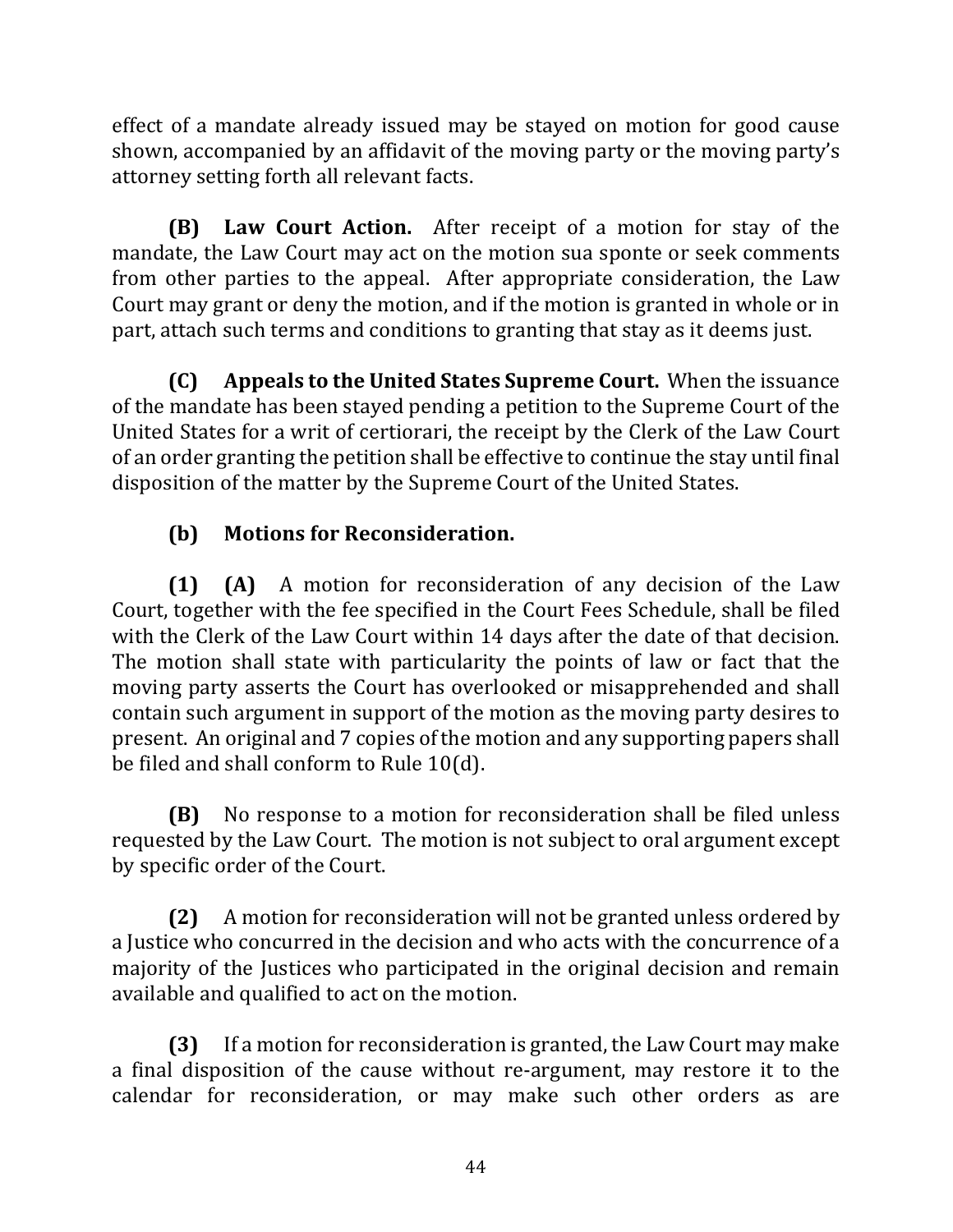appropriate. Frivolous or repetitive motions for reconsideration may result in the imposition of appropriate sanctions.

**(c)** Suspension of Rules. In the interest of expediting decision upon any matter, or for other good cause shown, the Law Court may modify or suspend any of the requirements or provisions of these Rules, except those addressing filing requirements and time limits in Rules 2A, 2B, 2C, and 14(b), on application of a party or on its own motion, and may order proceedings in accordance with its direction.

#### **RULES 15 - 18. [RESERVED]**

[Former Rules 15 and 16 moved to become Rules 1A and 1B.]

### **II. SPECIAL APPEAL PROCEEDINGS**

### **RULE 19. DISCRETIONARY CRIMINAL APPEALS**

**(a) (1) Appeals Covered.** This Rule covers those criminal appeals that are subject to preliminary review and full consideration as a matter of discretion by the Law Court, other than the appeals from sentences of a year or more that are addressed by M.R. App. P. 20.

**(2) Specifically Included Appeals.** The appeals covered by this Rule include:

**(A)** An appeal from a ruling on a motion to correct or reduce a sentence, pursuant to M.R.U. Crim. P. 35(a) or  $(c)$ , when the appeal is taken by the defendant;

**(B)** An appeal by a person whose probation is revoked, or whose conditions of probation are modified pursuant to 17-A M.R.S.  $\S 1202(2)$ , or whose request for modification is denied pursuant to 17-A M.R.S.  $\S$  1202(2);

**(C)** An appeal by a person whose supervised release is revoked, when the appeal is authorized pursuant to 17-A M.R.S.  $\S$  1233;

**(D)** An appeal by a person determined to have inexcusably failed to comply with a court-imposed deferred disposition requirement and thereafter sentenced, when the appeal is authorized pursuant to  $17-A$  M.R.S. § 1348-C;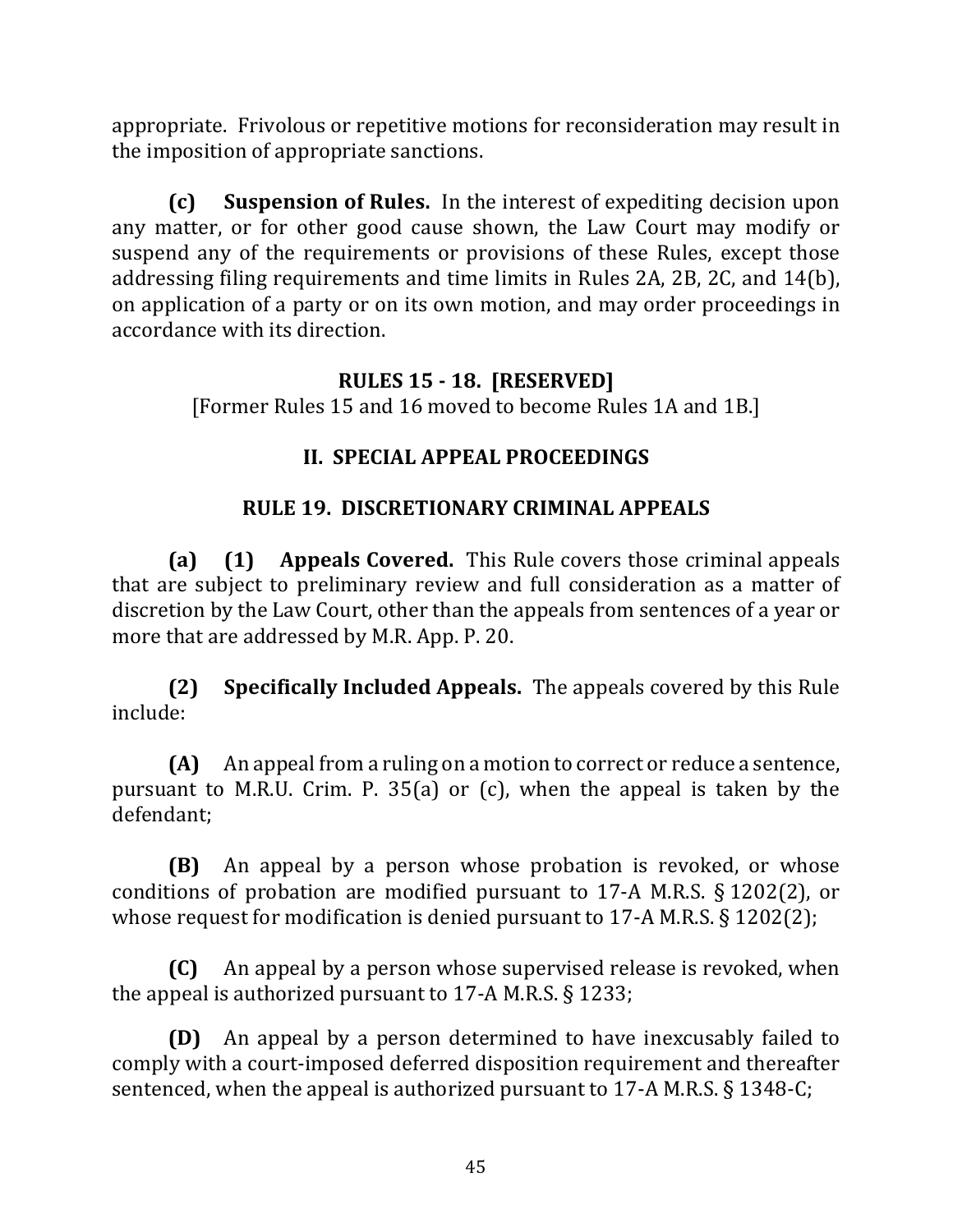**(E)** An appeal by a person whose administrative release is revoked, when the appeal is authorized pursuant to 17-A M.R.S.  $\S$  1349-F;

**(F)** An appeal from a final judgment in a post-conviction review proceeding pursuant to 15 M.R.S.  $\S$  2131(1), when the appeal is taken by the petitioner; 

**(G)** An appeal from a final judgment in an extradition proceeding pursuant to 15 M.R.S.  $\S$  210-B(1), when the appeal is taken by the petitioner;

**(H)** An appeal from an order on a motion to order DNA analysis, pursuant to 15 M.R.S.  $\S$  2138(6), when the appeal is taken by the convicted person or by the State;

**(I)** An appeal from an order on a post-judgment motion seeking a court determination of factual innocence and correction of court records and related criminal justice records or a subsequent vacating of that determination and record correction, pursuant to 15 M.R.S.  $\S$  2184(1), when the appeal is taken by the person who filed a motion or on whose behalf the motion was filed; and

 $\textbf{(I)}$  An appeal from a final judgment entered under 15 M.R.S. § 2254(5) or (7), pursuant to 15 M.R.S.  $\S$  2258(1), when the appeal is taken by the person who filed the motion for obtaining the special restrictions on dissemination and use of criminal history record information relating to a qualifying criminal judgment.

**(b) Rules Applicable.** The discretionary appeals covered by this Rule shall proceed in accordance with the Maine Rules of Appellate Procedure, subject to the modifications stated in this Rule or as otherwise required by statute. 

**(c)** Memorandum Required on Appeal. Within 21 days after the date on which the transcript is filed in the Law Court, or, if no transcript is ordered, within 21 days after filing a notice of appeal, the party filing the appeal shall file with the Clerk of the Law Court 8 copies of a memorandum giving specific and substantive reasons why the issue or issues identified for prosecution of the appeal warrant the issuance of a certificate of probable cause authorizing consideration of the appeal on the merits by the Law Court. The memorandum shall not exceed 20 pages and shall otherwise conform to the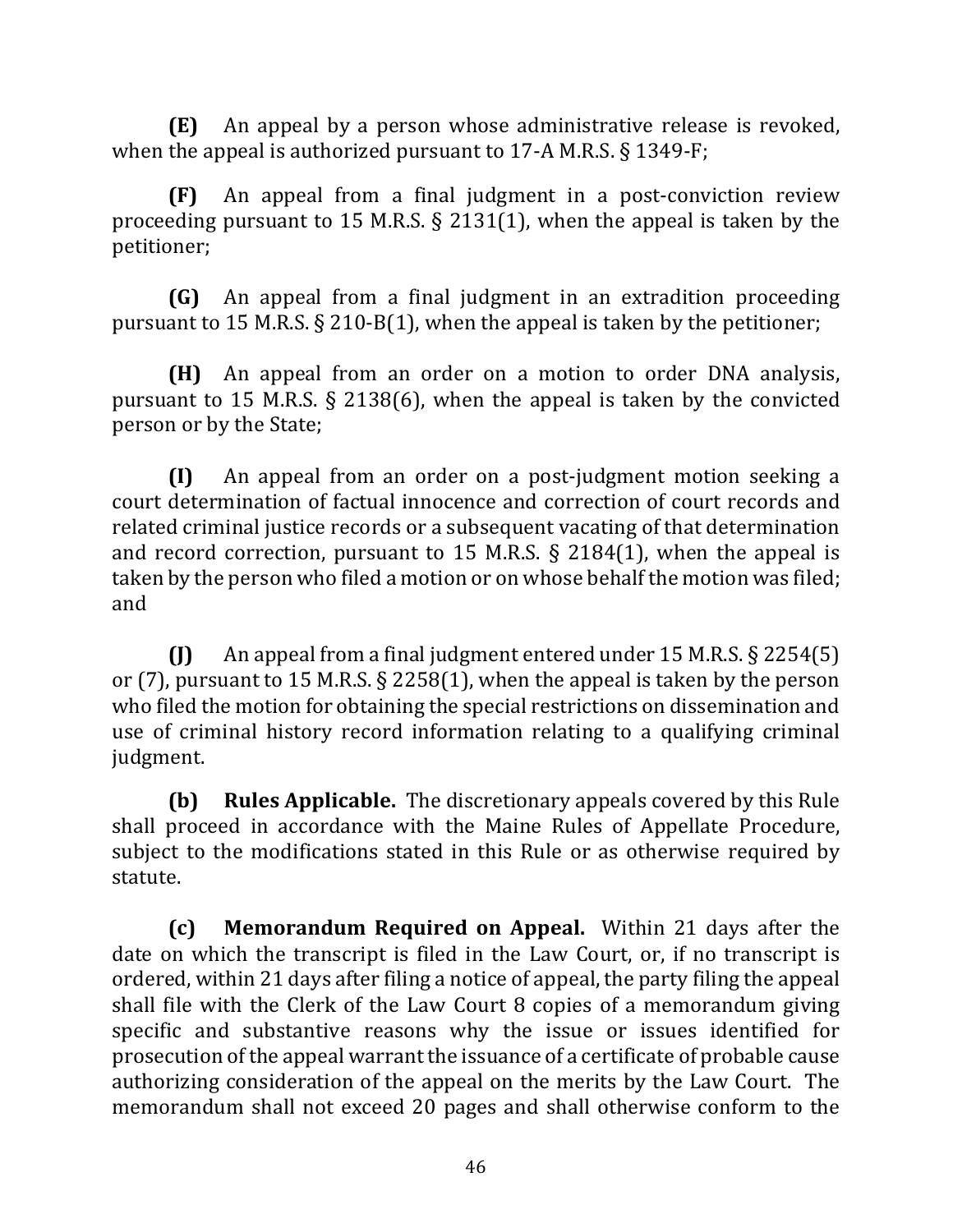requirements of Rule  $7A(g)$  relating to the form of briefs. On motion and for good cause shown, the Law Court may allow additional time to file a memorandum. 

No reply memorandum shall be filed by a party who did not file the appeal. 

Until the Law Court rules on the request for a certificate of probable cause, no further briefing pursuant to Rule 7 or 7A shall be submitted and no appendix pursuant to Rule 8 shall be prepared.

**(d) (1) Duty of Reporter to Prepare and File Transcript of Proceeding Subject to Appeal.** Unless the Law Court otherwise directs, within 56 days after the date of the filing of the notice of appeal and transcript order form, the reporter shall prepare and file a transcript of the hearing that is the subject of the appeal, if a hearing on the matter was held and recorded. The transcript shall be filed in accordance with Rule  $6(c)$ . Unless the Law Court orders otherwise, or a certificate of probable cause issues, no other transcript of any related proceeding shall be prepared pending ruling on the request for a certificate of probable cause. The hearings for which a transcript shall be prepared pursuant to this subdivision are:

**(A)** For an appeal from a ruling on a motion for correction or reduction of sentence, the hearing, if any, on the motion for correction or reduction of sentence. 

**(B)** For an appeal from a ruling on a motion for revocation or modification of probation, the hearing on the motion for revocation or modification of probation.

**(C)** For an appeal from a ruling on a motion for revocation of supervised release, the hearing on the motion for revocation of supervised release.

**(D)** For an appeal from a ruling of inexcusable failure to comply with a court-imposed deferred disposition requirement, the hearing on the motion for termination of the period of deferment or the hearing at the conclusion of the period of deferment.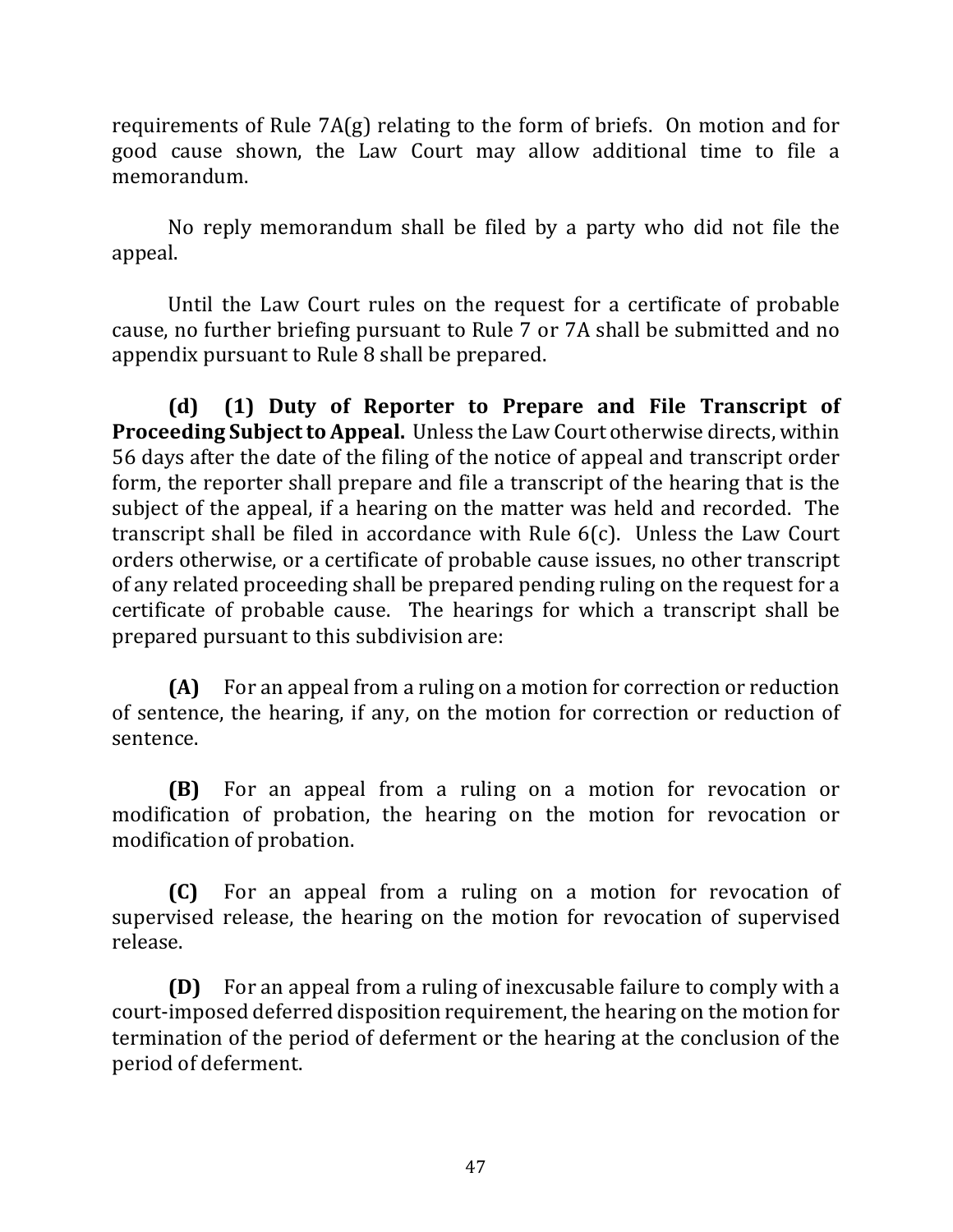**(E)** For an appeal from a ruling on a motion for revocation of administrative release, the hearing on the motion for revocation of administrative release.

**(F)** For an appeal from a final judgment in a post-conviction review proceeding, the hearing on the motion for post-conviction relief, if any.

**(G)** For an appeal from a final judgment in an extradition proceeding, no transcript as specified by Rule  $19(d)(2)$ .

**(H)** For an appeal from a ruling on a motion to order DNA analysis, the hearing on the motion to order DNA analysis.

**(I) (i)** For an appeal from an order on a post-judgment motion seeking a court determination of factual innocence and correction of the court records and related criminal justice agency records, the hearing on the post-judgment motion.

**(ii)** For an appeal from an order vacating the earlier order certifying a determination of factual innocence and modifying any record correction earlier made, the hearing relating to the alleged fraud or misrepresentation.

**(I)** For an appeal from a final judgment on a motion for special restrictions on dissemination and use of criminal history record information, the hearing on the motion.

## **(2) Generally No Duty to Prepare and File Transcript of Extradition Hearings.**

**(A)** No transcript shall be prepared of any hearing on a petition contesting extradition. In lieu of a transcript of hearing, the justice or judge who heard the petition for extradition shall, within 14 days after the filing of the notice of appeal, prepare and forward to the Clerk of the Law Court written findings of fact upon which the determination of the petition contesting extradition was based.

**(B)** Upon a finding that special circumstances exist, which findings shall be in writing and shall detail the substance of such special circumstances and the necessity for the ordering of a transcript, the trial court, in lieu of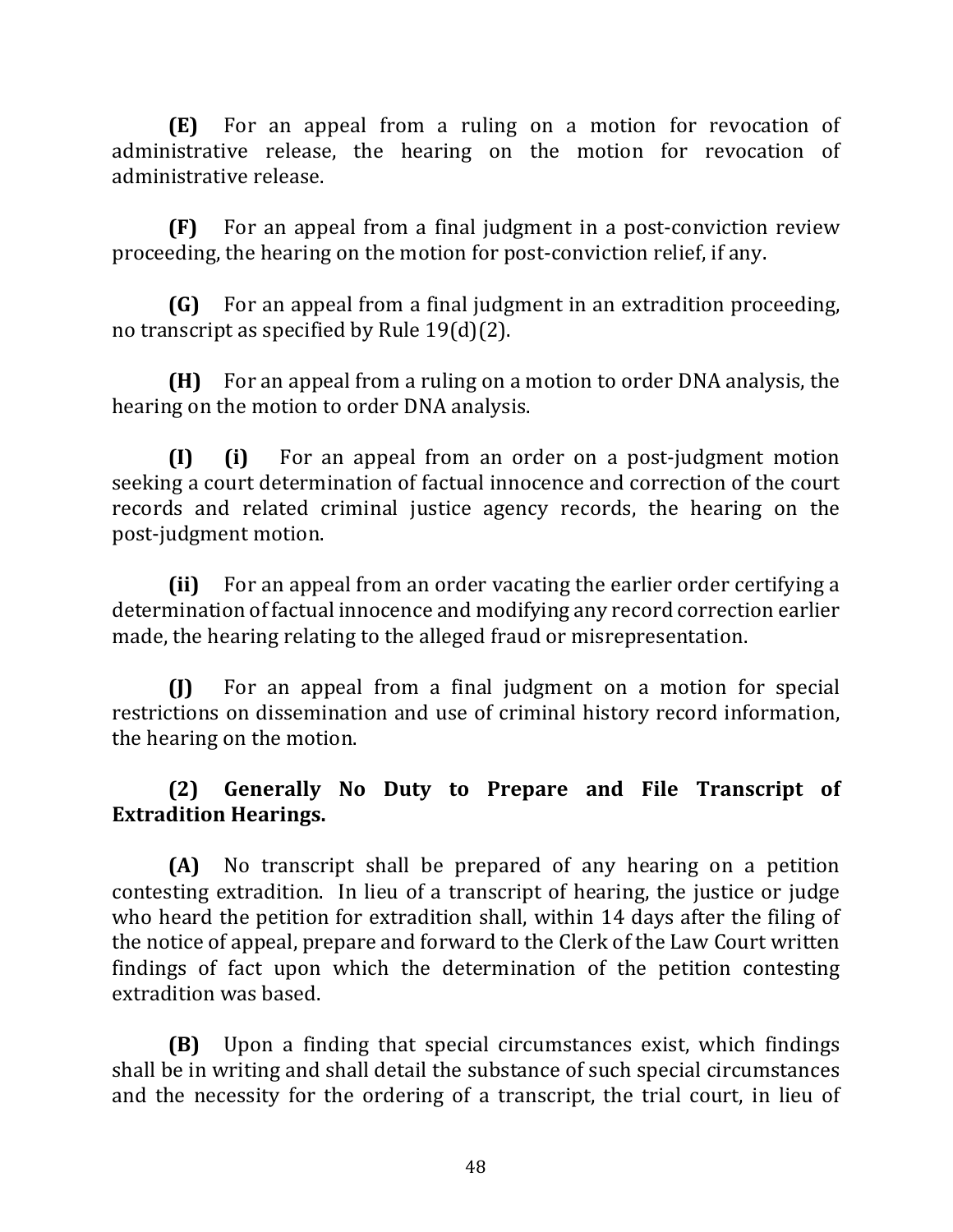preparing findings of fact, may order that a transcript of all or part of the proceedings be prepared and transmitted to the Law Court. The preparation and transmission of such a transcript shall be expedited.

**(3) Compensation for Hearing Transcript.** Compensation for the hearing transcript shall be as provided in Rule  $5(b)(1)(B)$ .

**(e)** Denial of a Certificate of Probable Cause. If the Law Court denies a certificate of probable cause, the Clerk of the Law Court shall forthwith send to each party a written notice of that denial.

**(f)** Granting of a Certificate of Probable Cause. If the Law Court issues a certificate of probable cause authorizing consideration of the appeal on the merits, the Clerk of the Law Court shall forthwith notify the parties and the trial court from which the appeal was taken. For purposes of timing and the applicability of the Maine Rules of Appellate Procedure, the docketing in the Law Court of an order granting a certificate of probable cause shall be treated in the same manner as the filing of a notice of appeal pursuant to Rule  $2A(b)(1)$ . If an appeal is pending pursuant to Rule  $2A$  involving the same criminal judgment, the Rule 19 appeal shall be treated as part of the Rule 2A appeal.

# **(g) Additional Transcript Orders.**

**(A)** Within 7 days after the docketing by the Clerk of the Law Court of the order granting the certificate of probable cause, the appellant shall file with the reporter and the Clerk of the Law Court and shall serve on the appellee a transcript order for any other transcripts or portions thereof, not already prepared, that the appellant deems necessary for prosecution of the appeal. Within 7 days after receipt of the appellant's transcript order, the appellee may order additional transcripts or portions thereof in accordance with Rule  $5(b)(1)(A)$ .

**(B)** Costs of the transcript shall be paid in accordance with Rule 5(b)(1)(B). 

**(C)** If a non-indigent appellant fails to make appropriate arrangements with the reporter for payment of the transcript within 7 days as provided by Rule  $5(b)(1)(B)$ , the Clerk of the Law Court shall be notified in accordance with Rule  $5(b)(1)(B)$ , and the appeal shall proceed without any additional transcript.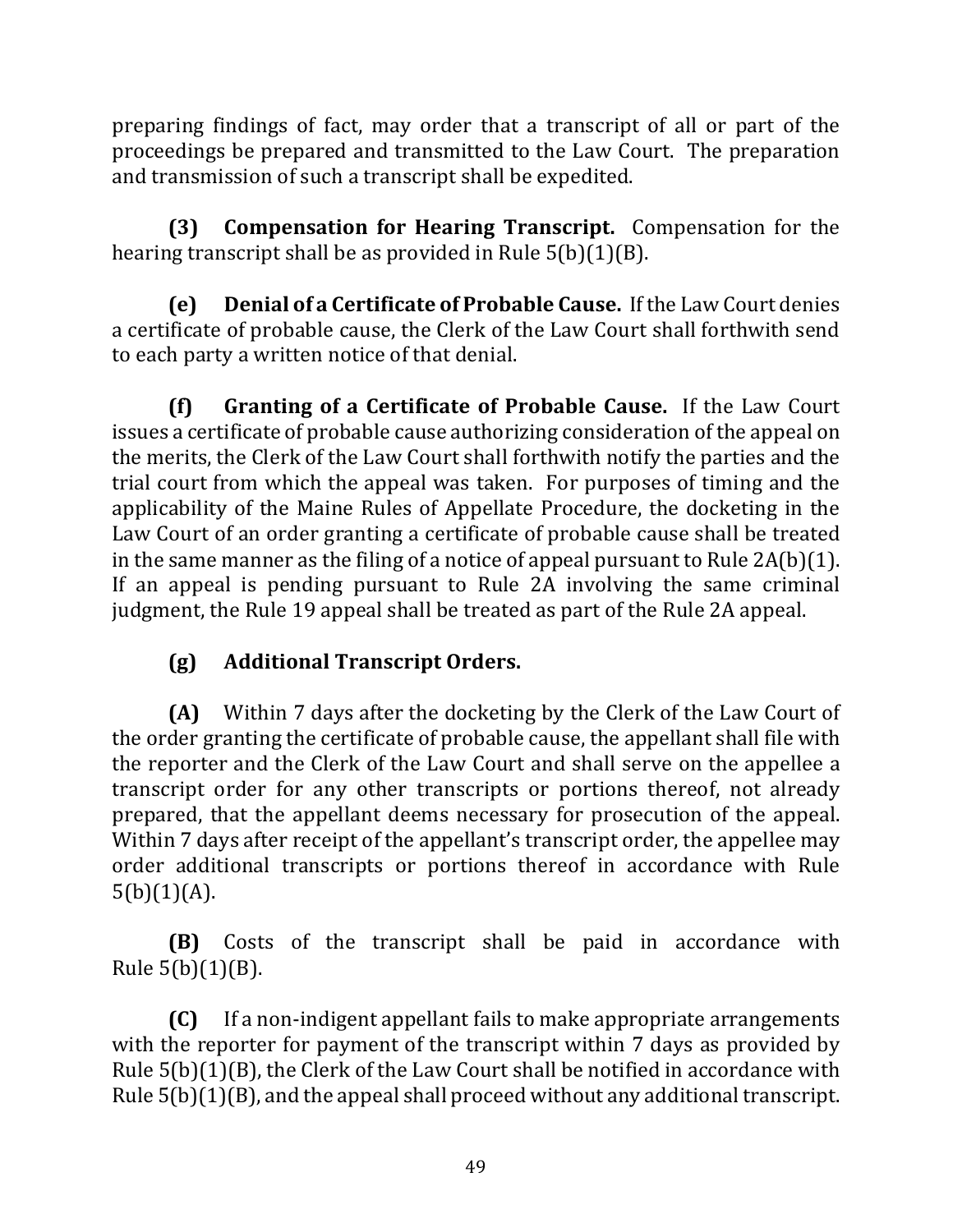**(h) Clerk's Record.** After docketing of the order granting the certificate of probable cause and notification to the clerk, any further clerk's record shall be filed with the Law Court in the same manner as provided by Rule 6.

**(i)** Notice of Schedule for Filing Briefs and the Appendix. Upon filing of the record, including any additional transcripts, the Clerk of the Law Court shall notify the parties of the schedule for filing briefs in accordance with Rule 7. The appeal shall then proceed as other appeals under the Maine Rules of Appellate Procedure.

#### **RULE 20. APPEAL OF SENTENCE**

**(a)** (1) Application for Leave to Appeal. An appeal to the Law Court by a defendant for review of sentence shall be as provided in 15 M.R.S. §§ 2151-2157 and these Rules. Any defendant qualified under 15 M.R.S. § 2151 to seek sentence review may apply to the Law Court by filing an application to allow an appeal of sentence with the clerk of the court in which sentence was imposed. 

**(2)** The application for review of sentence shall conform to the Judicial Branch form for sentence appeals. The defendant or the defendant's attorney shall sign the application. The clerk of the court in which sentence was imposed shall mail a date-stamped copy of the application to the court reporter. The clerk shall note in the criminal docket the giving of such notification, with the date thereof.

**(3)** When a court imposes a sentence for which a defendant, pursuant to 15 M.R.S. § 2151, is qualified to seek sentence review, the defendant shall be advised of the right to seek sentence review. If an unrepresented defendant requests, the court shall cause an application for review of sentence to be prepared and filed on behalf of the defendant forthwith.

**(b)** Time for Filing an Application for Leave to Appeal. The time within which to file an application to allow an appeal of sentence shall be as provided in Rule  $2B(b)(1)$ .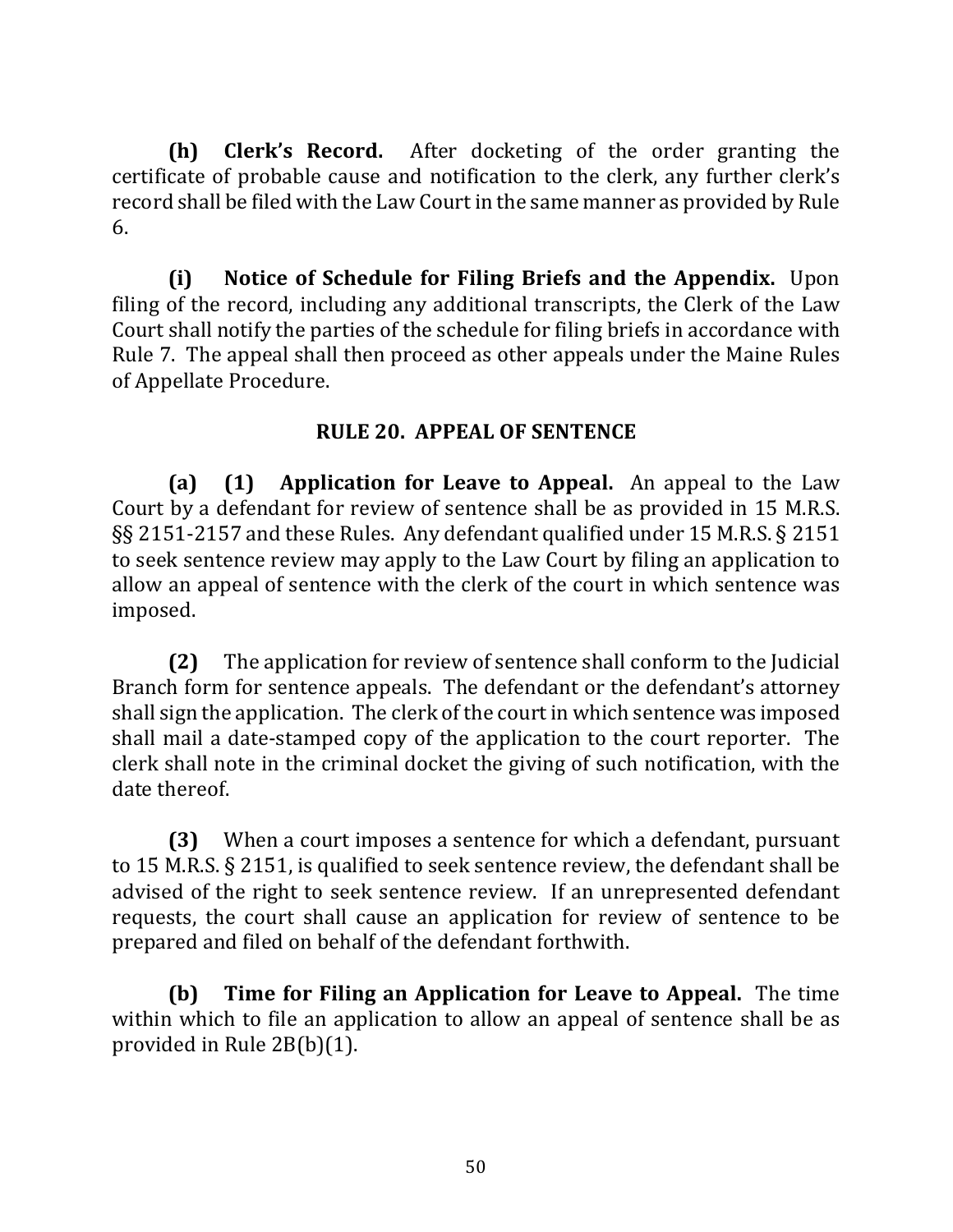**(c)** Docketing the Application in the Law Court. Upon receipt of the application to allow an appeal of sentence, the clerk of the court in which sentence was imposed shall forthwith transmit to the Law Court the following: a copy of the application with the date of the filing; a copy of the docket entries, the charging instrument, and the order of judgment and commitment; a copy of the M.R.U. Crim. P. 32 pre-sentence report, if any; and a copy of any other material, including documentary exhibits, offered to or considered by the sentencing court in connection with the sentencing proceeding. The case shall be marked "Sentence Appeal," on the docket.

The court in which sentence was imposed shall take no further action pending disposition by the Law Court of the application for review of sentence and, if the application is granted, shall take no further action pending ruling on the sentence appeal except as provided in Rule  $3(b)$ , but with the further limitation, as reflected in 15 M.R.S. § 2157, that the court may not stay execution of sentence or set bail.

**(d) Duty of Reporter to Prepare and File Sentencing Transcript.** Unless the Law Court otherwise directs, within 42 days after the date of filing of the application to allow appeal of sentence, with notice provided by the datestamped copy of the application from the clerk of the court in which sentence was imposed, the court reporter shall file the transcript of the sentencing hearing with the Clerk of the Law Court.

If the court reporter anticipates that the transcript cannot be prepared within the 42-day limit, the court reporter shall file an application for an extension as provided in Rule  $6(c)(2)$ .

**(e) Correction or Modification of Record.** The court in which sentence was imposed, the Sentence Review Panel of the Supreme Judicial Court, and the Law Court may correct or supplement the record as provided in Rule  $5(e)$ , except that the Panel and Law Court may, without motion or suggestion, direct that a supplemental record be transmitted by the clerk of the court in which sentence was imposed.

**(f) Denial of Application for Leave to Appeal.** If the Sentence Review Panel of the Supreme Judicial Court denies the application to allow an appeal of sentence, the Clerk of the Law Court shall forthwith send to the clerk of the court in which sentence was imposed and to each counsel of record a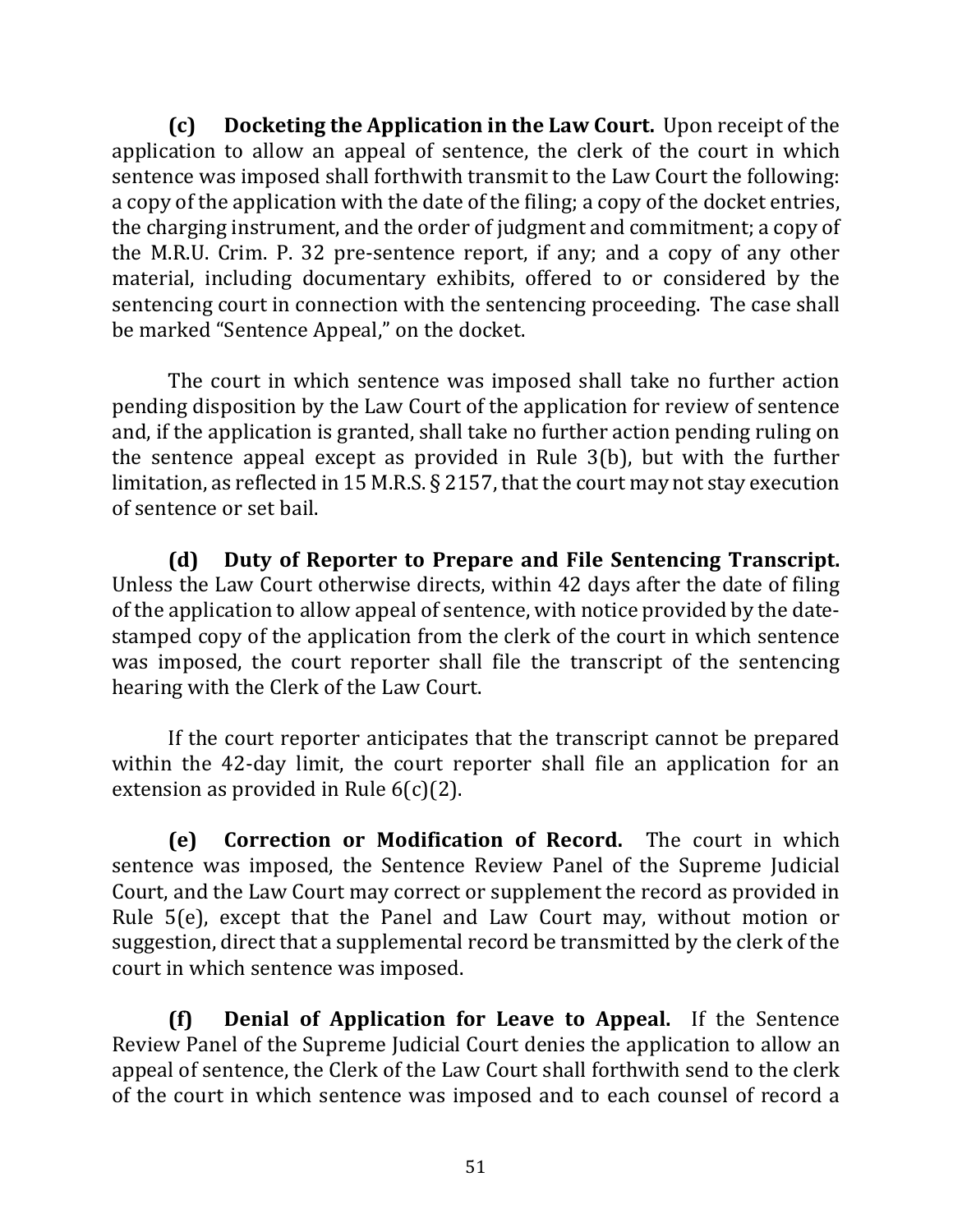written notice of that denial. As provided in 15 M.R.S.  $\S$  2152, a denial of the application is final and subject to no further review.

**(g) Docketing Sentence Appeal in Law Court.** If the Sentence Review Panel of the Supreme Judicial Court grants the application to allow an appeal of sentence, the Clerk of the Law Court shall forthwith send to each party and to the clerk of the court in which sentence was imposed a copy of the order granting the application, together with a written notice of the Law Court docket number and the date within which any further record on appeal must be filed.

**(h) Appeal Processing.** The order granting the application to allow an appeal of sentence shall have the same effect for appeal process scheduling as a notice of appeal pursuant to Rule  $2A(b)(1)$ . A sentence appeal in the Law Court after an application for leave to appeal is granted shall proceed in accordance with the general appeal provisions of Maine Rules of Appellate Procedure, except that any party desiring transcripts of the proceeding not already in the file shall file a transcript order form within 7 days after notice that leave to appeal has been granted. If an appeal is pending pursuant to Rule 2A involving the same criminal judgment, the sentence appeal shall be considered as part of that appeal.

**(i) Relief.** If the Law Court, pursuant to 15 M.R.S. § 2156, remands the case to the court in which sentence was imposed for further proceedings and resentencing or solely for resentencing, any justice or judge of that court may act thereon, unless the Law Court otherwise directs.

## **RULE 21. CRIMINAL APPEALS BY THE STATE**

**(a) Procedure.** Appeals by the State in criminal cases when authorized by statute shall be subject to the same procedure as that for other appeals, except as provided by this Rule.

**(b)** Appeals by the State Requiring Approval of Attorney General. As to any State-initiated appeal requiring approval of the Attorney General of Maine, the notice of appeal shall be accompanied by the written approval of the Attorney General, which shall become part of the record. The written approval may be filed at a later date, provided that the attorney for the State filing the notice of appeal states in the notice that the Attorney General has orally stated that the approval will be granted.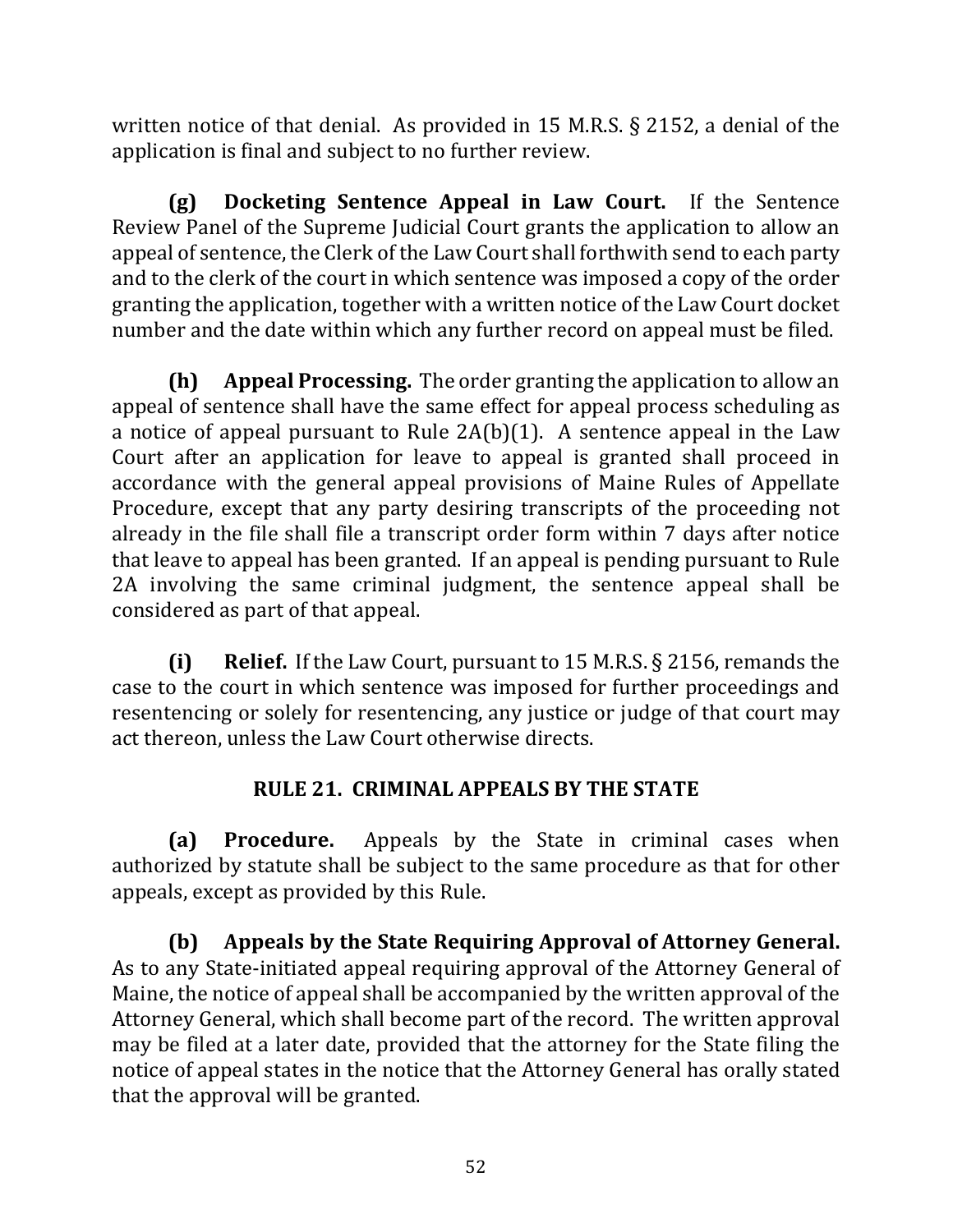**(c) Dismissal of Appeal.** The Law Court shall, on motion, order the dismissal of an appeal brought pursuant to this Rule if it finds that such appeal has not been diligently prosecuted.

**(d)** Counsel Fees on Appeal by the State. When an appeal is taken by the State, the Law Court shall allow the defendant reasonable counsel fees and costs for defense of the appeal.

**(e) Tolling of Appeal Period.** If the State files a motion for findings of fact and conclusions of law pursuant to M.R.U. Crim. P.  $41A(d)$ , the appeal period shall be tolled during the pendency of the motion. If the motion is granted, the appeal period shall begin to run once either  $(1)$  written findings and conclusions are entered or  $(2)$  a notation reflecting that no findings and conclusions have been made is entered on the criminal docket.

#### **RULE 22. REVIEW OF RULINGS AND ORDERS OF THE PUBLIC UTILITIES COMMISSION**

**(a) (1)** Review of rulings and orders of the Public Utilities Commission, including applications for relief pending final determination, shall be governed by these Rules.

**(2)** Whenever a statute or rule regulating the taking of an appeal from a judgment of the trial court in civil actions uses the term "the court," "the clerk," or a similar term, they shall for the purpose of a proceeding governed by this Rule be read, respectively, as "the commission," "the secretary of the commission," or other appropriate terms.

**(b)** On an appeal from the Public Utilities Commission to the Law Court, the appellant shall pay the filing fee by check, payable to the Clerk of the Law Court, to the secretary of the commission when filing the notice of appeal, and the secretary of the commission shall transmit that check representing the filing fee to the Clerk of the Law Court along with the certified copy of the notice of appeal pursuant to Rule  $3(a)$ .

### **RULE 23. REVIEW OF DECISIONS OF THE WORKERS' COMPENSATION BOARD AND APPELLATE DIVISION**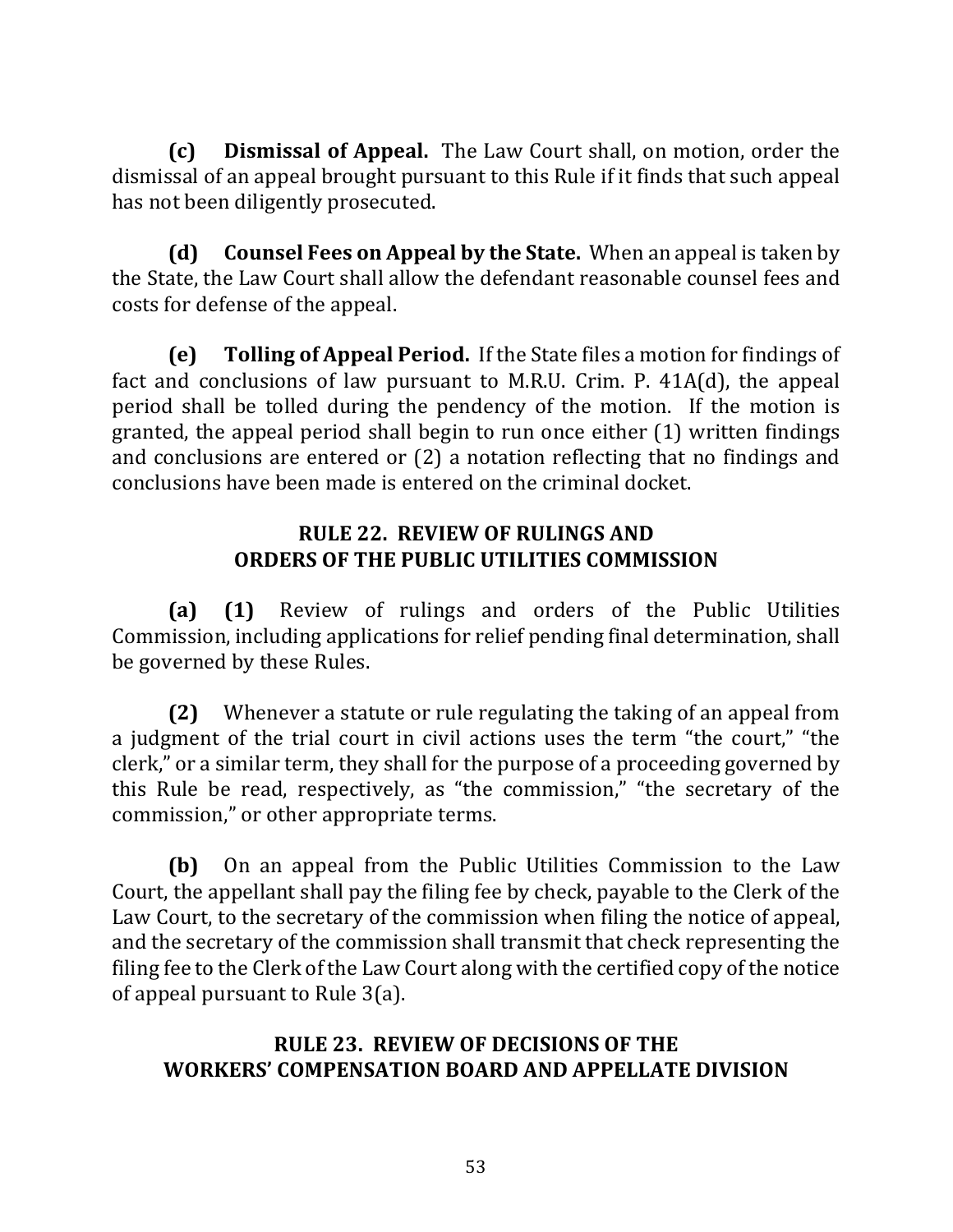## **(a) When and How Taken.**

**(1)** A party in interest may seek review by the Law Court of a decision of the Workers' Compensation Board or its Appellate Division by filing with the Clerk of the Law Court a copy of the decision within 20 days after receipt of notice of the filing of the decision by the Appellate Division or the Board. The party petitioning for appeal shall file with the copy of the decision a notice of appeal indicating the points intended to be addressed on appeal.

**(2)** The petitioning party shall also pay to the Clerk of the Law Court the required filing fee.

**(3)** Within the original 20 days after receipt of notice of the decision or within 14 days after the date of the first filing of a notice of appeal with the Clerk of the Law Court, any other party in interest may file a notice of appeal indicating any additional point that the other party may wish to address in an appeal.

**(4)** When more than one party files a notice of appeal, the party who files the first notice of appeal shall be deemed to be the petitioner for purposes of application of this Rule.

# **(b)** Petition for Appellate Review and Response.

# **(1) Form of Petition.**

**(A)** Within 20 days of the filing of the decision or the last filed, timely notice of appeal, the petitioner shall file with the Clerk of the Law Court 10 copies of a petition for appellate review, which shall state the procedural and factual history of the case, the error alleged to have been committed, and the manner in which the petition meets the criteria for granting appellate review stated in Rule  $23(b)(2)$ .

**(B)** The petition for appellate review and any response shall be typed in at least 14-point font with double spacing between each line of type except for block quotations. The petition and any response filed by any other party shall be in a single document not exceeding 12 pages.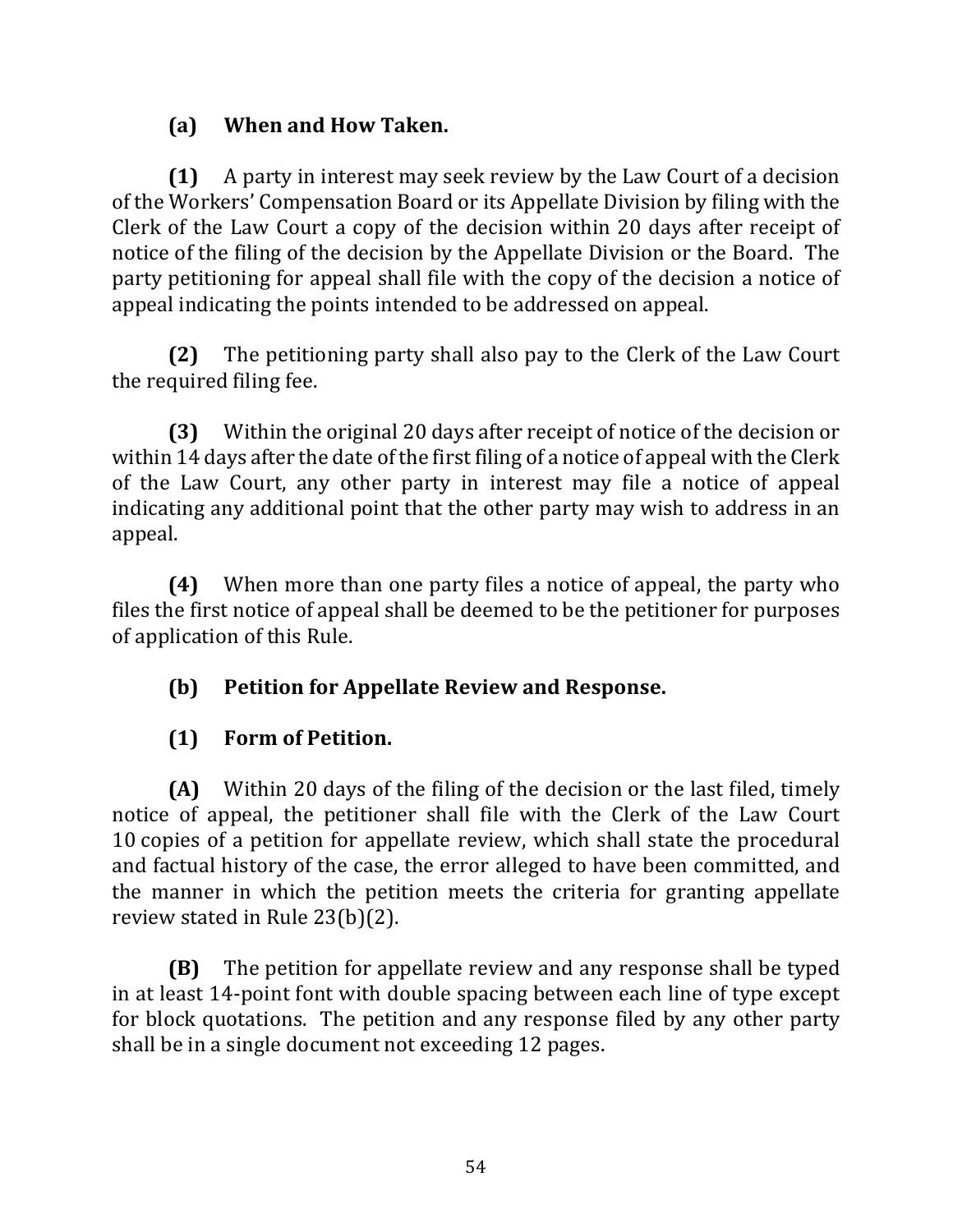**(2) Review Criteria.** The Law Court may grant a petition for appellate review when:

**(A)** The case clearly raises an important question of law that should be addressed because (i) the question of law is one that is likely to recur unless resolved, or (ii) there is a need to consider establishing, implementing, or changing an interpretation of law; or

**(B)** The decision on appeal contains a substantial error on a question of law resulting in substantial prejudice to one or more of the parties to the Board or the Appellate Division proceeding; or

**(C)** The decision on an appeal is affected by a substantial and prejudicial violation of the statutory or due process procedural rights of one or more of the parties to the Board proceeding.

**(3)** No Appeal of Fact-Finding. As provided by statute, there shall be no appeal upon findings of fact.

**(4) Petition Attachments.** There shall be appended to the petition for appellate review, a copy of the decision of the Appellate Division or Workers' Compensation Board, and copies of any other relevant decisions of the Board, the Appellate Division, or the former Workers' Compensation Commission that are necessary to evaluate the issues raised in the petition. Failure to attach to a petition for appellate review a copy of the challenged decision of the Appellate Division or the Workers' Compensation Board may result in a summary dismissal of that petition.

**(5) Response.** Within 14 days any other party in interest may file with the Clerk of the Law Court 10 copies of a response to the petition for appellate review. The response may not exceed 10 pages.

**(6) Service of Copies.** At the time of filing of a petition for appellate review or the response thereto, the party filing the petition or response shall also file one copy with the General Counsel of the Workers' Compensation Board and serve one copy on each of the other parties in interest.

**(c)** Granting or Denying the Petition for Appellate Review. The petition for appellate review shall be granted or denied as provided in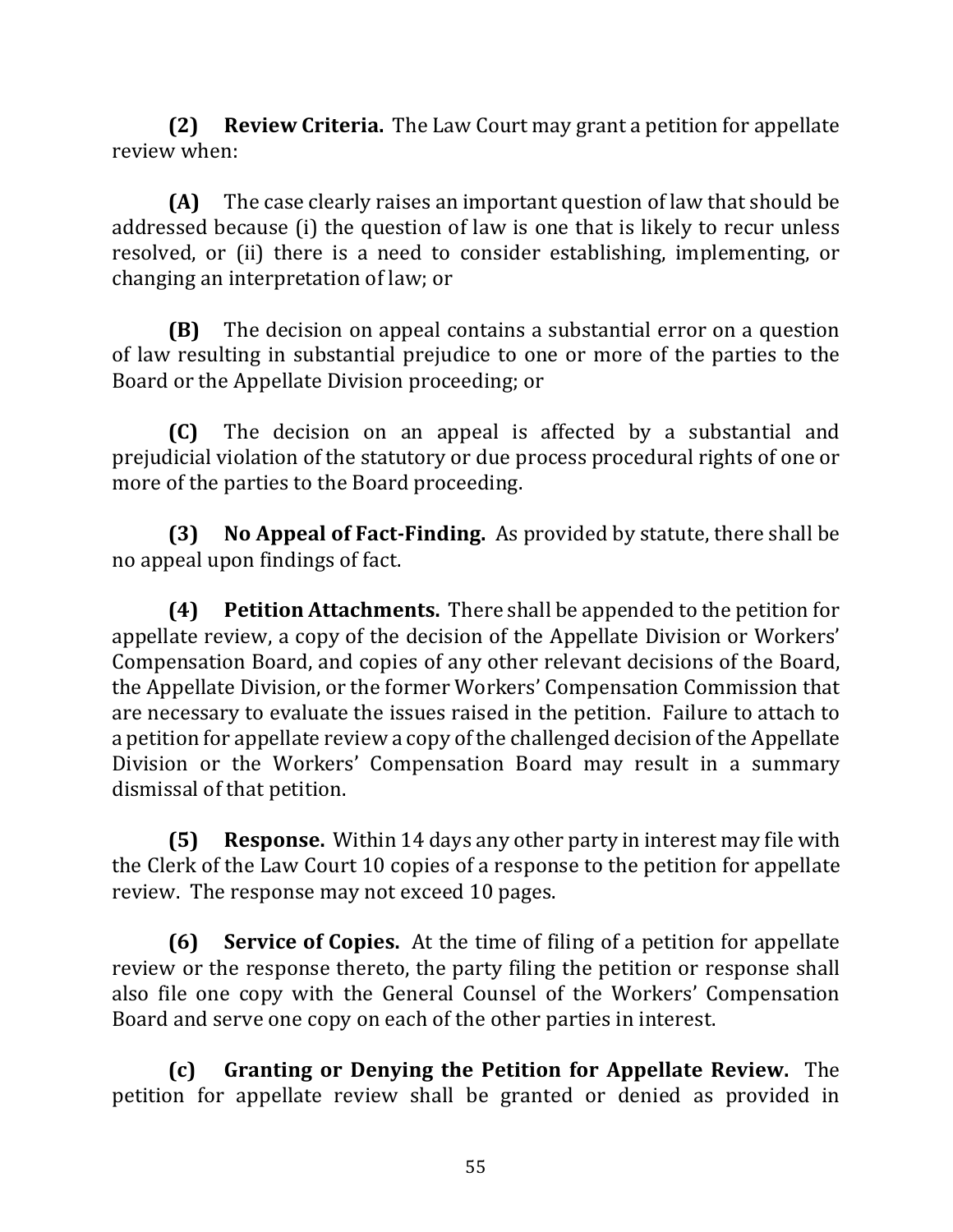39-A M.R.S.  $\S 322(3)$ . If the petition is granted, the order granting the petition shall be treated as the notice of appeal, the first petitioner shall be treated as the appellant, and the appeal shall proceed in accordance with these Rules as applicable to an appeal in a civil action; except that:

**(1)** In cases when the legal error is apparent on the face of the decision of the Appellate Division or the Board, the Law Court may summarily modify or vacate the decision and remand to the Appellate Division or the Board for further proceedings.

**(2)** When the appeal is from a decision of the Appellate Division of the Workers' Compensation Board issued pursuant to 39-A M.R.S.  $\S$  321-B:

**(A)** The appellant shall prepare the record on appeal and file the record with the Clerk of the Law Court within 35 days after the date the petition is granted;

**(B)** The appellant shall file the appendix to the briefs, and both of the parties shall file their briefs, within 14 days after the filing of the record on appeal with the Clerk of the Law Court;

**(C)** Either party may file a reply brief within 14 days after service of the brief of the other party;

**(D)** The record on appeal shall consist of the Appellate Division's docket sheet, the hearing officer's docket sheet, all pleadings, transcripts of all proceedings, all exhibits, all evidence of which the hearing officer or the Appellate Division has taken judicial notice, a copy of the decision of the Appellate Division, and a copy of the decision and findings of the hearing officer.

**(3)** When the appeal is from a decision of the Workers' Compensation Board issued pursuant to 39-A M.R.S. § 320:

**(A)** The Executive Director of the Workers' Compensation Board shall file the record on appeal with the Clerk of the Law Court within 14 days after the date the petition is granted;

**(B)** The appellant shall file the appendix to the briefs and both of the parties shall file their briefs within 14 days after the petition is granted;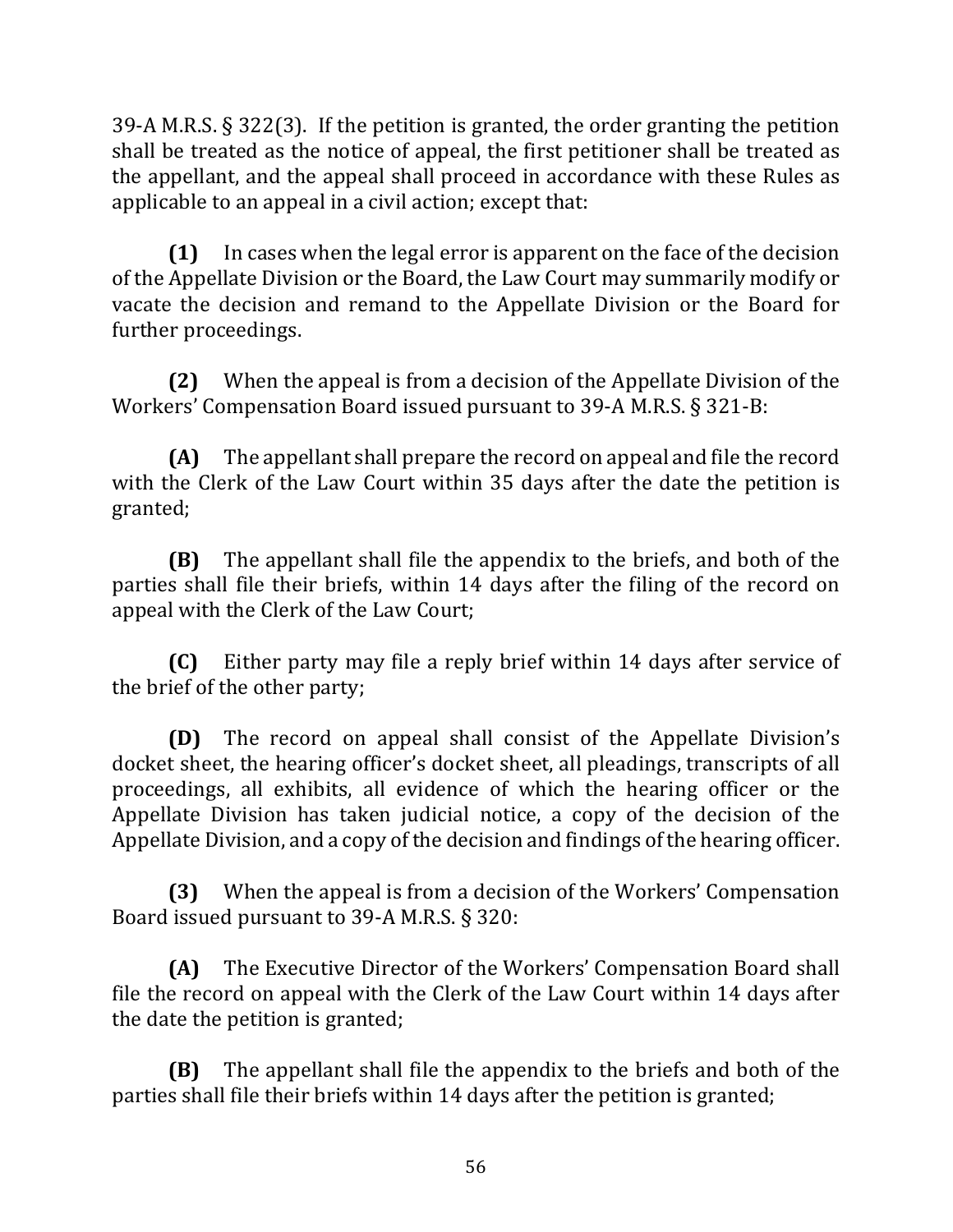**(C)** Either party may file a reply brief within 14 days after service of the brief of the other party;

**(D)** The record on appeal shall consist of the hearing officer's docket sheet, all pleadings, transcripts of all proceedings, all exhibits, all evidence of which the hearing officer has taken judicial notice, and copies of the decision and findings of the hearing officer and the decision of the Board.

**(4)** If after granting a petition for appellate review and after consideration of the briefs and any oral argument, the Law Court is of the opinion that the criteria stated in paragraph  $(b)(2)$  have not been met and that the petition was improvidently granted, the Law Court may dismiss the appeal.

#### **RULE 24. REPORT OF CASES**

**(a) Report by Agreement of Important or Doubtful Questions.** When the trial court is of the opinion that a question of law presented to it is of sufficient importance or doubt to justify a report to the Law Court for determination, it may so report when:

- **(1)** all parties appearing agree to the report;
- **(2)** there is agreement as to all facts material to the appeal; and

**(3)** the decision thereon would, in at least one alternative, finally dispose of the action.

**(b)** [Reserved]

**(c) Report of Interlocutory Rulings.** If the trial court is of the opinion that a question of law involved in an interlocutory order or ruling made by it ought to be determined by the Law Court before any further proceedings are taken, it may on motion of the aggrieved party report the case to the Law Court for that purpose and stay all further proceedings except such as are necessary to preserve the rights of the parties without making any decision therein.

**(d) Determination by the Law Court.** Any action reported pursuant to this Rule shall be entered in the Law Court and proceed as any other appeal,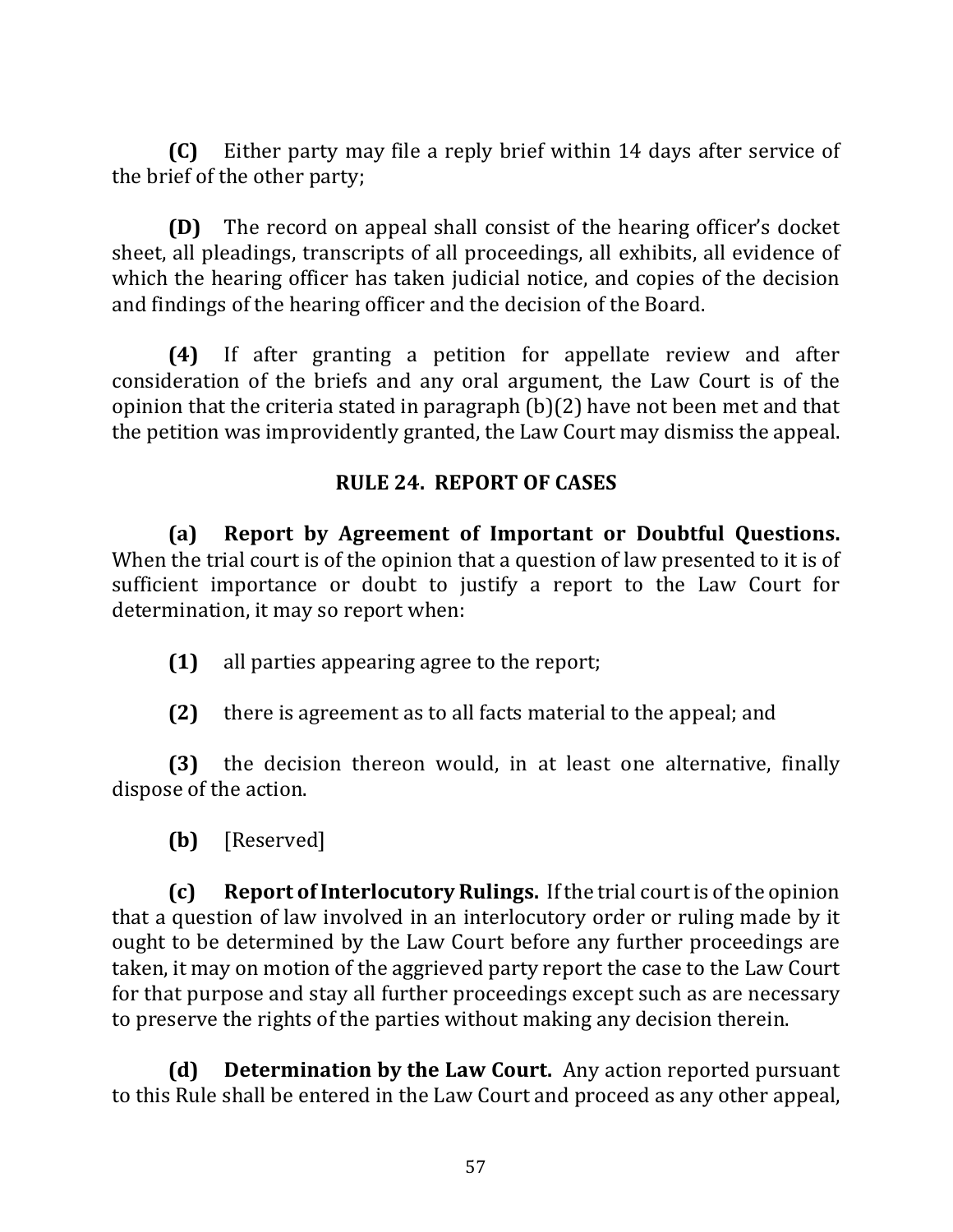with the plaintiff or the party aggrieved by a reported interlocutory ruling being treated as the appellant. In a civil case, the appellant shall pay the fee for filing of a notice of appeal promptly following entry of the order of report.

## **RULE 25. CERTIFICATION OF QUESTIONS OF LAW BY FEDERAL COURTS TO THE LAW COURT**

**(a)** When Certified. When it shall appear to the Supreme Court of the United States or to any of the Courts of Appeals or District Courts of the United States that there are involved in any proceeding before it one or more questions of law of this State that may be determinative of the cause and that there is no clear controlling precedent in the decisions of the Supreme Judicial Court, such federal court may, upon its own motion or upon request of any interested party, certify such questions of law of this State to the Supreme Judicial Court sitting as the Law Court, for instructions concerning such questions of state law.

**(b)** Contents of Certificate. The certificate provided for herein shall contain the name and docket number of the case, a statement of facts showing the nature of the case and the circumstances out of which the question of law arises, and the question or questions of law to be answered. Subject to other direction by the Supreme Judicial Court, the certificate shall also specify which party shall be treated as the appellant in the proceedings before the Supreme **Iudicial Court.** 

**(c)** Preparation of Certificate. The certificate may be prepared by stipulation or as directed by the certifying federal court. When prepared and signed by the presiding judge of the federal court, 12 copies thereof shall be certified to the Supreme Judicial Court by the clerk of the federal court and under its official seal. The Supreme Judicial Court may, in its discretion, require the original or copies of all or any portion of the record before the federal court to be filed with said certificate where, in its opinion, such record may be necessary in answering any certified question of law.

**(d)** Costs of Certificate. The costs of the certificate and filing fee shall be equally divided among the parties unless otherwise ordered by the Supreme Judicial Court.

**(e)** Hearing Before the Law Court. For the purpose of measuring the time for filing briefs and for holding the oral argument, the filing and docketing